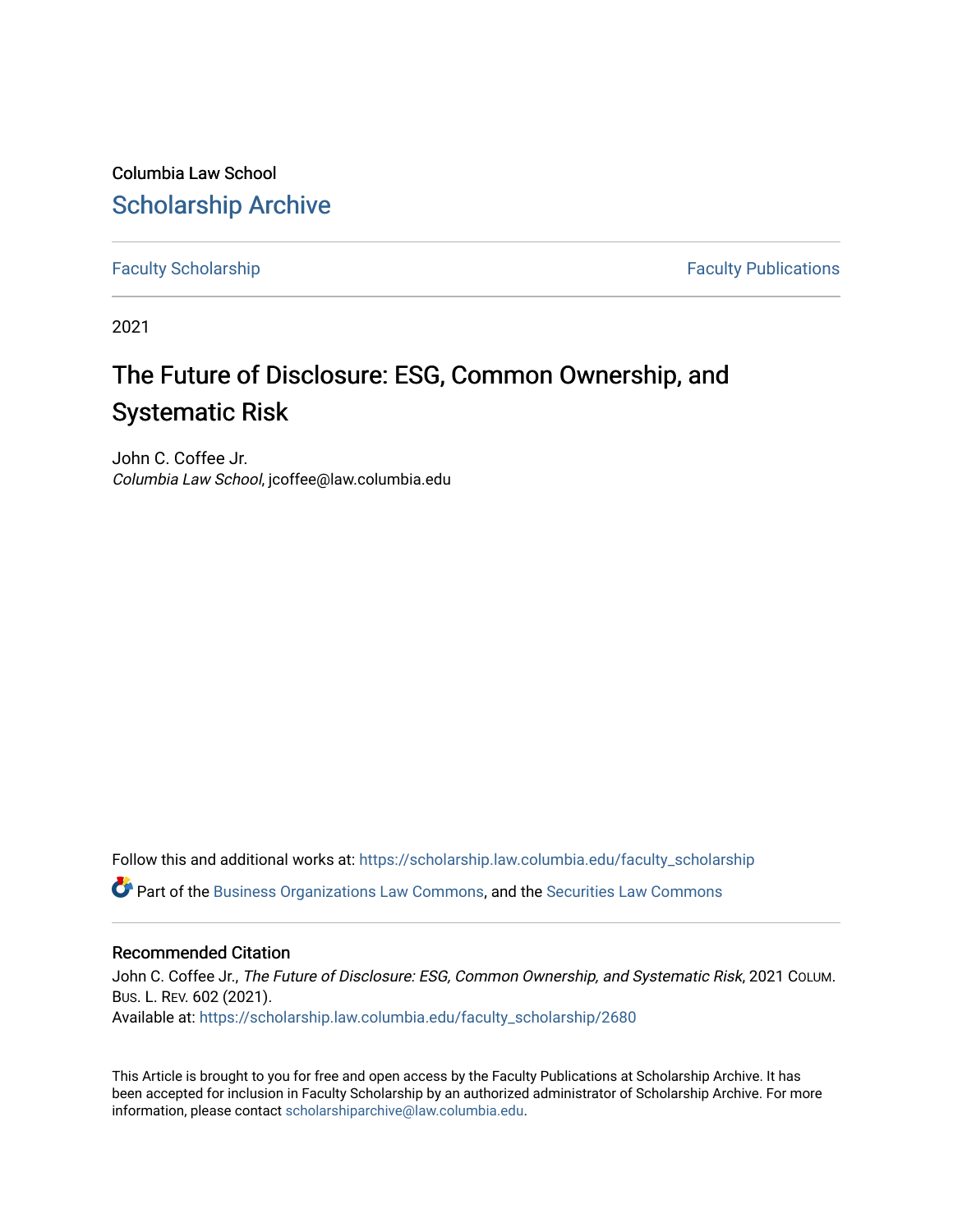# THE FUTURE OF DISCLOSURE: ESG, COMMON OWNERSHIP, AND SYSTEMATIC RISK

# John C. Coffee, Jr.\*

The U.S. securities markets have recently undergone (or are undergoing) three fundamental transitions: (1) institutionalization (with the result that institutional investors now dominate both trading and stock ownership); (2) extraordinary ownership concentration (with the consequence that the three largest U.S. institutional investors now hold twenty percent and vote twenty-five percent of the shares in S&P 500 companies); and (3) the introduction of ESG disclosures (which has been driven in the U.S. by pressure from large institutional investors). In light of these transitions, how should disclosure policy change? Do institutions and retail investors have the same or different disclosure needs? Why are large institutions pressing for increased ESG disclosures?

This Article will focus on the desire of institutions for greater ESG disclosures and suggest that two reasons underlie this demand for more information: (1) ESG disclosures overlap substantially with systematic risk, which is the primary concern of diversified investors; and (2) high common ownership enables institutions to take collective action to curb externalities caused by portfolio firms, so long as the gains to their portfolio from such action exceed the losses caused to the externality-creating firms. This transition to a portfolio-wide perspective (both in voting and investment decisions) has significant implications but also is likely to provoke political controversy. In its final hours, the Trump Administration adopted new rules that discourage voting based on ESG criteria and thus by extension chill ESG investing. This controversy will continue.

<sup>\*</sup> Professor Coffee is the Adolf A. Berle Professor of Law at Columbia University Law School and Director of its Center on Corporate Governance.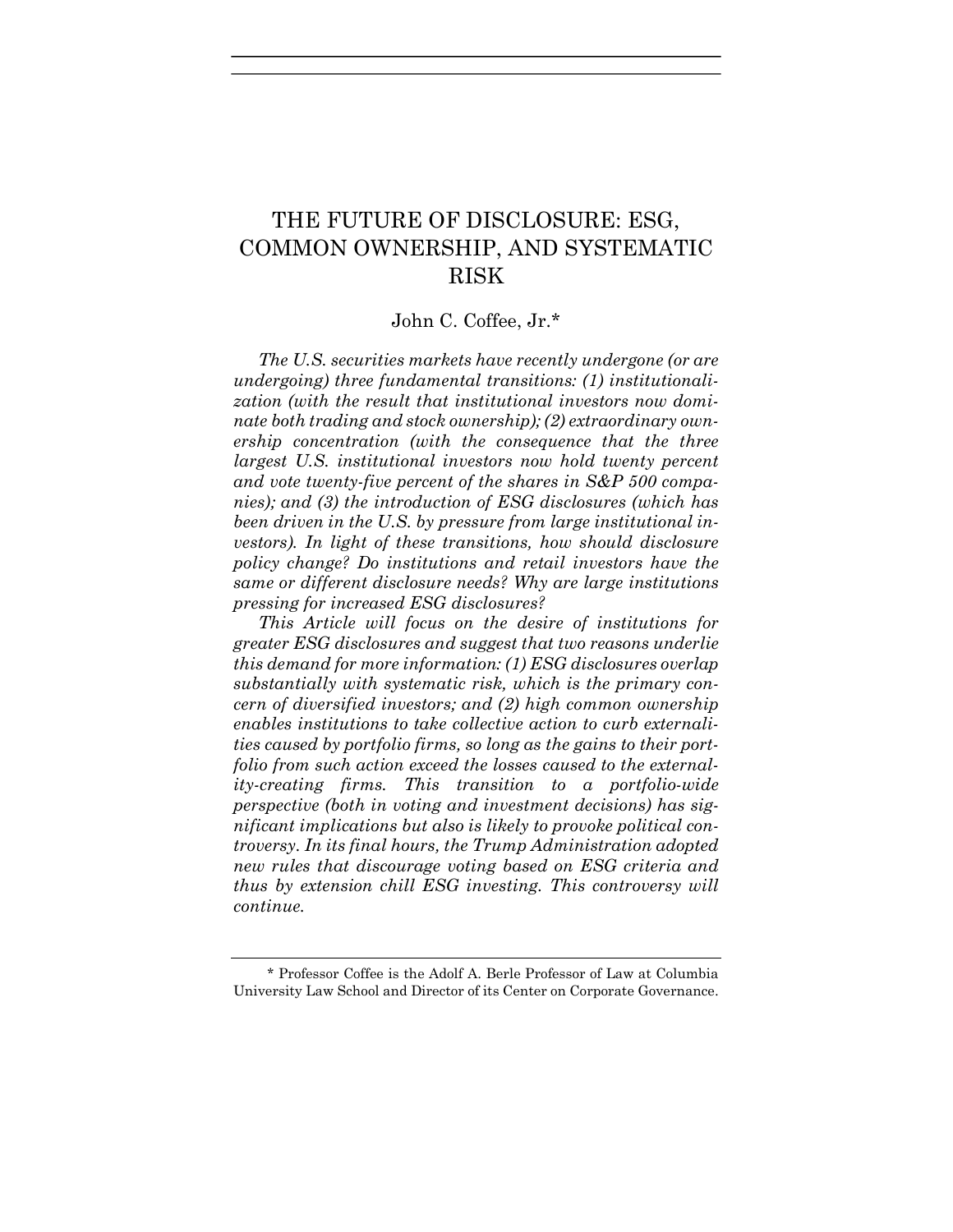As more institutions shift to portfolio-wide decisionmaking, there is an optimistic upside: externalities may be curbed by collective shareholder action. For entirely rational reasons, the new "universal" shareholders who now dominate the market will resist even large public companies who might seek to impose externalities on other companies. Owning the market, the "universal" shareholder will protect the market. Still, this process of resistance may produce frictions, and the disclosure needs of individual investors and institutional investors will increasingly diverge. Of course, not all institutional investors are indexed or even diversified, but those that remain undiversified (for example, hedge funds) logically have the perspective of an option-holder and favor greater risk-taking. Across the board, retail investors have different perspectives and preferences than do institutional investors.

Above all, the combination of high common ownership and institutional sensitivity to systematic risk makes disclosure a far more powerful force. If disclosure was once Brandeis's best disinfectant, it is now becoming a force that can effect significant social and economic change without the need for judicial or agency intervention.

| $\mathbf{I}$ . |                                                        |  |
|----------------|--------------------------------------------------------|--|
| П.             | The Informational Needs of the Institutional Investor: |  |
|                |                                                        |  |
| III.           | The Retail Investor: The Relevance of Option Pricing   |  |
|                |                                                        |  |
|                |                                                        |  |
|                | B. Common Ownership and the Undiversified Retail       |  |
|                |                                                        |  |
| IV.            | The Special Case of ESG Disclosures: Can Fiduciaries   |  |
|                |                                                        |  |
|                |                                                        |  |
|                |                                                        |  |
|                | C. The Impact of a Portfolio-Wide Perspective636       |  |
|                |                                                        |  |
|                | E. The Coming Controversy over Portfolio-Wide          |  |
|                |                                                        |  |
| V.             |                                                        |  |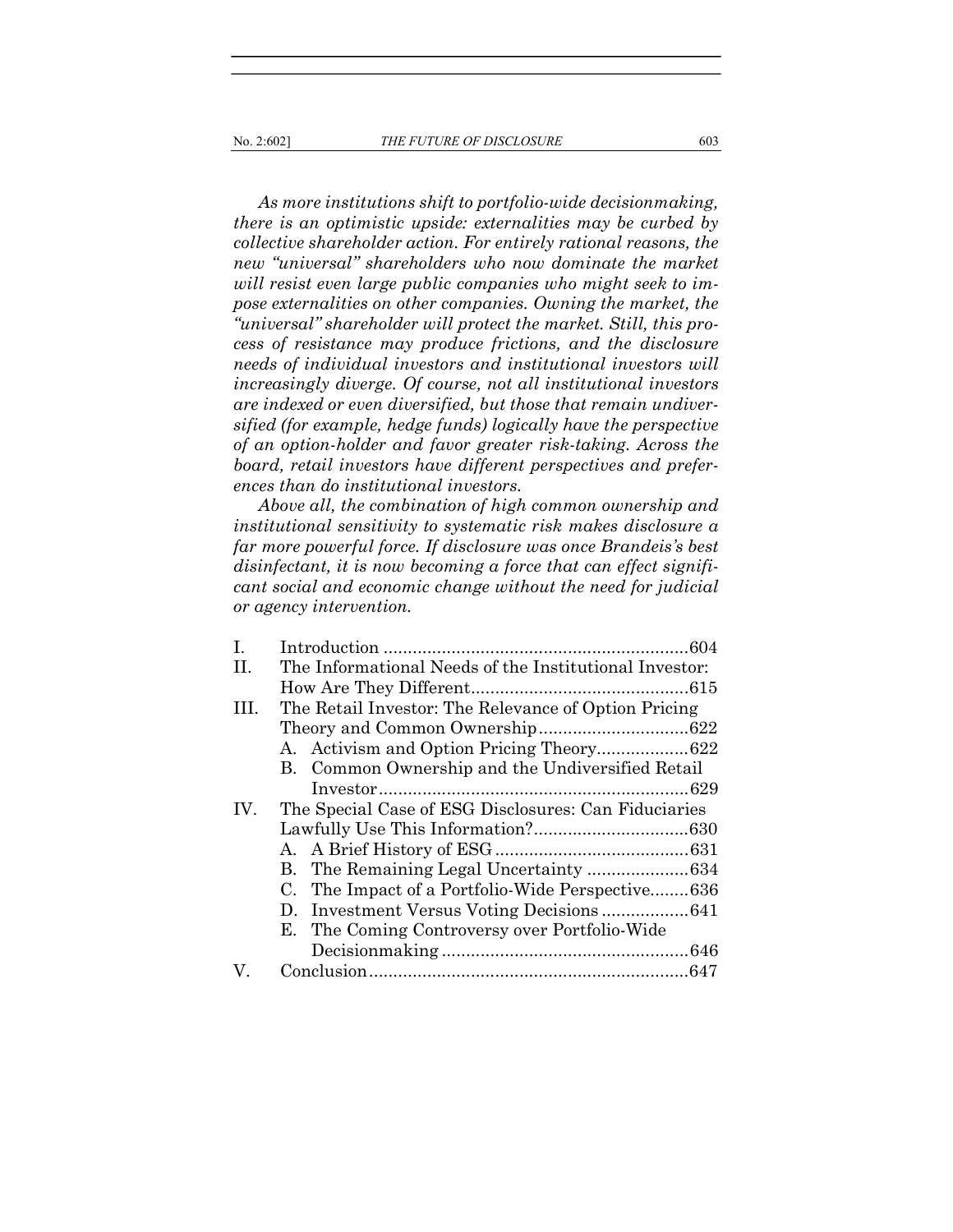#### I. INTRODUCTION

How should the norms of corporate governance and disclosure policy change (at the SEC and elsewhere) in light of new market conditions and a changing population of shareholders? So framed, this may seem a fairly narrow question, which assumes that one accepts the need for a mandatory disclosure system.1 Yet, once over that first hurdle, a second question logically follows that is broader and more nuanced: Do all investors have the same informational needs and goals? Or do some have distinctive needs and preferences? This Article will suggest that individual and institutional investors have different needs (largely based on their level of diversification) and that conflicts can arise between them.

Diversified institutional investors are beginning to make voting and investment decisions on a portfolio-wide basis instead of on a stock-by-stock basis. This is a product of the growth in indexed investing and the high level of common ownership among such indexed investors, but it implies in turn that we may be moving from a system of corporate governance that is premised on a "shareholder primacy model" to a system that is premised on a "portfolio primacy model."2 In the future, our largest institutions may knowingly accept, and even cause, losses at some firms in their portfolios if they

<sup>1</sup> Because this topic has been debated at length elsewhere, it will be sidestepped here. For defenses of a mandatory disclosure system, see generally John C. Coffee, Jr., Market Failure and the Economic Case for a Mandatory Disclosure System, 70 VA. L. REV. 717 \*1984) (finding such a system is a cost-effective subsidy and produces positive externalities); Merritt B. Fox, Retaining Mandatory Securities Disclosure: Why Issuer Disclosure Is Not Investor Empowerment, 85 VA. L. REV. 1335 (1999).

<sup>2</sup> This idea of a "portfolio primacy model" should not be confused with a "stakeholder primacy model," which has been supported by many commentators who want boards and managers to balance the interest of other stakeholders in the corporation with those of shareholders. A focus on maximizing the value of the portfolio is quite different from a focus on sustainability or wealth transfers to stakeholders (even though the two perspectives may overlap).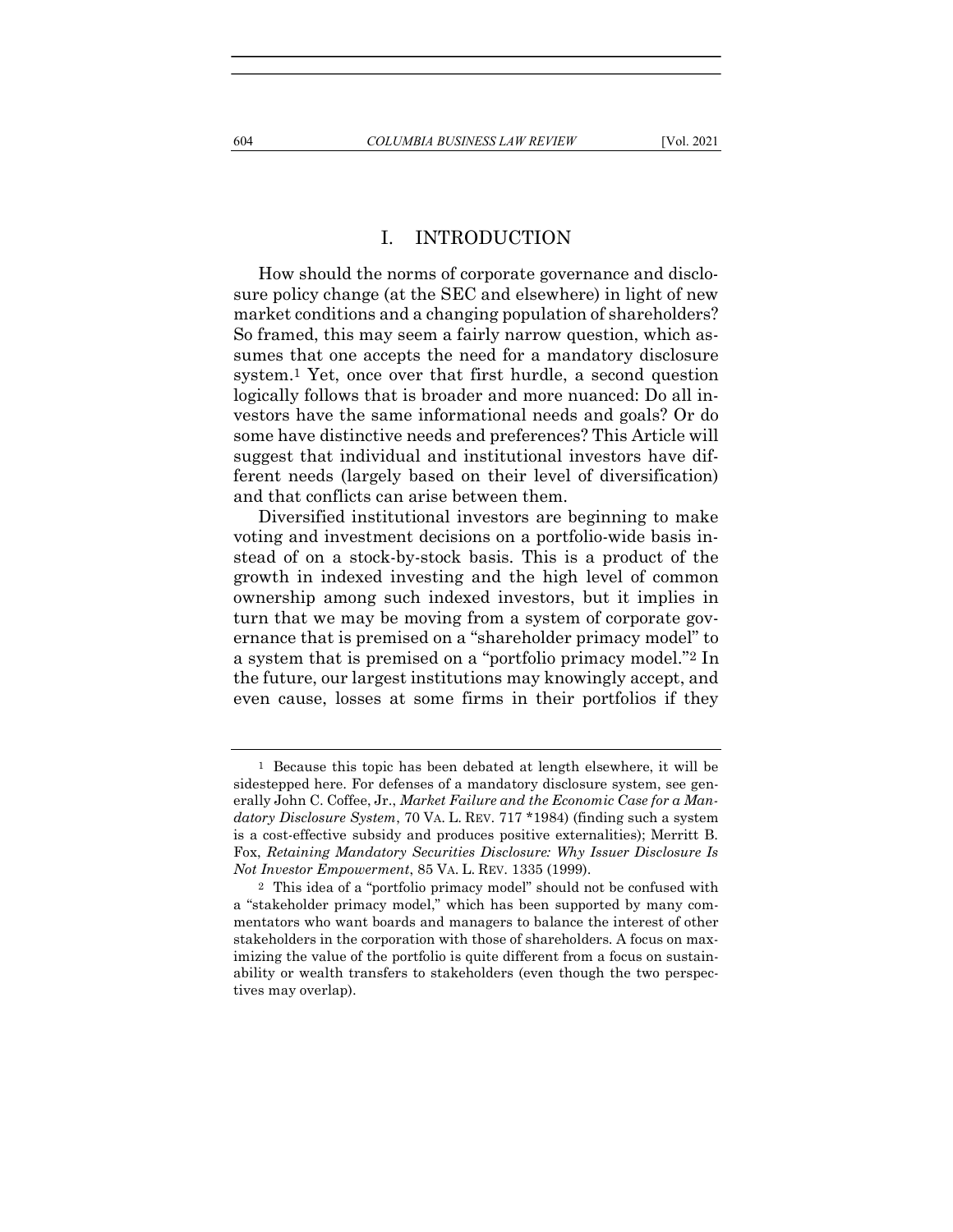expect that those losses will be outweighed by correlative gains at other portfolio firms.

One cannot assess this topic without recognizing that we have moved far away from the environment in which the SEC grew up. In fact, three distinct and important transitions are in progress, but each is at a very different stage.

First and most obvious, the "institutionalization" of the market has now been fully realized. Historically, the SEC has always seen its interests as closely aligned with those of the retail investor.3 It has proclaimed itself "the investors' advocate,"4 and public investors have in turn recognized and applauded the SEC's efforts. This mutual alliance gave the SEC relative political immunity and assured it reasonable budgetary appropriations, despite major swings in policy and times of great stress for other agencies over recent decades.5

<sup>3</sup> For this conclusion, see generally JOEL SELIGMAN, THE TRANSFOR-MATION OF WALL STREET: A HISTORY OF THE SECURITIES AND EXCHANGE COM-MISSION AND MODERN CORPORATE FINANCE (3d ed. 2003).

<sup>4</sup> Professor Donald Langevoort opens an excellent article dealing with the transition from a retail to an institutional market (and its implications for the SEC) by observing correctly in his first sentence: "The Securities and Exchange Commission thinks of itself as the investors' advocate[.]" Donald C. Langevoort, The SEC, Retail Investors, and the Institutionalization of the Securities Markets, 95 VA. L. REV. 1025, 1025 (2009). This phrase also appears regularly on the SEC's website. See, e.g., Kara M. Stein, Comm'r, U.S. Sec. & Exch. Comm'n, Remarks at the SEC's Investor Advisory Committee Meeting (Mar. 8, 2018) (quoting William O. Douglas, Chairman, U.S. Sec. & Exch. Comm'n, Address at the Dinner of the Association of Stock Exchange Firms at the Commodore Hotel 3 (May 20, 1938)), https://www.sec.gov/news/public-statement/statement-stein-2018-3-8 [https://perma.cc/MZ8F-6J44].

<sup>5</sup> I do not mean that the SEC always got what it wanted (or needed), but in comparison to other "consumer protection" agencies, including the Commodities Futures Trading Commission and the more recent Consumer Financial Protection Bureau, it has done relatively well. See SELIGMAN, su $pra$  note 3, at xviii–xxi (discussing the twentieth century). I attribute this not to uniformly brilliant leadership at the SEC, but to the fact that Congress knows the SEC is popular with individual investors (and voters) in their jurisdiction. Cf. Harvey J. Goldschmid, Keynote Address, The SEC at 70: Let's Celebrate Its Reinvigorated Golden Years, 80 NOTRE DAME L. REV. 825, 831–33 (2005) (defending the SEC's responsiveness to public concerns). Here, it is also noteworthy that institutional investors do not vote.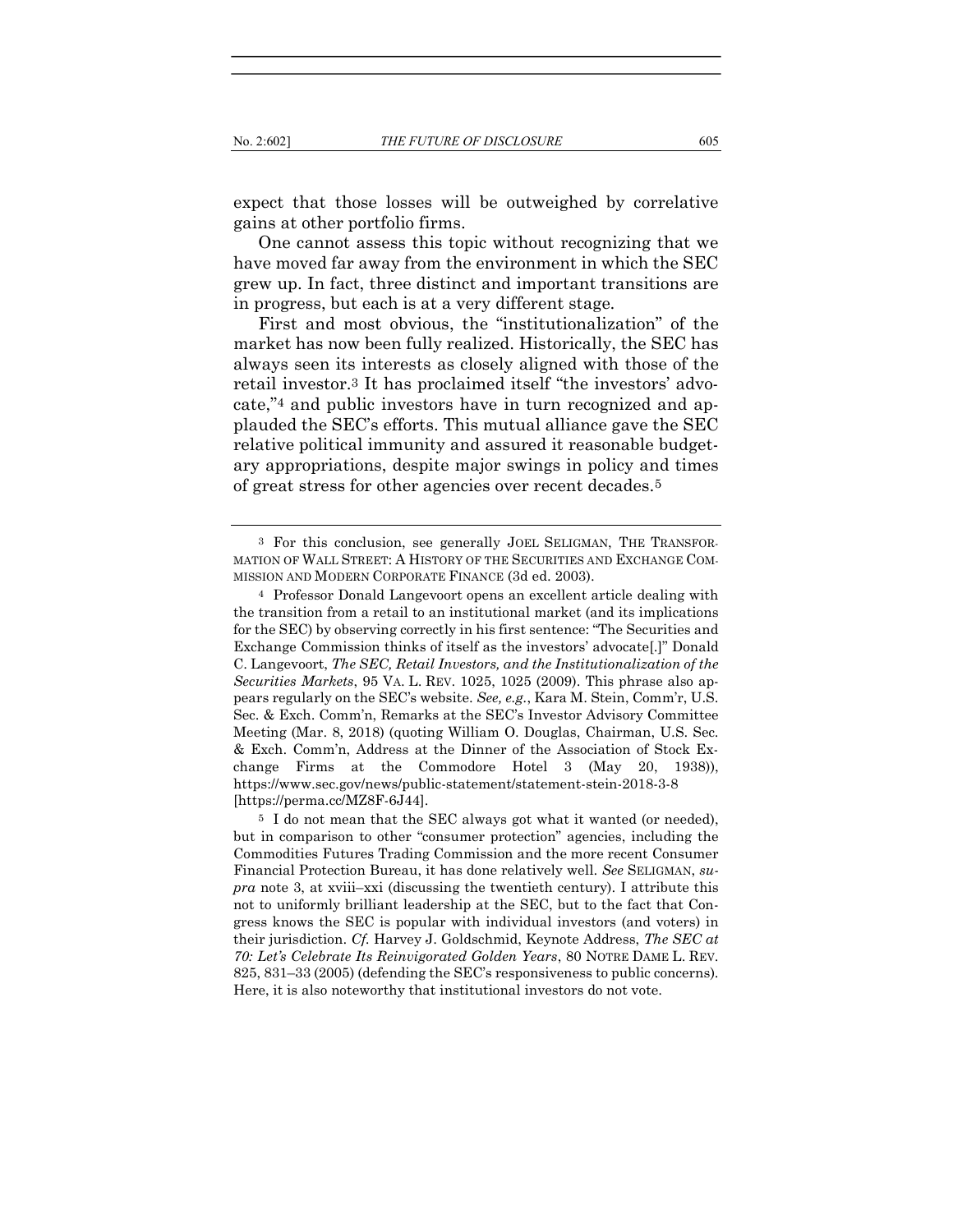But that is past. The era in which retail investors "owned" companies or moved the trading markets is long gone and "deader than disco." Today, retail investors account for only a modest minority of the ownership of large, publicly traded companies and probably only around 4% of the trading in NYSE-listed companies.6 Stock ownership is now dominated by institutional investors, who are increasingly diversified

The second transition involves the more recent and extraordinary concentration in stock ownership, with the result that as few as five to ten institutions today may be in a

 For the level of trading in publicly listed equities by retail investors, a recent estimate is 3.68% (based on data from 2010 to 2015). See Ekkehart Boehmer et al., *Tracking Retail Investor Activity*, J. FIN. (forthcoming) (manuscript at 8) (on file with the Columbia Business Law Review), https://papers.ssrn.com/sol3/papers.cfm?abstract\_id=2822105. For an earlier estimate of 2% for trading by individual investors, see Alicia Davis Evans, A Requiem for the Retail Investor?, 95 VA. L. REV. 1105, 1105 (2009). In 2020, the percentage of trading by retail investors saw some increase as the result of market strategies adopted by Robinhood Markets, Inc. and other online brokers, but it remains to be seen whether this is more than a short-term phenomenon. See Caitlin McCabe, Retail Investors Pull Back Trading Activity, WALL ST. J., Apr. 5, 2021, at A1.

7 "Indexing," or "indexed investing" refers to a passive investment strategy under which the investor invests in a broad market index (such as, for example, the S&P 500 index), seeking not to outperform the market, but only to match it. As later discussed, much empirical research strongly suggests that retail investors cannot outperform the market and that they lose money systematically when they attempt to do so. Indexed investing also reduces trading costs, as it is a "buy and hold" policy, which can minimize tax liabilities.

and often indexed.7

<sup>6</sup> The level of institutional ownership increases with the size of the company's market capitalization (as institutions desire liquidity and thus concentrate on large cap stocks). Thus, if we look at the market value of all outstanding, publicly traded equity securities in the United States, institutions have owned over 62% for a number of years. See KATIE KOLCHIN & JUSTYNA PODZIEMISKA, SEC. INDUS. & FIN. MKTS. ASS'N., 2019 CAPITAL MAR-KETS FACT BOOK 73 tbl.U.S. Holdings of Equities (2019) (percentages ranged between 64.7% and 62.4% from 2008 to 2018). If, however, we look at the U.S. companies that are among the 10,000 largest companies in the world, this percentage rises to 72% according to a recent OECD report. ADRIANA DE LA CRUZ, ALEJANDRA MEDINA & YUNG TANG, ORG. FOR ECON. COOP. & DEV., OWNERS OF THE WORLD'S LISTED COMPANIES 11 tbl. 3 (2019).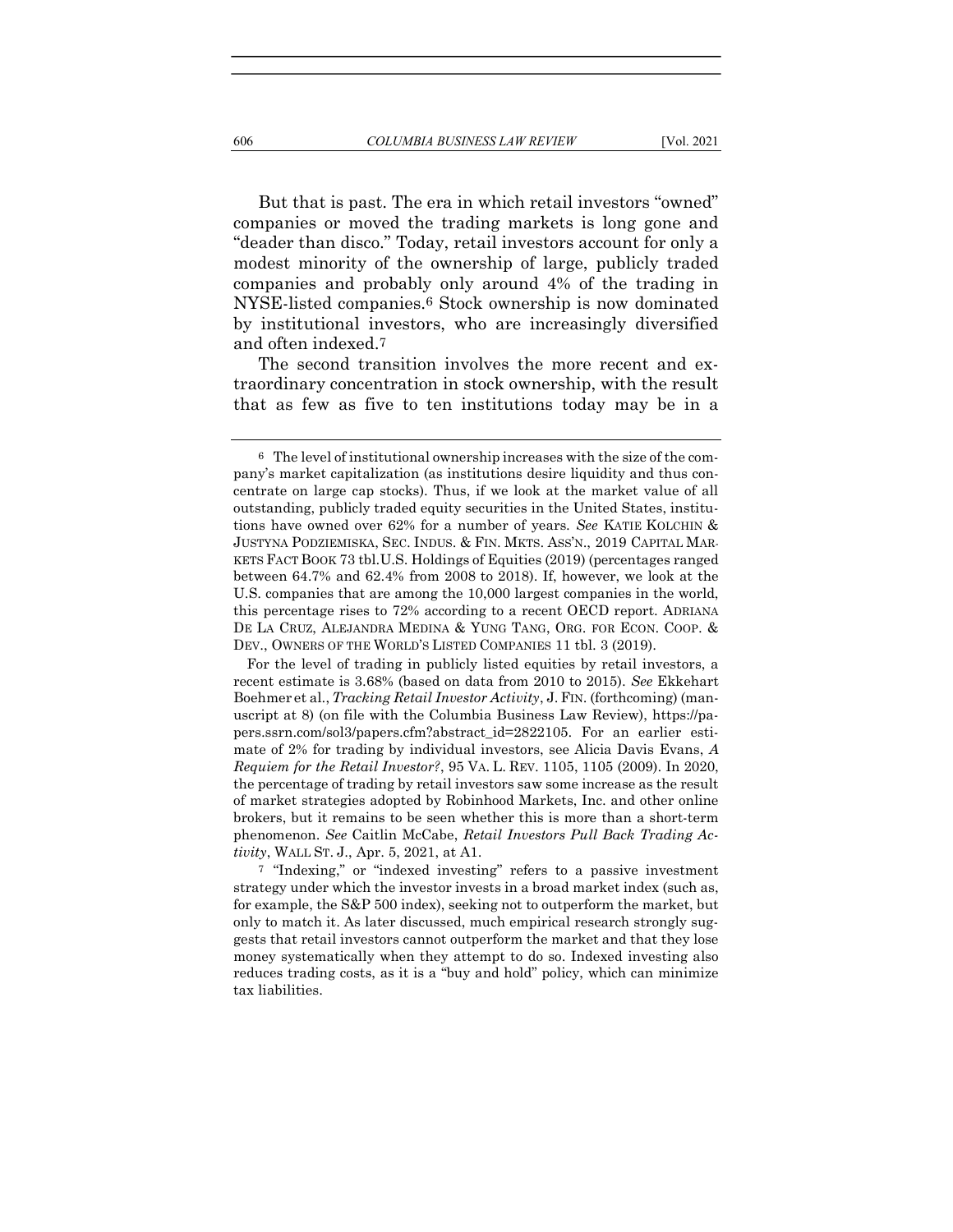position to exercise de facto control over even large public corporations. The Big Three institutional investors—BlackRock, Inc., State Street Global Advisors, and the Vanguard Group now hold over 20% of the shares in S&P 500 companies, vote approximately 25%, and are projected to vote over 40% by 2038.8 Potentially, this might suggest that retail investors are exposed to domination by institutional control groups,9 but such a thesis still seems premature. At first glance, little conflict is apparent between diversified institutions and retail

<sup>8</sup> This difference between 20% and 25% reflects the fact that many shares are not voted. For these percentages and for their prediction that the votes cast by the Big Three will rise eventually to 40% or more, see Lucian Bebchuk & Scott Hirst, The Specter of the Giant Three, 99 B.U. L. REV. 721, 724 (2019). To give an example of activism in action, just six shareholders control 24% of ExxonMobil; the same six control 26% of Chevron; and they have pressured both companies regarding emissions and climate change. Madison Condon, Externalities and the Common Owner, 95 WASH. L. REV. 1, 10–11, 24 & n.116 (2020). These six included the foregoing Big Three and Northern Trust, Bank of America, and Capital Research Global Investors. Id. at 10 n.38. The stock in publicly held companies (in terms of asset values) that is held by the ten largest mutual funds (not all of which are index funds) rose from 46% in 2005 to 64% in 2019, and the corresponding percentages held by the five largest such funds grew from 35% in 2005 to 53% in 2019. See INV. CO. INST., INVESTMENT COMPANY FACTBOOK 46, fig.2.14 (60th ed. 2020).

<sup>9</sup> Much of the literature that is concerned about the growing concentration of shares in the hands of a limited number of institutional owners has focused on the danger that such concentration will be anticompetitive, leading to shareholder pressure in some industries for firms not to compete. See Einer Elhauge, Horizontal Shareholding, 129 HARV. L. REV. 1267, 1268–69 (2016); José Azar, Martin C. Schmalz & Isabel Tecu, Anticompetitive Effects of Common Ownership, 73 J. FIN. 1513, 1514 (2018). However, the flip side of this coin is that institutions can use their collective power to induce their portfolio companies to behave in a more socially responsible manner (at least when it will benefit their portfolio on a net basis). In particular, concentrated owners can balance the gains caused to some companies in their portfolio by shareholder activism that restricts or discourages externalities that injure them against the losses experienced by the externality-causing firms in the same portfolio. Although it cannot be assumed that the potential gains will necessarily exceed the potential losses, when they do, it is good business policy to force the internalization of the externalities by the firms causing them. See Condon, supra note 8, at 10–11.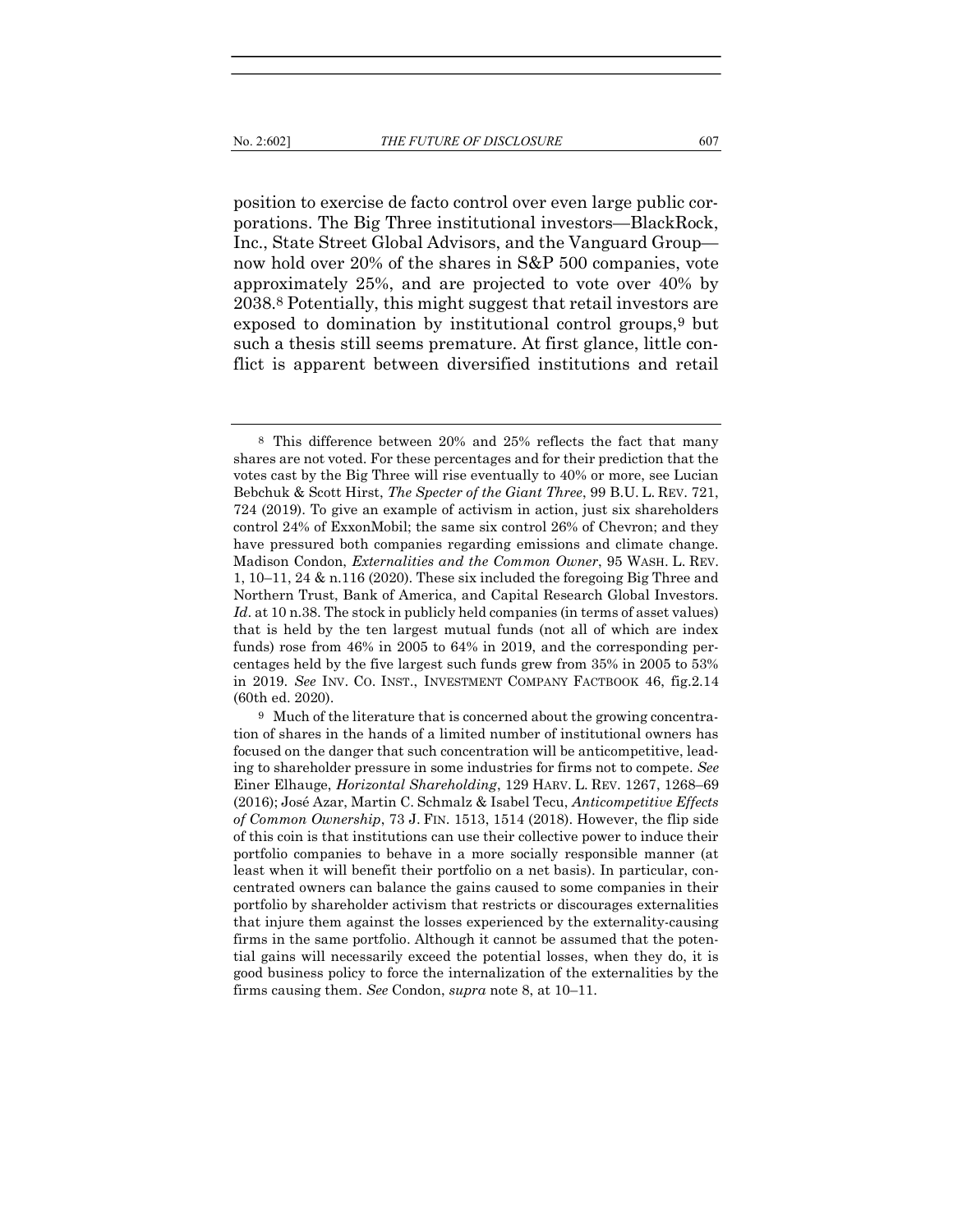investors, as indexed institutions are not seeking control.10 Still, a potential conflict may be developing: as diversified institutional investors, utilizing their power of common ownership, begin to make decisions on a portfolio-wide basis (deliberately pursuing strategies that boost the stocks of some firms in their portfolios, while depressing the stocks of others to achieve a net gain), they will be taking actions contrary to the interests of undiversified investors in those firms on which they impose losses. Eventually, this conflict will trigger controversy and may necessitate compromises.

Meanwhile, retail investors have moved their investments from "actively managed" (or "stock-picking") mutual funds to more passive index funds.11 Collectively, retail investors seem to have finally recognized that they are poor stock pickers who systematically lose money when they trade actively on their own.12 As a result, they have migrated in large numbers to invest in highly diversified institutional intermediaries (led by the Big Three), thereby further increasing ownership concentration.13

<sup>10</sup> For a discussion of constraints on institutional control, see Jill Fisch, Assaf Hamdani & Steven Davidoff Solomon, The New Titans of Wall Street: A Theoretical Framework for Passive Investors, 168 U. PA. L. REV. 17, 61–64 (2019).

<sup>11</sup> In 2019, index funds (i.e., mutual funds that track a broad market index) for the first time exceeded traditional stock-picking funds, holding \$4.27 trillion in assets as compared to \$4.25 trillion for traditional stockpicking funds. Dawn Lin, Index Funds Are The New Kings Of Wall Street, WALL ST. J., (Sept. 18, 2019, 5:30 AM) (on file with the Columbia Business Law Review), https://www.wsj.com/articles/index-funds-are-the-new-kingsof-wall-street-11568799004; see also generally Fisch et al., supra note 10.

<sup>12</sup> The simple truth is that only a small minority of actively managed funds have outperformed passive index funds. In his Presidential Address to the American Economics Association, Professor Kenneth R. French assembled data showing that, over the period from 1980 to 2006, a passive investor would have on average beaten an actively-trading investor by over sixty-seven basis points per year. Kenneth R. French, Presidential Address, The Cost of Active Investing, 63 J. FIN. 1537, 1561 (2008).

<sup>13</sup> While the Big Three now hold over 20%, some estimate that they will hold 40% or more of the shares in the S&P 500 within two decades. See Bebchuk & Hirst, supra note 8, at 740 fig.3, 741.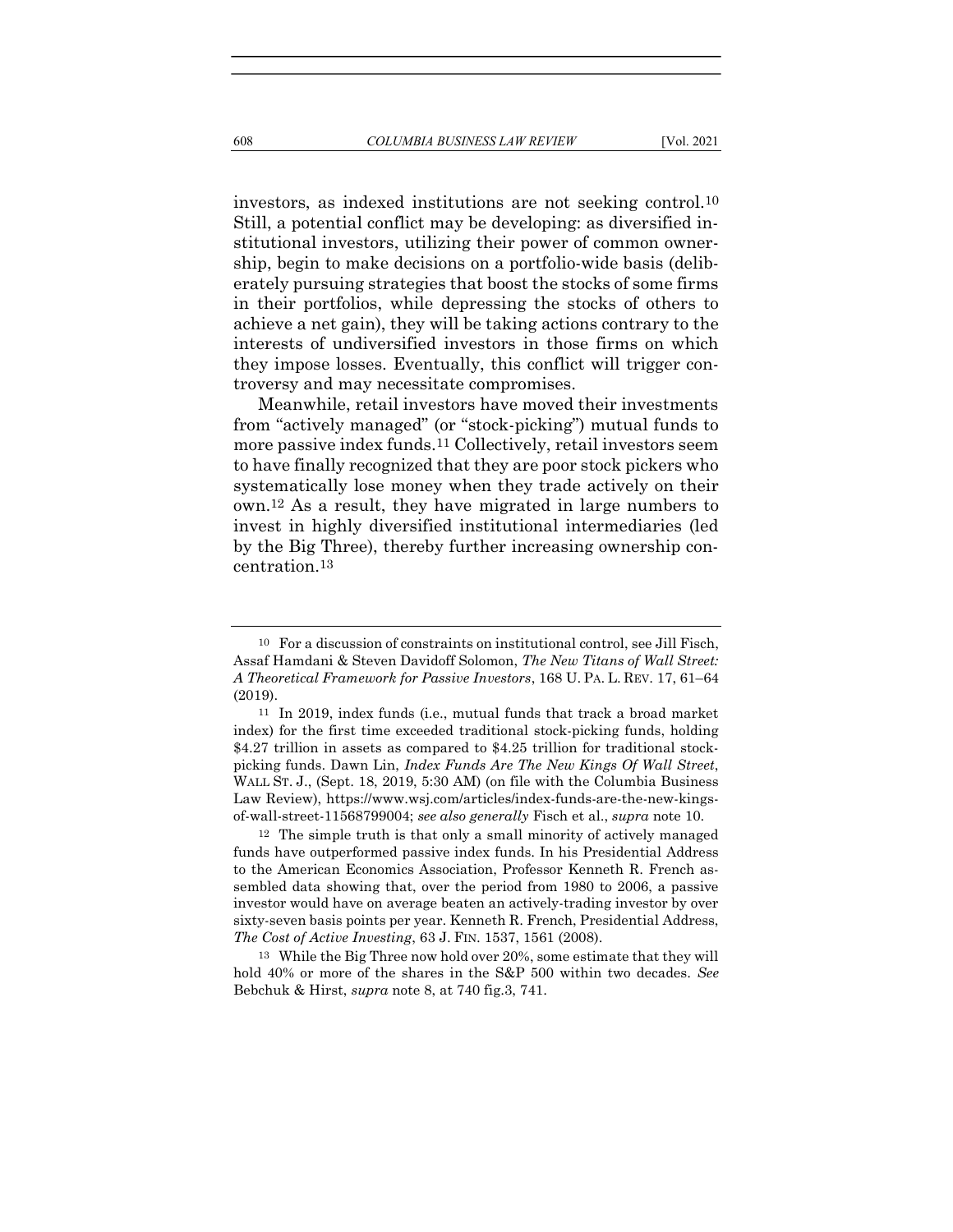Finally, the third important transition involves a new demand among investors (particularly among diversified institutional investors) for a new category of information, known as "ESG" disclosures (ESG is an acronym that stands for "environmental, social, and governance").14 Investors who pursue "ESG investing" tend to focus heavily on the environmental and social impact of the firm and on its human capital (including the level of racial and gender diversity at the firm).15 Although it may be clear why social activists want to encourage such socially relevant disclosures, it puzzles many why diversified institutional investors have been the strongest proponents of increased ESG disclosure.16 This Article argues that this development is neither strange nor the product of the political sympathies of individual fund managers, but is the consequence of a fundamental economic logic. Put simply, their interest in ESG disclosures flows directly both from the Capital Asset Pricing Model (CAPM)17 and from the just-noted fact

17 For the original statement of this model, see generally William F. Sharpe, Capital Asset Prices: A Theory of Market Equilibrium Under

<sup>14</sup> Many believe that trustees and other fiduciaries "have come under increasing pressure to use environmental, social, and governance (ESG) factors in their investment decisions." See Max M. Schanzenbach & Robert H. Sitkoff, Reconciling Fiduciary Duty and Social Conscience: The Law and Economics of ESG Investing by a Trustee, 72 STAN. L. REV. 381, 384 (2020). Although there may be pressure (particularly in the case of public pension funds, which are politically accountable), this Article will assert that sound economic reasons better explain why fiduciaries at large diversified investors favor ESG principles, and thus why ESG investing is likely to increase for reasons unrelated to political pressure. Interestingly, journalists report that while European oil companies have been pressured by their governments to incorporate ESG criteria into their decisionmaking, the pressure on U.S. oil companies for the same outcome has come exclusively from large institutional investors (and not at all from the government). See Stanley Reed, Europe's Oil Titans Ramp up Transition to Cleaner Energy, N.Y. TIMES, Aug. 17, 2020, at B1.

<sup>15</sup> For a similar description of ESG investing, see Schanzenbach & Sitkoff, supra note 14, at 388.

<sup>16</sup> Anecdotal evidence is abundant that diversified institutional investors, including the Big Three, are placing significant pressure on many companies, particularly including energy companies to expedite their dates for "carbon-neutrality" and on all companies to achieve greater board diversity. See generally Condon, supra note 8; Reed, supra note 14.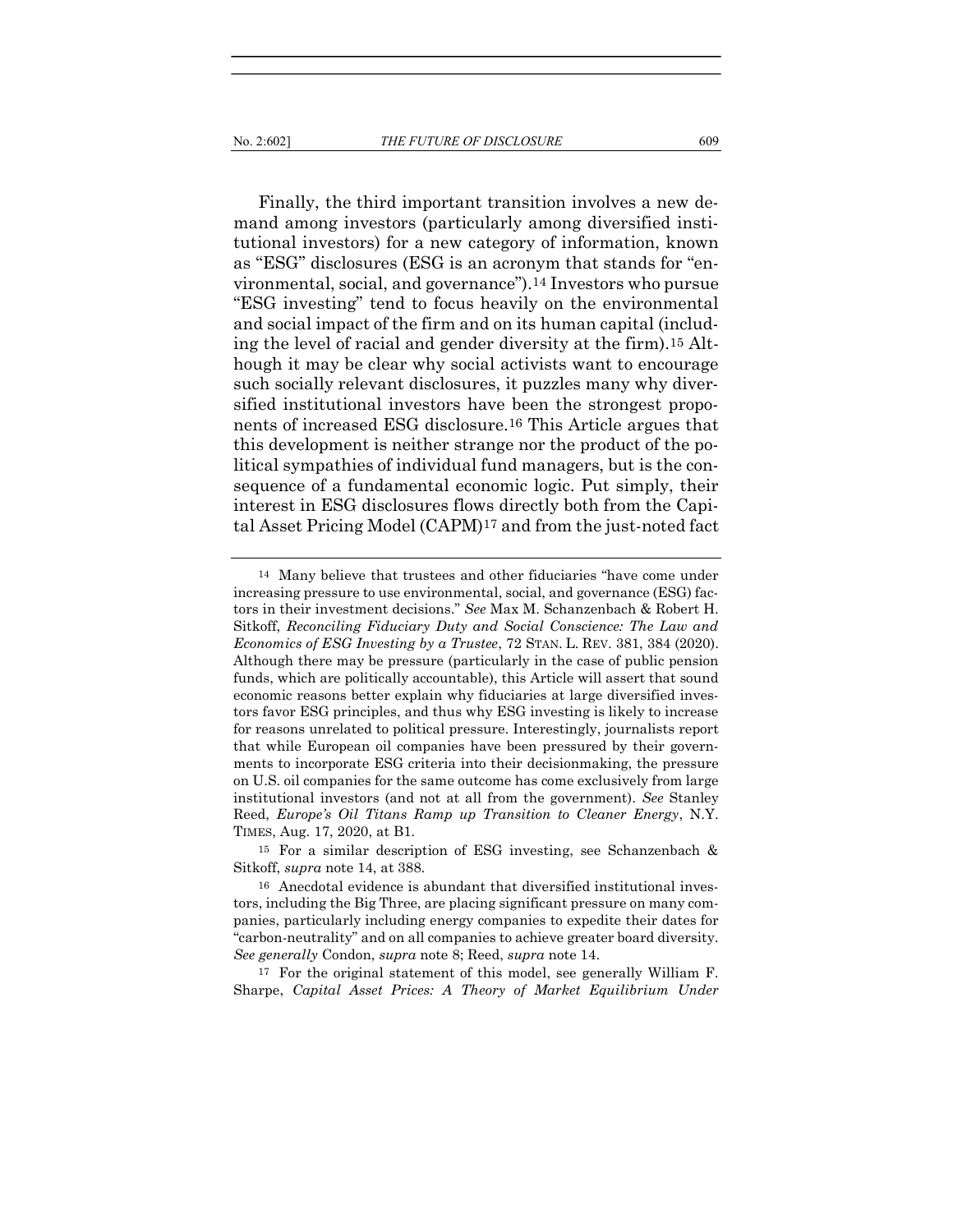of their high common ownership in portfolio companies. Both of these factors imply that diversified investors should rationally concentrate on systematic risk and generally disregard idiosyncratic risk. Indeed, the best evidence that these diversified investors are conforming to economic logic lies in a new pattern under which they are actively voting and lobbying public companies in common, primarily on ESG-related issues.18

Given high common ownership across a broad portfolio, it becomes rational and predictable that diversified institutional investors will increasingly make both investment and voting decisions on a portfolio-wide basis (rather than simply trying to maximize the value of individual stocks). Proposals made by a diversified institutional investor to the firms in its portfolio will likely produce some winners and some losers, particularly for proposals relating to climate change and other ESG issues. If netting these gains and losses produces a positive result, the indexed investor profits in a way that the undiversified investor cannot duplicate. These opportunities are most likely to arise with respect to ESG issues. The implications of this strategy are sweeping, controversial, and possibly as adverse to the interests of retail investors as they are advantageous to the interests of large diversified investors.19

How should the SEC respond (if at all) to these transitions? Some will argue that the SEC should keep the protection of

19 What is new here is that large institutional investors can profit by deliberately causing losses to some firms in their portfolios if doing so results in greater gains to other firms in their portfolio. Although non-controlling shareholders have never owed a duty of loyalty to the corporations in which they invest, it is hard to think of any comparable instance in which causing losses to some fellow shareholders could benefit them.

Conditions of Risk, 19 J. FIN. 425 (1964); John Lintner, The Valuation of Risk Assets and the Selection of Risky Investments in Stock Portfolios and Capital Budgets, 47 REV. ECON. & STAT. 13 (1965).

<sup>18</sup> See generally Elroy Dimson, Oğuzhan Karakaş & Xi Li, Coordinated Engagements (Eur. Corp. Governance Inst. Working Paper No. 721/2021, Jan. 2021) (on file with the Columbia Business Law Review), https://ssrn.com/abstract=3209072 (finding an "international network of long-term shareholders cooperating to influence firms on environmental and social issues").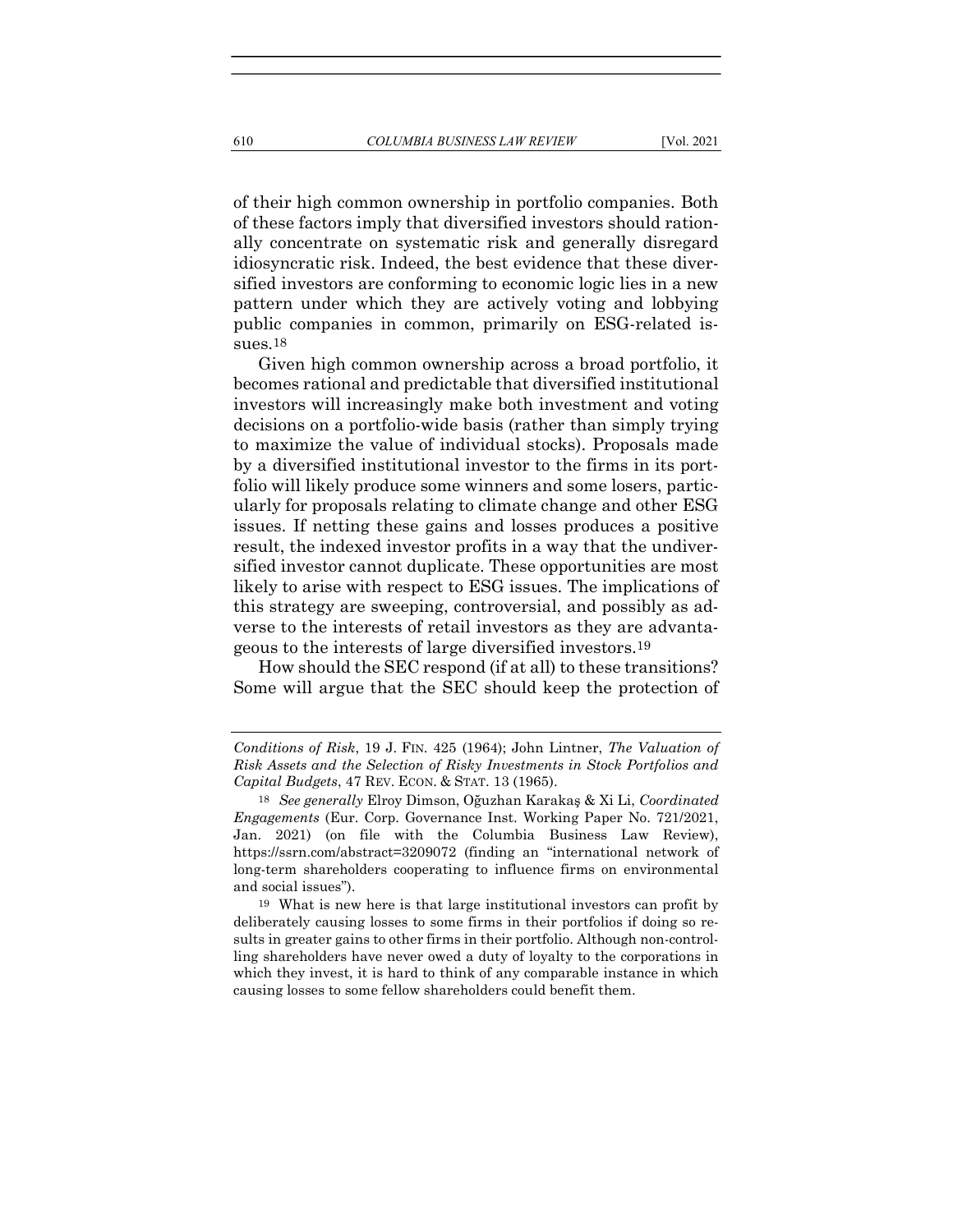the retail investor as its first priority, but this Article is premised on the belief that the migration of retail investors to indexed investing has been salutary. In fact, the SEC should encourage (and even gently push) retail investors to diversify, shifting their retirement savings to diversified (and, generally, indexed) institutional intermediaries (i.e., mutual funds and pension funds). Still, this preference leaves unanswered our initial question: How do the informational needs of institutional investors and retail investors differ? How should the SEC respond to their differing needs?

This question has been approached by others but not directly answered. A dozen years ago, Professor Donald Langevoort focused on the transition from retail to institutional markets at the time of the SEC's seventy-fifth anniversary.20 His recommendations seemed to suggest that the U.S. market would probably become more like the European securities market, which, as he accurately observed, was characterized by (1) "light touch" enforcement, (2) a lesser disclosure burden emphasizing principles-based disclosure, and (3) considerably less reliance on ex post litigation to enforce disclosure norms.21 Others challenged him,22 but the greater problem with Professor Langevoort's thesis was his unfortuitous timing. Shortly after he wrote, the 2008 financial crisis broke, and, in response, even the United Kingdom abandoned "light touch" regulation. While differences in enforcement intensity still separate the United States and Europe (and will likely

<sup>20</sup> See Langevoort, supra note 4.

<sup>21</sup> See id. at 1032–42.

<sup>22</sup> See generally Evans, supra note 6.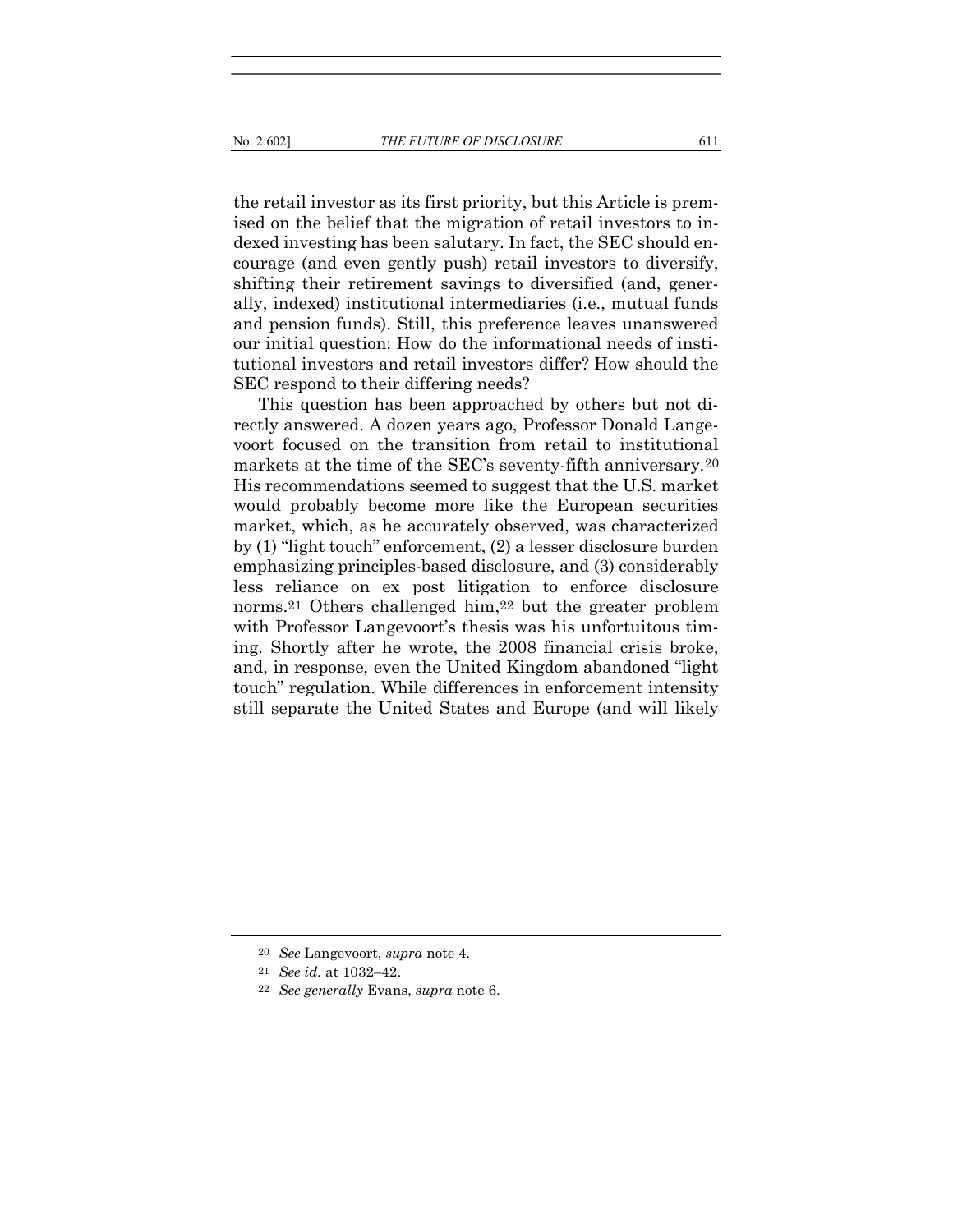continue),23 a greater consensus exists today over the need for stronger enforcement<sup>24</sup> and a mandatory disclosure system.<sup>25</sup>

This Article will therefore skirt the topic of enforcement and instead focus on where the disclosure needs of retail and institutional investors may differ and where they are not being addressed. Here, other transitions in securities law practices are also relevant. Increasingly, private offerings, which are exempt from the Securities Act of 1933 (the "1933 Act"), have come to rival public offerings as a means for issuers to raise capital. Indeed, in recent years the number of private offerings and the total capital raised in them has exceeded the corresponding figures for public offerings subject to the 1933 Act.26 Because these exempt offerings require little disclosure (at least as a legal matter),  $27$  this might seem to imply that

25 See, e.g., Andrew A. Schwartz, Mandatory Disclosure in Primary Markets, 2019 UTAH L. REV. 1069, 1072 (observing, despite objections to the consensus, that "[n]early all scholars support" mandatory disclosure).

26 The principal exemption for private placements is Regulation D. 17 C.F.R. §§ 230.500–.08 (2020). The number of "Reg D" offerings has exceeded the number of public equity offerings by a thirty-to-one margin. See JOHN C. COFFEE, JR., HILLARY A. SALE & M. TODD HENDERSON, SECURITIES REGU-LATION: CASES AND MATERIALS 368 tbl.Number of Offerings by Type of Offering and Year (13th ed. 2015). The aggregate amount raised in private markets has also exceeded that raised in public markets in some years. For example, in 2012, \$1.7 trillion was raised in private markets versus \$1.2 trillion in public markets in registered offerings. Id. at 368.

27 Under Rule 502(b) of Regulation D, the issuer need not provide information to purchasers when selling to "accredited investors." 17 C.F.R. § 230.502(b). Typically, such offerings are, as a result, limited to "accredited investors," which term is defined in Rule 501 of Regulation D to require only a modest \$1 million net worth or an annual income for the two most recent years equal to or exceeding \$200,000. See 17 C.F.R. § 230.501(a)(5)–(6). With inflation, this test has become much more permissive and now includes millions of investors. As a generalization, the purchasers in Reg D offerings are generally individuals and smaller institutions, and the disclosure they

<sup>23</sup> For a detailed examination of relative enforcement intensity between the U.S., the U.K., and Europe, see generally John C. Coffee, Jr., Law and the Market: The Impact of Enforcement, 156 U. PA. L. REV. 229 (2007).

<sup>24</sup> See, e.g., generally Hans B. Christensen, Luzi Hail & Christian Leuz, Mandatory IFRS Reporting and Changes in Enforcement, 56 J. ACCT. & ECON. 147 (2013) (emphasizing the link between enforcement quality and liquidity benefits); see also Coffee, supra note 23.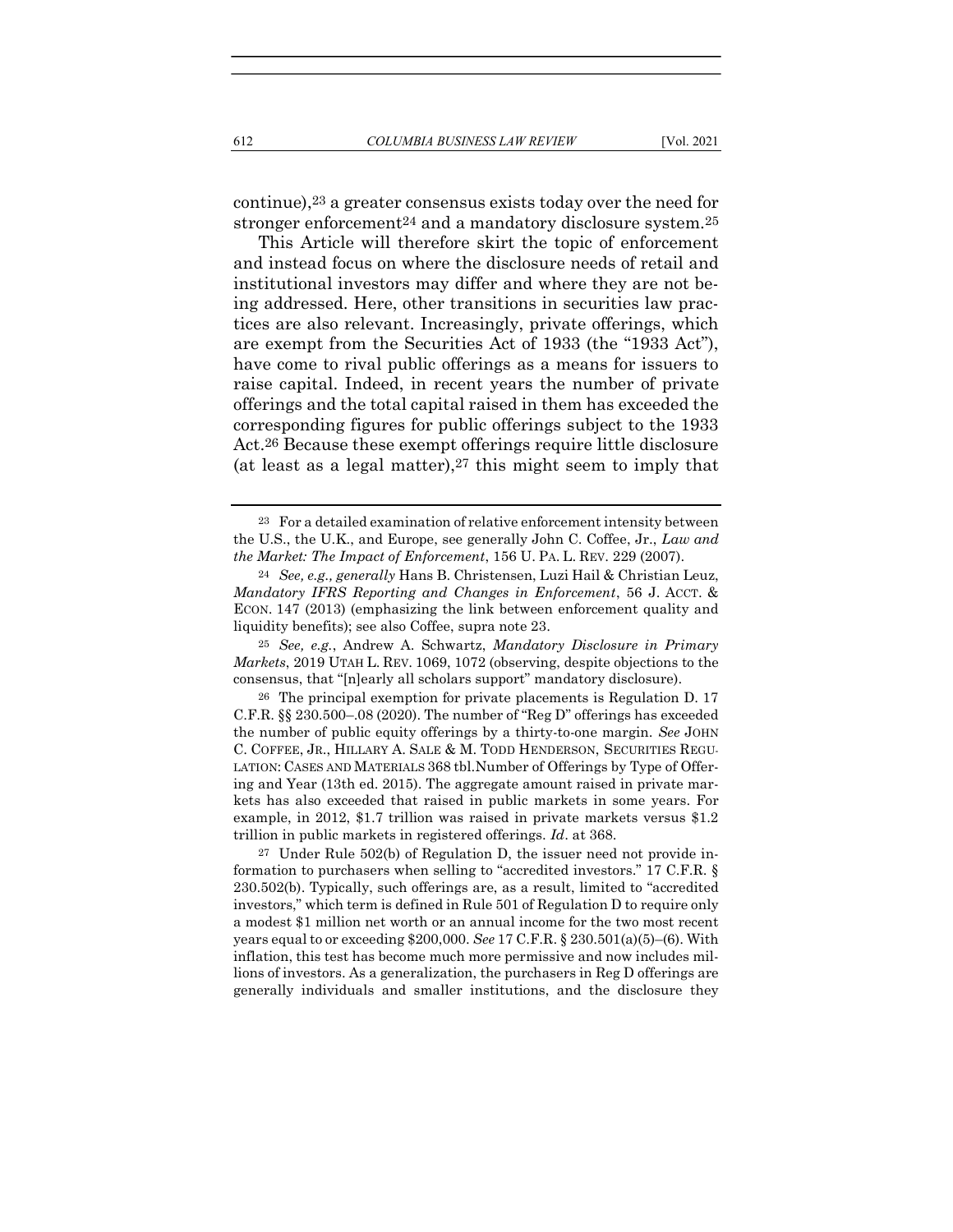institutional investors need less information. Yet a confounding fact interferes with this simple conclusion: the character of the disclosure actually provided in offerings done pursuant to Rule 144A (the exemption from registration preferred by large public issuers)28 closely resembles the character of the information in a registration statement filed pursuant to the 1933 Act. In particular, the issuer's disclosures in a Rule 144A offering typically follow the same standardized format. Although no precise metric exists that proves that the same quantum of information is present in both exempt and registered offerings, institutional investors as a group appear to want (and implicitly demand) at least the same information as other investors, and they prefer it presented in the same standardized format. Particularly as they come to make decisions on a portfolio-wide basis, diversified institutions will increasingly want to know and compare the likely impact of ESG-related policy changes on all firms in their portfolio. In contrast, undiversified shareholders, lacking common ownership, are not in a position to make similar inquiries or implement similar portfolio-wide policies.

This Article will offer a number of conclusions that are brief and blunt; to be brief, it is necessary to be blunt. Organizationally, Part II of this Article will focus on the informational needs of institutional investors (and particularly the fully diversified institutions). How do their needs and priorities differ from those of the retail individual investor? Relying

receive tends to be quite modest. Cf. SCOTT BAUGUESS, RACHITA GULLAPALLI & VLADIMIR IVANOV, U.S. SEC. & EXCH. COMM'N, CAPITAL RAISING IN THE U.S.: AN ANALYSIS OF THE MARKET FOR UNREGISTERED SECURITIES OFFERINGS, 2009-2017, at 34 tbl.11 (finding an average of fourteen investors per Regulation D offering from 2009 to 2017).

<sup>28</sup> See Rule 144A, 17 C.F.R. § 230.144A. This rule permits private sales to institutional buyers that own and invest at least \$100 million in securities of unrelated issuers (in short, the profile of a large institutional investor). Id.  $\S 230.144A(a)$ –(c). The volume and quality of the disclosure in Rule 144A offerings is much higher than in Reg D offerings to smaller investors, suggesting that large institutions are demanding more information based on their market power. See Elisabeth de Fontenay, Do the Securities Laws Matter? The Rise of the Leveraged Loan Market, 39 J. CORP. L. 725, 766–67 (2014).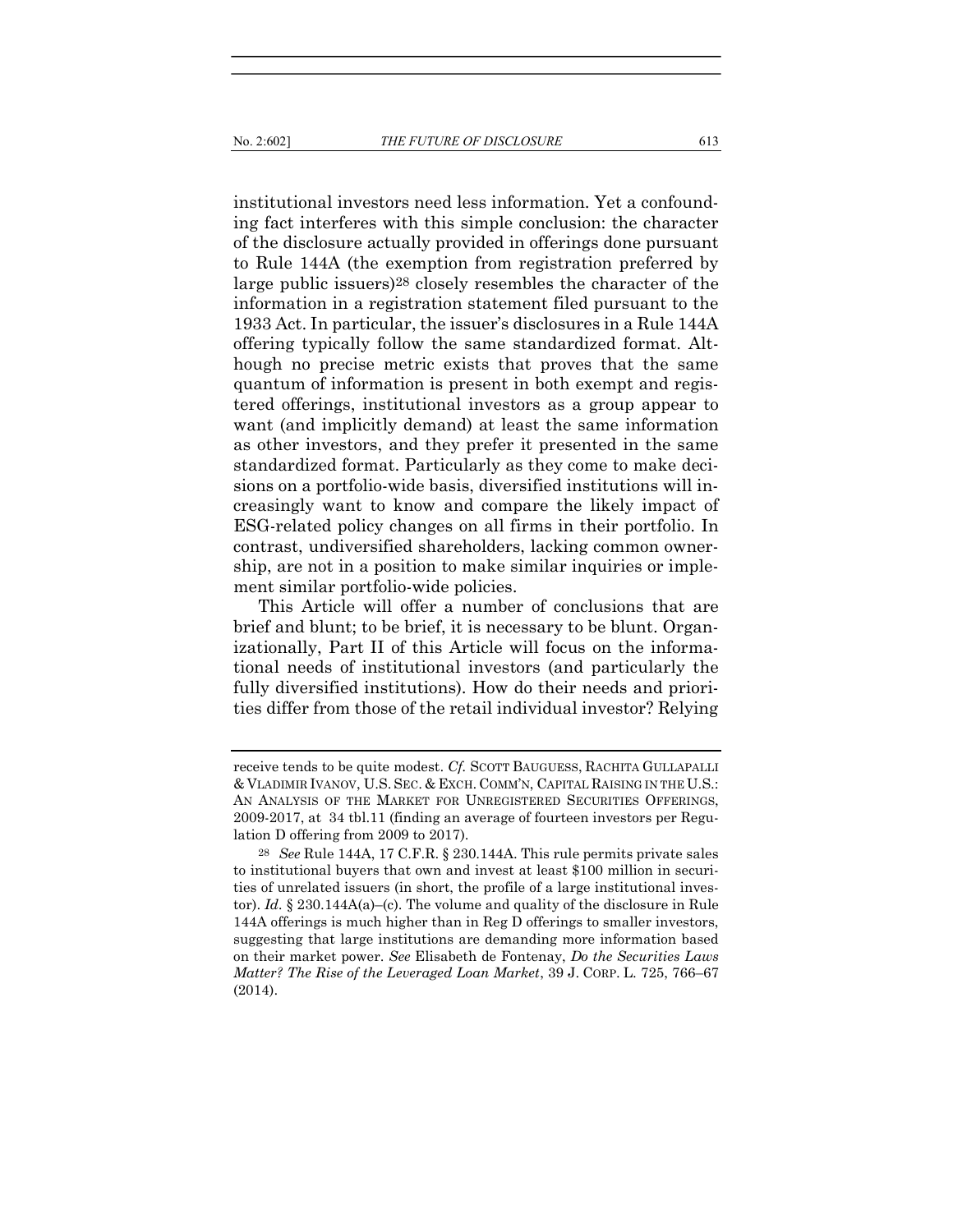on the CAPM, it will suggest, first, that institutional investors are more concerned with "systematic risk" than are individual investors29 and, second, that ESG disclosures address systematic risk to a much greater degree than the SEC has recog-

nized. Part III will then return to the individual retail investor, who certainly remains on the scene and is the dominant investor in smaller companies that offer less liquidity. What new needs (and fears) might the retail investor reasonably have in the contemporary investment environment? Here, a partial answer will be that, although diversified institutions tend to be tolerant of risk, individual investors rationally have the reverse preference.

Finally, Part IV will turn to the growth of ESG disclosures. Although such disclosures are now becoming mandatory in Europe, they remain optional and voluntary in the United States, with the SEC having stubbornly avoided (at least prior to the Biden administration) taking any firm (or even coherent) position on ESG disclosures.30 This Article seeks both to

[https://perma.cc/YKJ5-FJBA]. This Article will not attempt to assess rules that have not yet been drafted.

<sup>29</sup> The claim here is not that individual investors disregard or ignore systematic risk, but that they are unable to do much about it. Lacking high common ownership, they cannot take meaningful collective action. Although portfolio firms may face different degrees of systematic risk, the retail investor also has choices with regard to a vast range of companies with differing idiosyncratic risks and thus have less reason to focus disproportionately on systematic risk.

<sup>30</sup> The SEC has not implemented any mandatory ESG disclosure requirements, leaving them entirely voluntary. For a critical evaluation of the SEC's positions, see Thomas Lee Hazen, Social Issues in the Spotlight: The Increasing Need To Improve Publicly-Held Companies' CSR and ESG Disclosures, 23 U. PA. J. BUS. L. (forthcoming 2021) (manuscript at 6–7) (on file with the Columbia Business Law Review), https://papers.ssrn.com/abstract\_id= 3615327.

Nonetheless, it is abundantly clear that the SEC, under the Biden administration and new Chairman Gary Gensler, has made the promulgation of ESG disclosure standards a priority. For a recent overview, predicting that new ESG standards will appear in 2021, see K&L Gates LLP, SEC To Move Quickly on ESG Disclosures, JD SUPRA (May 17, 2021), https://www.jdsupra.com/legalnews/sec-to-move-quickly-on-proposed-esg-9700856/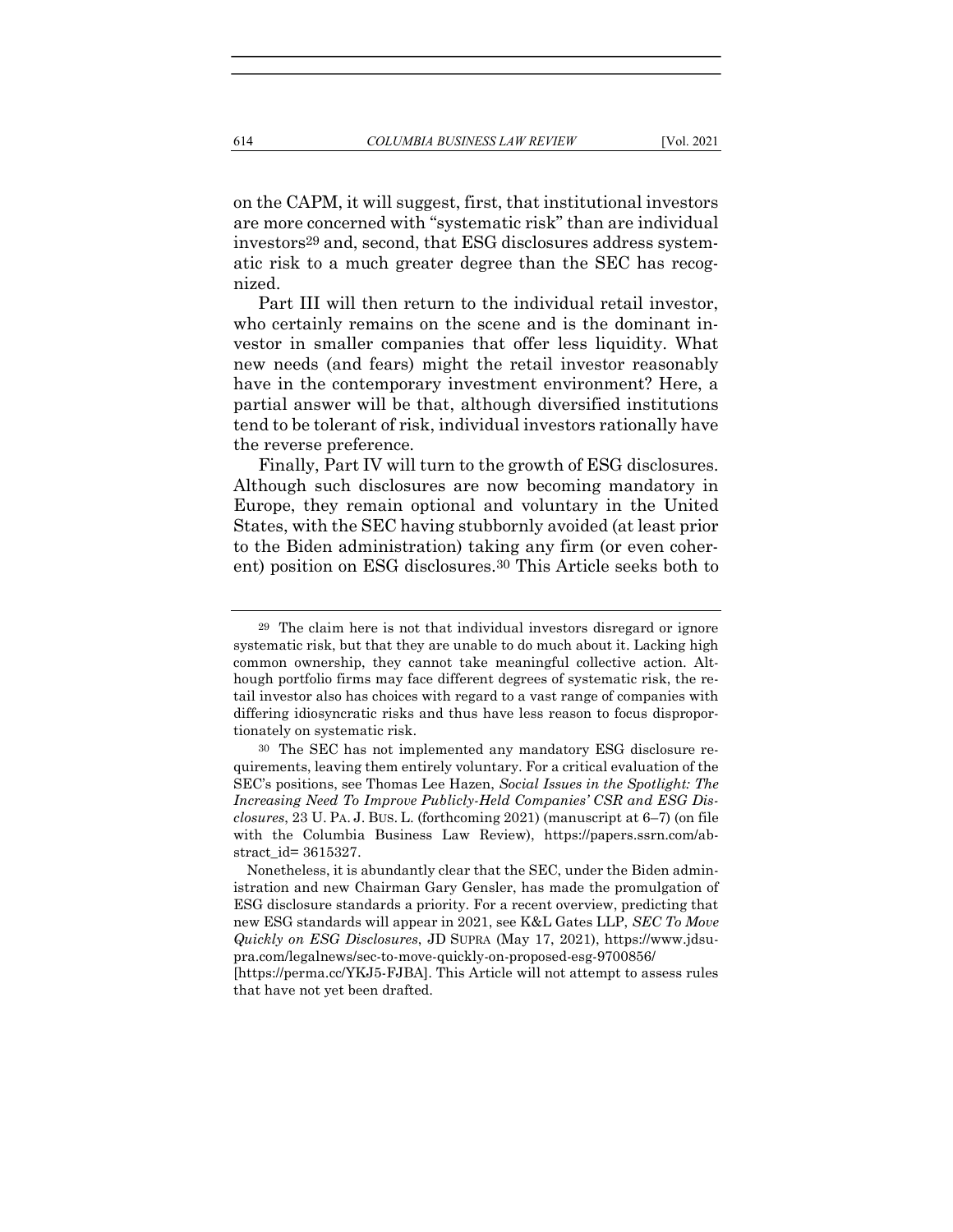explain the strong interest of diversified institutions in ESG disclosures and the obstacles that exist under current law to the use of such information by certain fiduciaries. This leads to a final question: How should the SEC assist, encourage, or otherwise influence this process?

# II. THE INFORMATIONAL NEEDS OF THE INSTITUTIONAL INVESTOR: HOW ARE THEY DIFFERENT?

It is traditional to begin any discussion that relies on "law and economics" with the mandatory observation that "one size does not fit all." Not all institutional investors are alike. Some mutual funds and many hedge funds are "stock pickers;" they engage in active trading and believe they can outperform the efficient market. Generally, they are wrong, 31 but not invariably (which could be explained by the fact that some may have access to private information). Today, highly diversified institutional investors have more assets under their management than do institutions engaged in "actively managed" stock picking.32 Typically these highly diversified investors do not attempt to outperform the market, but rather to mirror it cheaply.33

Given their dominance, it is prudent to ask: What kinds of information does the fully diversified investor want? Here, one needs to turn to the CAPM, and its most relevant teaching for our purposes is that diversification reduces "idiosyncratic" risk but not "systematic" risk.34 Idiosyncratic risk (or non-systematic risk) is the risk that is unique to a company or industry; for example, a company's (or an industry's) technology may be outdated or outperformed by a new emerging technology (e.g., natural gas or solar power may become cheaper than

<sup>31</sup> See supra note 12.

<sup>32</sup> See supra note 11.

<sup>33</sup> For a discussion of index investing and its possibilities, see Byung Hyun Ahn, Jill E. Fisch, Panos N. Patatoukas & Steven Davidoff Solomon, Synthetic Governance, 2021 COLUM. BUS. L. REV. 476.

<sup>34</sup> For a concise discussion of this difference in the standard finance textbook, see RICHARD A. BREALEY, STEWART C. MYERS & FRANKLIN ALLEN, PRINCIPLES OF CORPORATE FINANCE 178–81 (13th ed. 2020).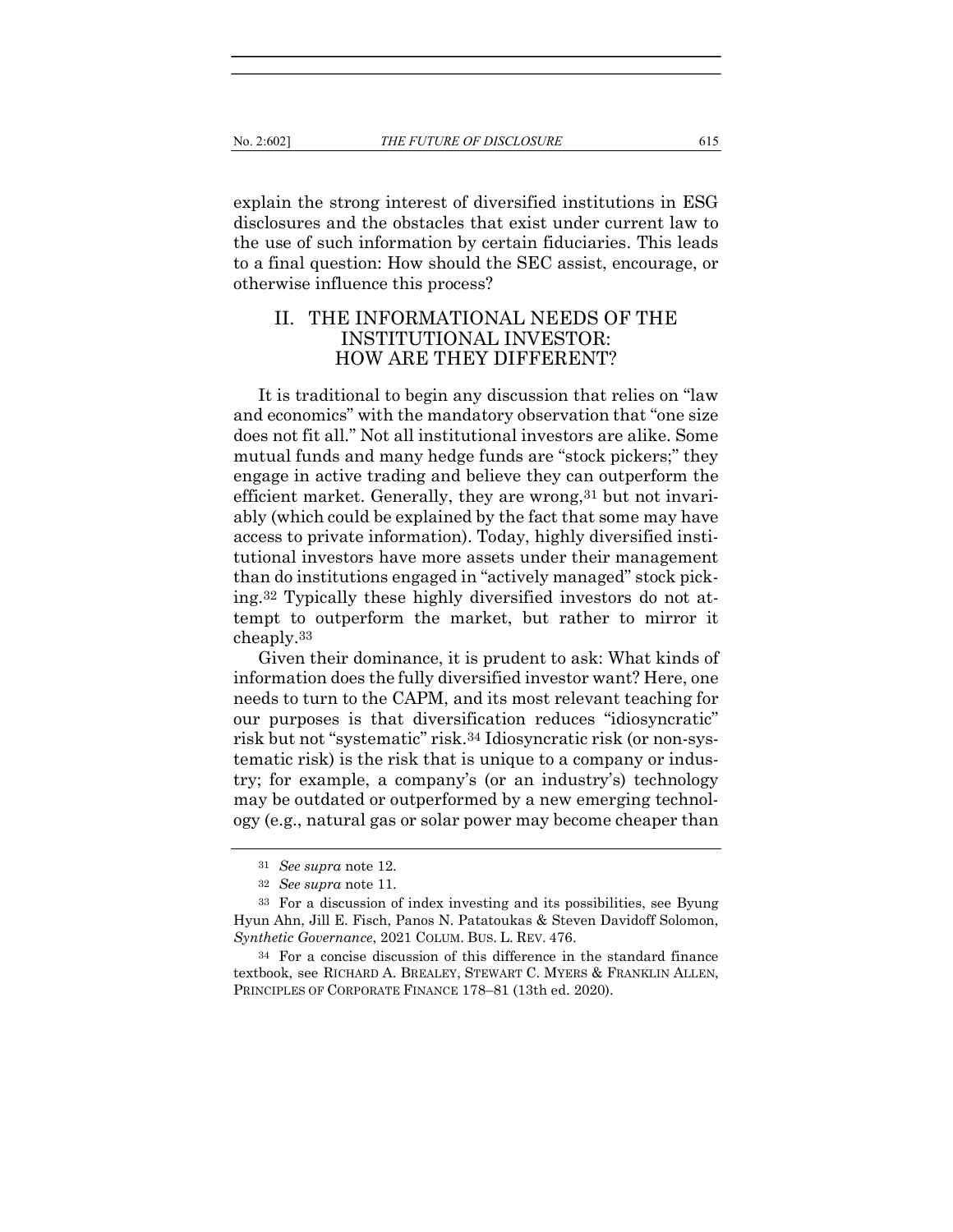oil- or coal-based power). But some risks affect all companies: inflation may increase; a banking crisis may disrupt finance and cut off credit across the economy; or, more recently, a pandemic may require all companies to curtail or suspend operations. Diversification does not offer satisfactory protection from these risks.

The CAPM assumes that the capital markets ignore nonsystematic risk in pricing the value of a financial asset (including corporate stock) because diversified investors do not bear that risk.35 Because diversification is easily achieved with little cost or effort for investors, the price of a stock, according to this model, is set by diversified investors, who need only consider the company's systematic risk. In effect, if two companies have the same expected return, the fact that one has higher non-systematic risk will not affect their relative valuation to the extent the market price is set by diversified investors who do not bear this risk. Put differently, investors cannot demand a higher return for bearing non-systematic risk that they could have easily diversified away.

The key implication here is that the price of a financial asset will be determined by the asset's systematic risk compared to the risk of the market as a whole. To be sure, the CAPM has been much criticized and may overstate its case.<sup>36</sup> But, even its critics believe that it points in the right direction and is roughly accurate.37 The CAPM's immediate implication for our topic of disclosure policy is that, as the market becomes increasingly populated by diversified investors, these investors will focus primarily on systematic risk. Individual investors may have some concern about systematic risk, but it does not dominate their intentions because there is little they can

<sup>35</sup> Id. at 207.

<sup>36</sup> For such a critique, see Eugene F. Fama & Kenneth R. French, Common Risk Factors in the Returns on Stocks and Bonds, 33 J. FIN. ECON. 3, 4–5 (1993) (finding the CAPM to be empirically inadequate).

<sup>37</sup> In a series of articles, Fama and French proposed supplementing the original CAPM with a few additional factors. See generally Eugene F. Fama & Kenneth R. French, A Five-Factor Asset Pricing Model, 116 J. FIN. ECON. 1 (2015). Thus, although they believe the CAPM needs to be supplemented, they do not reject it as a starting point.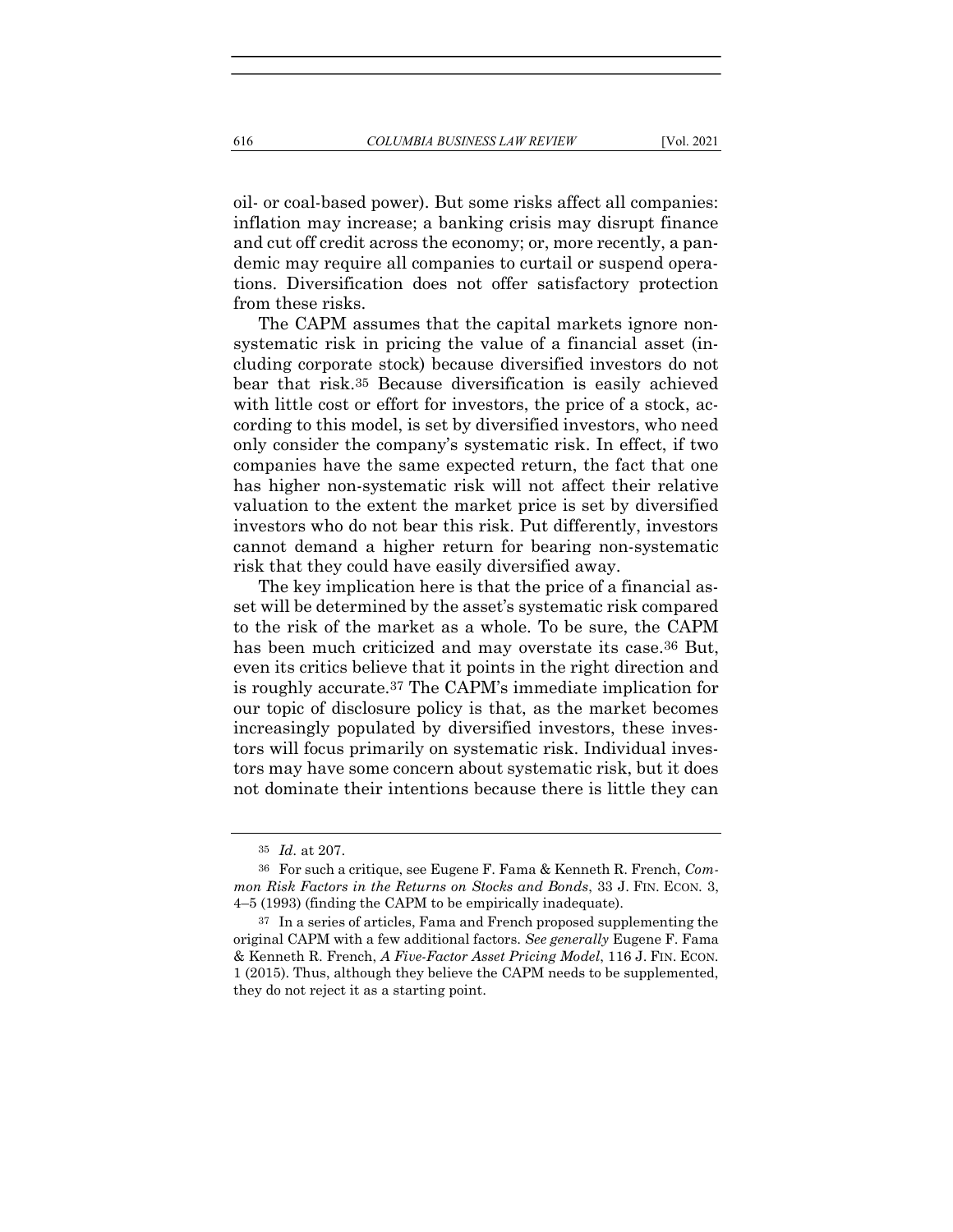do about it, and they have a range of other choices. Unsurprisingly, the SEC, as an agency that has always served the retail investor, has never addressed systematic risk in anything approaching a comprehensive manner.38

Let us assume that the CAPM makes assumptions that many will regard as overstated.39 Even if we need to take it with a substantial grain of salt, the CAPM still legitimately implies that the SEC needs to modernize its disclosure policy and focus more seriously on systematic risk. This does not mean that the SEC should ignore non-systematic risk (because many investors will remain less than fully diversified), but it does suggest that diversified investors, who constitute a majority of the market, have an unmet disclosure need.

What has the SEC done to this point with regard to ESG disclosures? The short answer is very little. In 2018, institutional investors representing over \$5 trillion in assets under management submitted a rulemaking petition to the SEC requesting it to mandate ESG disclosure standards for public companies.40 "[M]ore than 60 governments and international [organizations], including the United Nations . . . [and] the International Organization of Securities Commissions," have promulgated ESG standards,41 but the SEC has resisted these pressures (probably motivated by countervailing pressures from corporate issuers). The SEC's principal expressed concern has been the danger of information overload that would inundate investors with low-quality information and often inconsistent metrics and rankings.42 To date, the SEC's only

<sup>38</sup> For a discussion of some of the pressures against comprehensive regulation of systematic risk from the financial sector, see John C. Coffee, Jr., Systemic Risk After Dodd-Frank: Contingent Capital and the Need for Regulatory Strategies Beyond Oversight, 111 COLUM.L. REV. 795, 818–22 (2011).

<sup>39</sup> See supra notes 36–37 and accompanying text.

<sup>40</sup> For a fuller description, see Virginia Harper Ho & Stephen Kim Park, ESG Disclosure in Comparative Perspective: Optimizing Private Ordering in Public Reporting, 41 U. PA. J. INT'L L. 249, 253 (2019).

<sup>41</sup> Id. at 252–54 (footnotes omitted).

<sup>42</sup> For an evaluation of this danger and an answer to it, see generally Virginia Harper Ho, Disclosure Overload?: Lessons for Risk Disclosure and ESG Reporting in the Regulation S-K Concept Release, 65 VILL. L. REV. 67 (2020).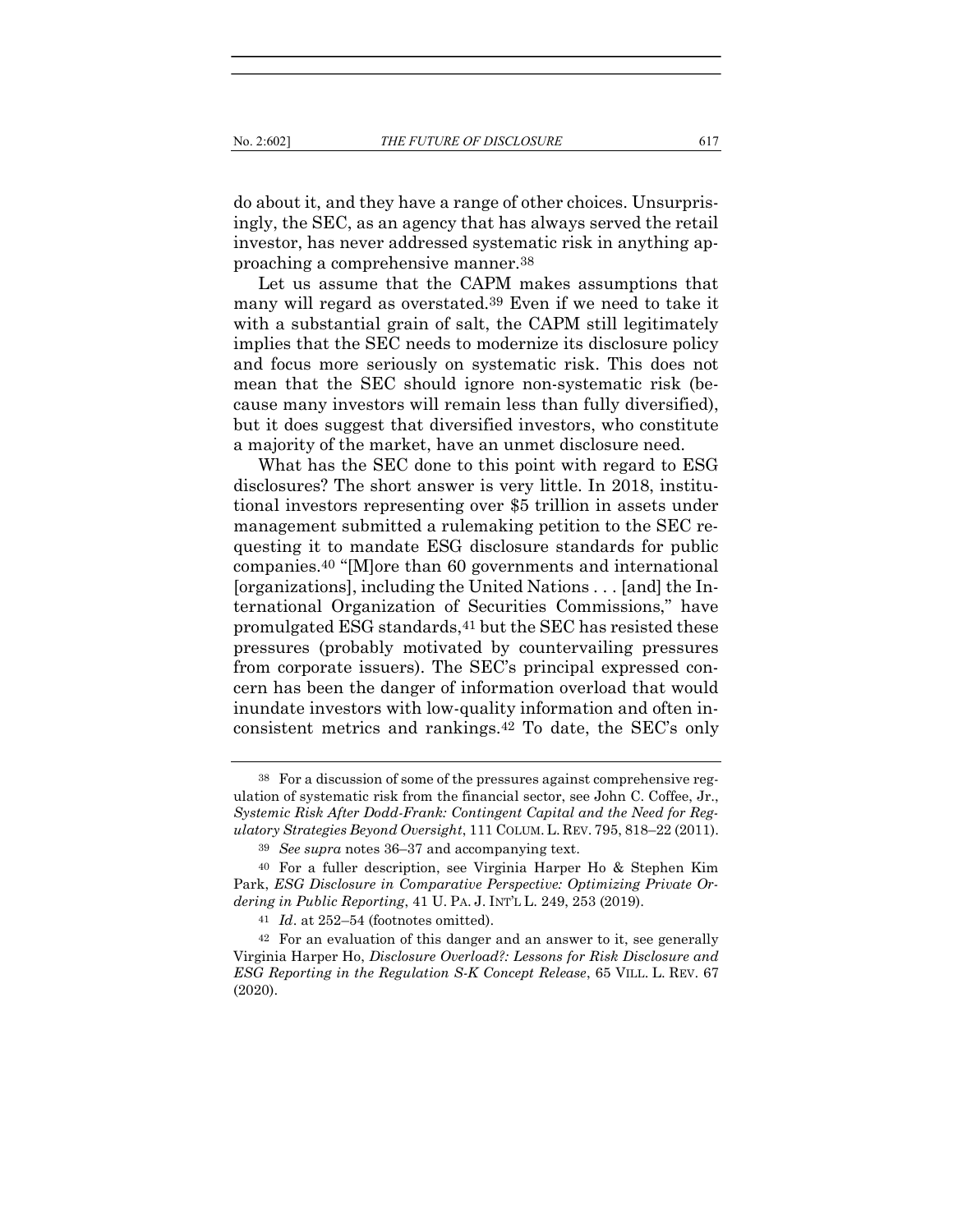real action has been to update its standards under Regulation S-K (which specifies the disclosures mandated in SEC filings),43 but here it has limited itself to extremely general "principles-based disclosures."44 Meanwhile, the largest U.S. institutional investors (including the Big Three) have gone well beyond adopting general policies and have directly engaged major companies on climate change issues and have even sued them.45

A description of the registrant's human capital resources, including the number of persons employed by the registrant, and any human capital measures or objectives that the registrant focuses on in managing the business (such as, depending on the registrant's business and workforce, measures or objectives that address the development, attraction and retention of personnel).

Modernization of Regulation S-K Items 101, 103, and 105, 85 Fed. Reg. 63,726, 63,760 (Oct. 8, 2020) (codified at 17 C.F.R. pt 229). This brief statement was the SEC's only reference in this release to the goals of diversity and affirmative action. Thus, although Item 101 now at last addresses the social component of ESG, it does so only in a minimal way. Not surprisingly, some observers have reported that more investors are concerned about "the under-disclosure of material information" about human capital, not overdisclosure. See Ho, supra note 42, at 73–75 (emphasis deleted).

45 For a description of a forceful intervention by a group of six large institutional shareholders (including the Big Three) that succeeded in causing both ExxonMobil and Chevron to support climate change reforms that these firms had previously opposed, see Condon, supra note 8, at 25. Not only are broadly diversified institutions seeking more ESG disclosures, they are also acting upon them as well, sometimes by suing portfolio companies. See Alexander I. Platt, *Index Fund Enforcement*, 53 U.C. DAVIS L. REV. 1453, 1458–59 (2020). In contrast, diversified investors would be wasting their funds to seek to improve or mitigate idiosyncratic risks. For example, if they sought to improve operating performance at Ford, the resulting gains, if any, might only be offset by a stock decline at GM, which would lose market share to Ford.

<sup>43</sup> 17 C.F.R. §§ 229.1–.1406 (2020).

<sup>44</sup> In 2020, the SEC "modernized" its requirements with respect to Items 101, 103 and 105 of Regulation S-K but required only very general "principles-based" disclosures. For example, with respect to Item 101 (which requires a description of the issuer's business), it did address the "social" component of ESG, but only in a minimal way by instructing issuers to provide: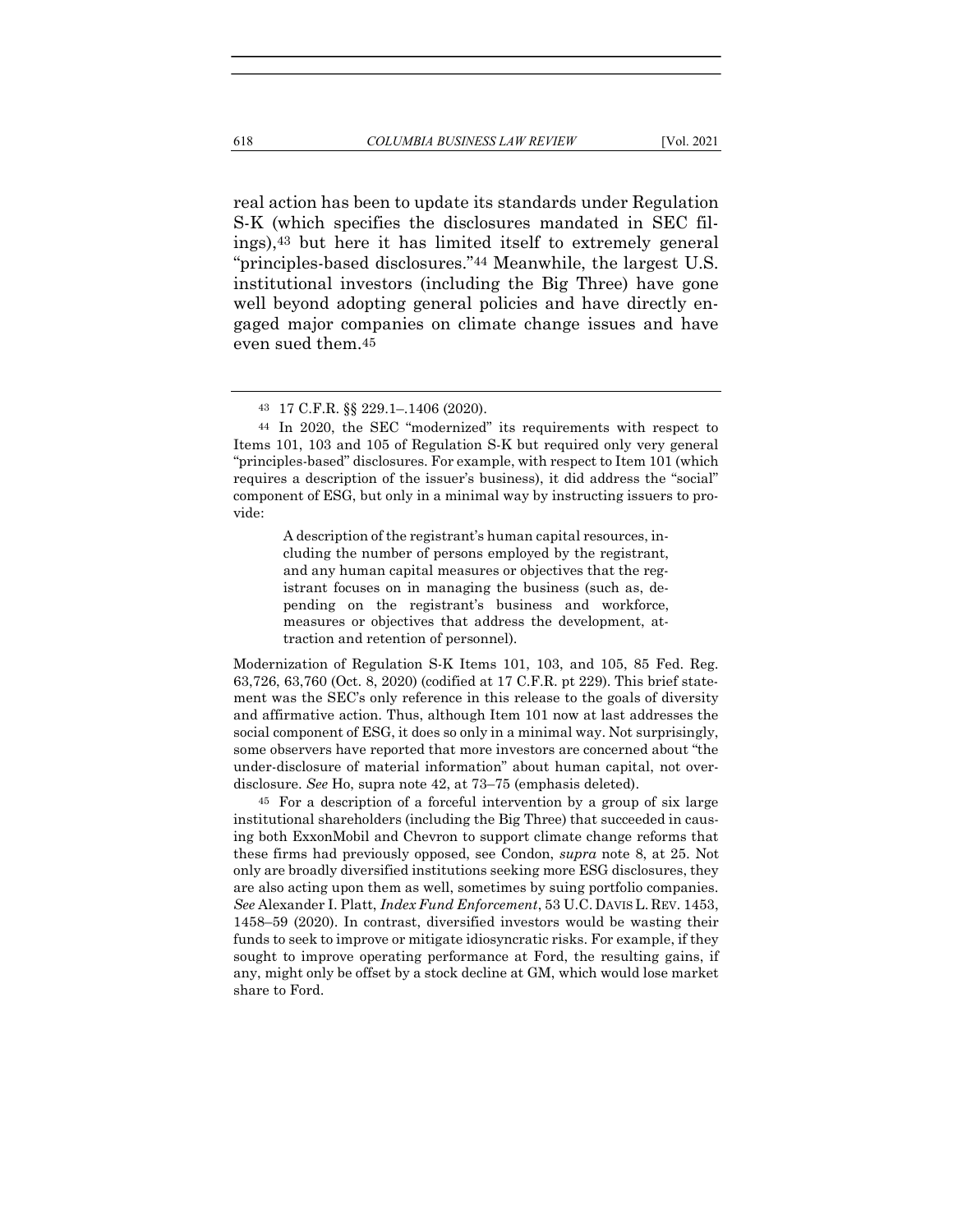This activism of diversified institutional investors on ESG issues contrasts sharply with their general passivity on firmspecific business issues, and this disparity can only be explained in one way: diversified institutional investors are deeply concerned about whether the market is accurately incorporating climate-change-related risks into asset prices.46 Although diversified investors are generally indifferent to idiosyncratic risks (from which diversification protects them), they have little defense against systematic risk.

Climate change probably presents the clearest example of systematic risk. Although it will not affect all companies the same (i.e., the risk is heterogeneous), investors cannot escape it through diversification. That is, there is no obvious class of companies whose stock will go up as the result of global warming so as to compensate diversified investors for those other stocks that go down.

Given that they are unavoidably exposed to this risk, diversified investors rationally want disclosures that enable them to estimate its impact on their portfolios. Further, they may want to take actions (either by voting, litigation, or persuasion) to induce changes that reduce such risk even if they cause losses to some companies in their portfolio—so long as the action taken implies greater gains than losses to their portfolio. A clear indication of this new activism came in

<sup>46</sup> For the view that the market is not doing this and a careful specification of the reasons why it tends to misprice climate-related and ESG risks, see generally Madison Condon, Market Myopia's Climate Bubble, UTAH L. REV. (forthcoming 2021) (on file with the Columbia Business Law Review), https://ssrn.com/abstract=3782675. Diversified institutions have less concern about whether the market is mispricing information relating to idiosyncratic risk. Not only are these institutions unable to analyze all their portfolio companies in detail, but even if they discovered mispricing of firmspecific information and sought to exploit it, it is not clear that such efforts would benefit them on a portfolio-wide basis. For example, if activists convinced an index fund that Ford should be pressured to sell a marginally profitable division (and Ford did so under pressure, thereby increasing its market share and stock price), it does not follow that this effort would necessarily benefit the index fund, as the market share gained by Ford might only be lost by General Motors, another portfolio company of the index fund. In short, from the portfolio-wide perspective, this was only a zero-sum transfer which required the index fund to incur some transactional costs.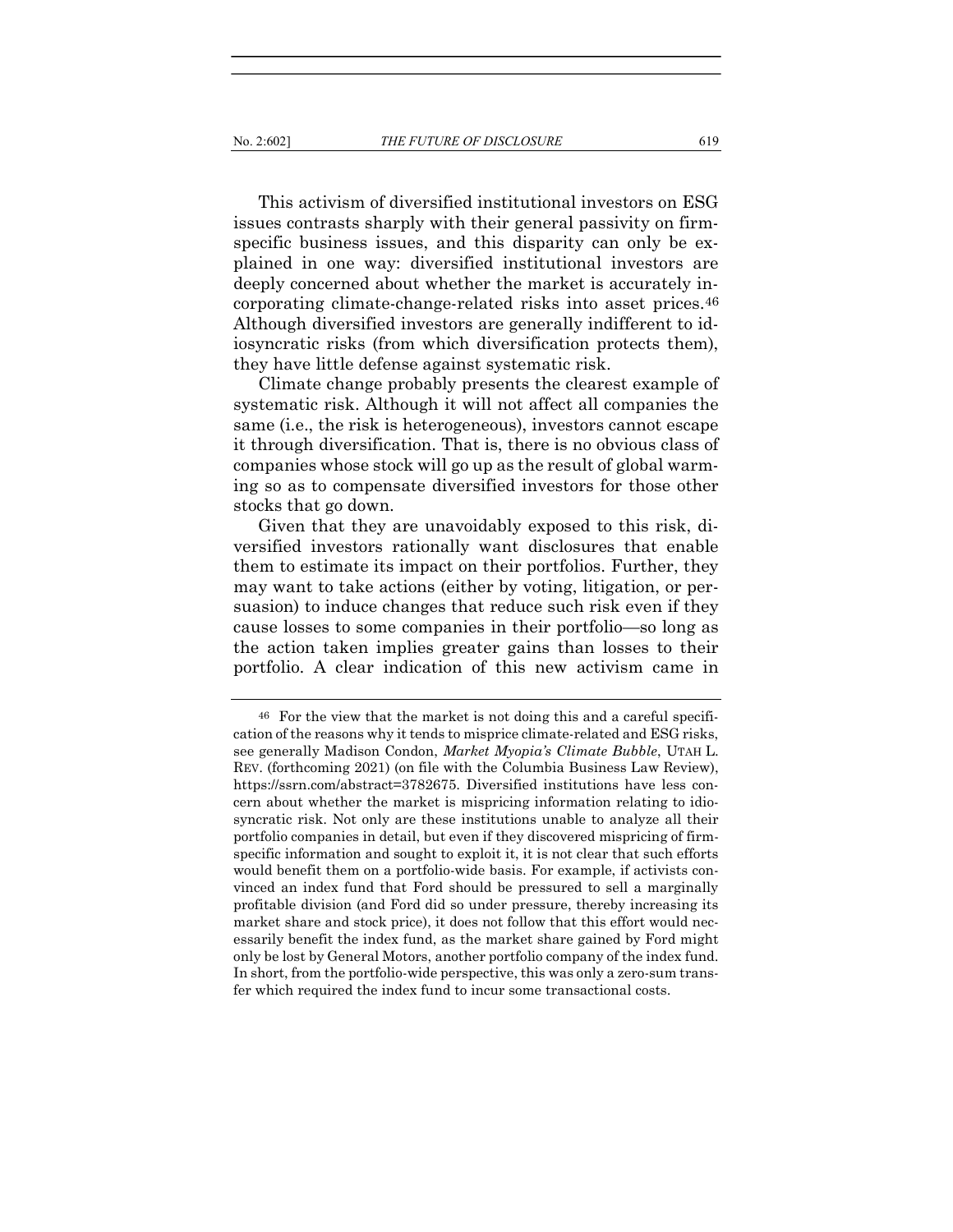January 2021, when BlackRock's CEO, Larry Fink, wrote to the CEOs of major public corporations asking them to commit to a "goal of net zero greenhouse gas emissions by 2050."47 This is a costly change that will adversely impact earnings at many companies, but it seems intended to benefit other firms in BlackRock's portfolio even more, and thus may result in a net benefit for BlackRock.48

Another example of a systematic risk that has concerned institutional investors and the SEC involves the COVID-19 pandemic. Here, the SEC has been actively seeking increased disclosure, asking all public companies to explain how the pandemic is affecting them.49 Obviously, pandemics represent a form of systematic risk because diversification again cannot protect an institution's portfolio.

Although the examples of climate change and a pandemic are clear, skeptics may respond that not all ESG disclosure relates to systematic risk. For example, ESG disclosures often focus on racial diversity and inclusiveness. Skeptics may doubt that such disclosures relate at all to systematic risk disclosure. Yet, over the long run, these disclosures arguably relate to the potential viability of our corporate system. If our corporate system cannot offer inclusiveness and promote diversity, it may subject itself to a political risk that capitalism (or, at least, contemporary corporate governance) will be

pany-disclosures-for-covid-19 [https://perma.cc/2XW4-6HWA].

<sup>47</sup> See Larry Fink, Letter to CEOs, HARV. L. SCH. F. ON CORP. GOVERN-ANCE (Jan. 30, 2021), https://corpgov.law.harvard.edu/2021/01/30/letter-toceos/ [https://perma.cc/8Q6D-8KXY]. This letter went on to describe several metrics that BlackRock would use in evaluating whether their portfolio companies were in compliance and a "heightened-scrutiny model" that its actively-managed funds would use in dealing with non-complying portfolio companies. Id.

<sup>48</sup> See id.

<sup>49</sup> There has been a continuing stream of SEC statements since March 2020. See Coronavirus (COVID-19)—Disclosure Considerations Regarding Operations, Liquidity, and Capital Resources, U.S. SEC. & EXCH. COMM'N, https://www.sec.gov/corpfin/covid-19-disclosure-considerations [https://perma.cc/CD4M-LZDM] (last modified June 23, 2020). For a brief overview, see Frank Lopez et al., Updating Publicly Traded Company Disclosures for COVID-19, LAW360 (Mar. 20, 2020, 5:47 PM), https://www.law360.com/articles/1253913/updating-publicly-traded-com-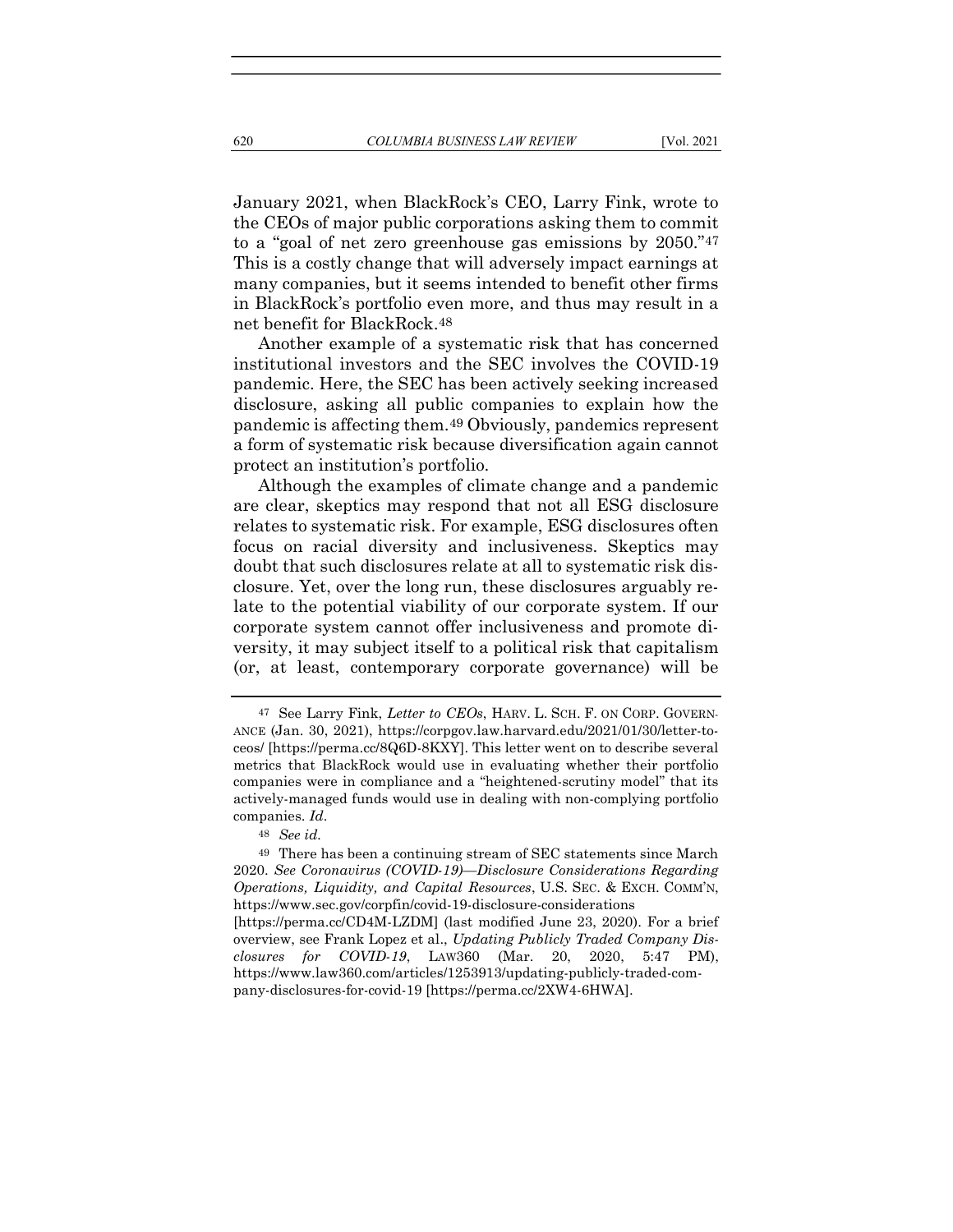politically challenged and could conceivably yield to a more state-run system of corporate governance. To some degree, such a transition seems to be already occurring in Europe and the United Kingdom.50 Again, diversification could not adequately protect investors against this risk of political upheaval, which could directly threaten the traditional investor's goal of shareholder wealth maximization.

One last point about "systematic risk" needs to be underscored: for diversified investors, systematic risk overlaps heavily with securities law's bedrock concept of materiality. Because systematic risks cannot be diversified away by investors, information about such risks is more material to diversified investors than information about "idiosyncratic" risks, both because institutional investors are in theory exposed only to "systematic risk" and because they (and, as a practical matter, only they) may be able to take corrective action to minimize such risk.51 Indeed, as later discussed, the major

<sup>50</sup> Nations can be located on a corporate governance continuum ranging from "shareholder-centric" systems (of which the United States is the leading example) to "stakeholder-centric" systems (into which category most European nations fall). See Katharine V. Jackson, Towards a Stakeholder-Shareholder Theory of Corporate Governance: A Comparative Analysis, 7 HASTINGS BUS L.J. 309, 309–11 (2011). In Europe and the United Kingdom, there has been recent movement towards increasing the rights of, and duties owed to, stakeholders. One step in this direction has been the recent popularity of "stewardship codes" for investors. See Jennifer G. Hill, Good Activist/Bad Activist: The Rise of International Stewardship Codes, 41 SE-ATTLE U. L. REV. 497, 497–98 (2018); Jennifer G. Hill, Shifting Contours of Directors' Fiduciary Duties and Norms in Comparative Corporate Governance, 5 U.C. IRVINE J. INT'L, TRANSNAT'L & COMPAR. L. 163, 175–78 (2020); Jackson, supra, at 387–89.

<sup>51</sup> For discussions of the magnitude of climate change as a leading systematic risk and investors' concerns about it, see INST. FOR SUSTAINABLE LEADERSHIP, UNIV. OF CAMBRIDGE, UNHEDGEABLE RISK: HOW CLIMATE CHANGE SENTIMENT IMPACTS INVESTMENT 5 (2015); Stefano Battison et al., A Climate Stress-Test of the Financial System, 7 NATURE CLIMATE CHANGE 283, 288 (2017). For our purposes, "materiality" is defined for the federal securities laws in remarkably broad language, which was set forth in Basic Inc. v. Levinson, 485 U.S. 224, 231 (1988) ("[A]n omitted fact is material if there is a substantial likelihood that a reasonable shareholder would consider it important in deciding how to vote." (internal quotation marks omitted) (quoting TSC Indus., Inc. v. Northway, Inc., 426 U.S. 438, 449 (1976))).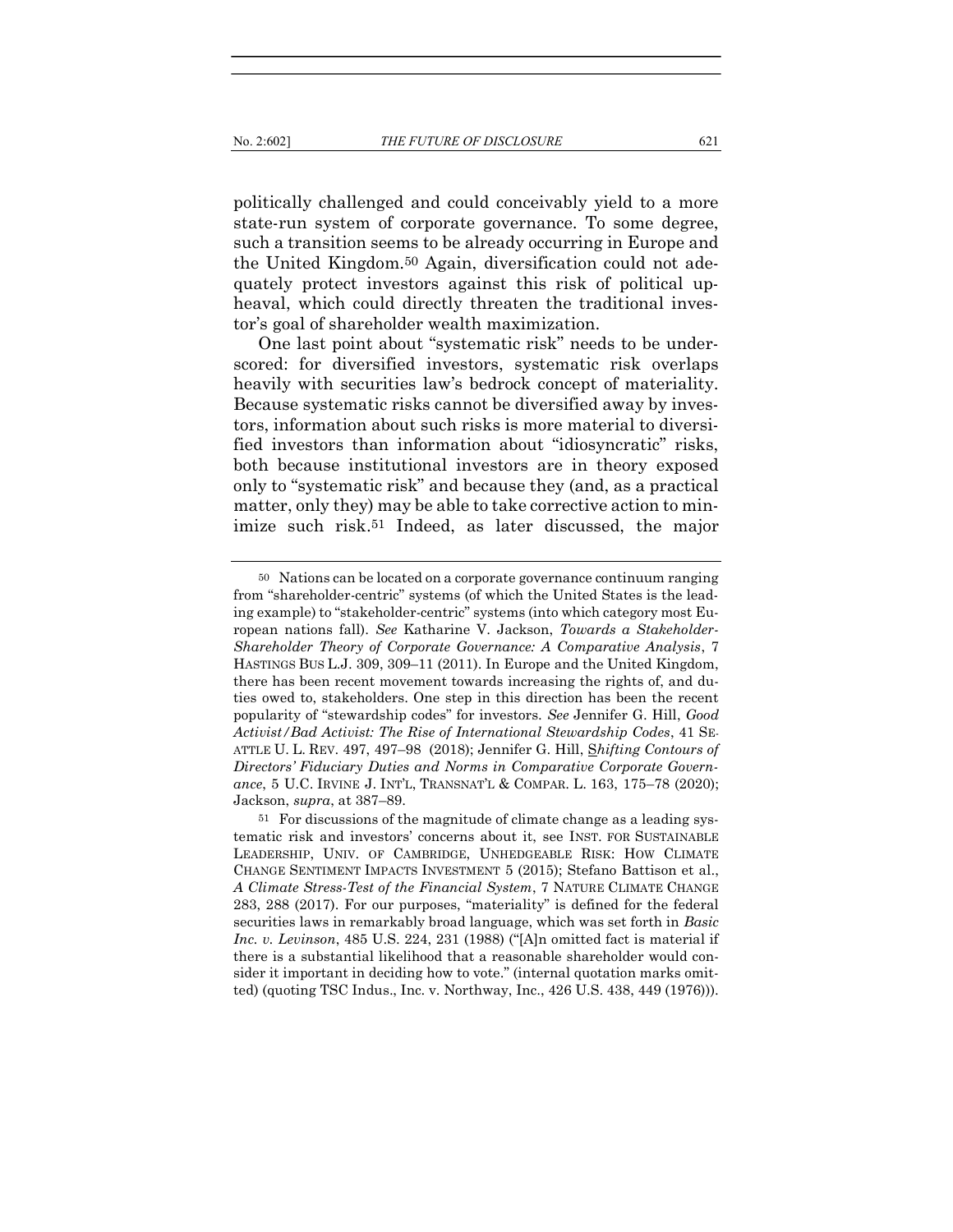diversified institutions have begun to take direct action on a coordinated basis (through litigation, proxy fights, or the threat of exit).52

Ultimately, the informational needs of the diversified institutional investor depend on the role that it is willing to assume. For some time, commentators have presented the diversified investor as being "rationally reticent" and willing to act only on issues framed and presented by non-diversified activist investors.53 Understandable as this view was, it no longer conforms with the current reality in which the Big Three (and others) are taking a leadership role in pressing portfolio companies for systematic risk-related changes. BlackRock, for example, showed little "reticence" in insisting that its portfolio companies adopt a "net zero" emissions policy by 2050. Thus, it is necessary to recognize that, within the boundaries set by systematic risk, indexed investors can indeed be activists even (because of their greater scale) potentially more effective activists than the hedge funds.

# III. THE RETAIL INVESTOR: THE RELEVANCE OF OPTION PRICING THEORY AND COMMON OWNERSHIP

Two different conflicts are arising between institutional and retail shareholders, which have not been recognized or addressed by existing SEC policy.

#### A. Activism and Option Pricing Theory

Institutional and individual investors recurrently disagree over an important issue of business policy. Specifically,

In short, if reasonable investors generally want the information, it becomes presumptively material. My premise here is only that mega-sized institutional investors (such as the Big Three) are objectively reasonable.

<sup>52</sup> See infra Section IV.C.

<sup>53</sup> See Ronald J. Gilson & Jeffrey N. Gordon, The Agency Cost of Agency Capitalism: Activist Investors and the Revaluation of Governance Rights, 113 COLUM. L. REV. 863, 895–96 (2013) (arguing that "activists"—such as hedge funds—will research and frame issues, which index firms will support without having to expend funds or effort).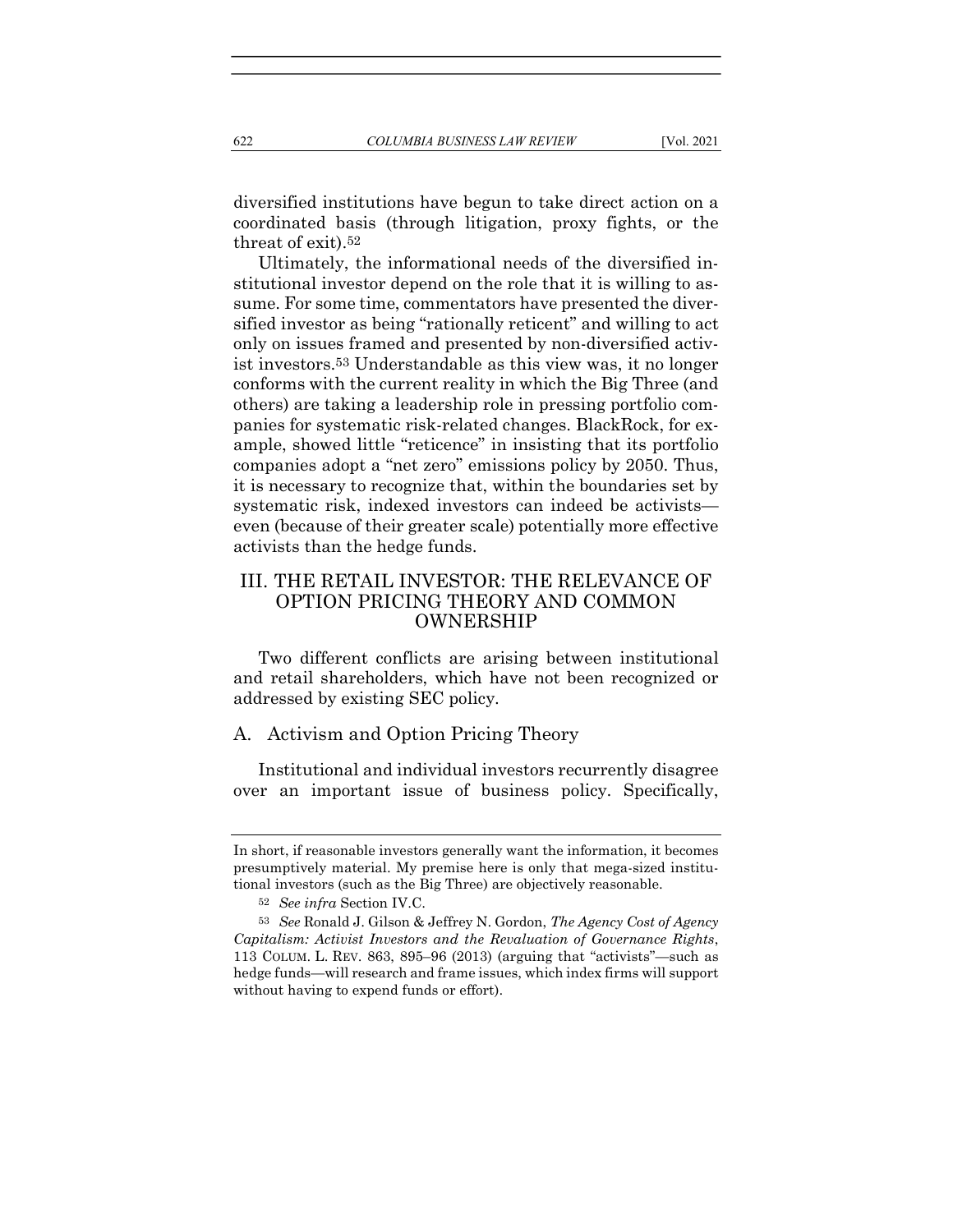institutional investors object to attempts by the corporate issuer to diversify or to hold a conglomerate-like portfolio of unrelated companies in different industries. Both because the institutional investor can easily diversify its own holdings and because it is redundant to diversify on both the investor and corporate levels, diversified investors want to streamline the corporation's portfolio of investments and sell or spin off divisions or subsidiaries that are outside the corporation's core line of business. From an economic perspective, only synergies between divisions can justify a corporation in holding invest-

ments in multiple unrelated companies. Still, many individual investors do not diversify54 and therefore do not share this policy preference. Why do they not diversify? This presents something of a mystery, but many investors may lack adequate resources or may prefer higher risk, or their failure may be the product of simple ignorance. As a result, such undiversified individual investors logically benefit from corporate diversification, as it reduces the risk of the investments they hold.

Today, activist hedge funds regularly "engage" target corporations, buying a five percent or slightly greater stake and then seeking to pressure the target into reducing its degree of diversification (and simultaneously increasing leverage, often through stock buybacks).55 Generally, these campaigns produce an immediate positive stock market reaction when the activist hedge fund crosses the five percent ownership threshold and files the mandatory Schedule 13D (which typically announces both its ownership position and its proposed plans to reduce diversification and increase leverage).56 Although this

56 Although an intense debate continues over the long-term impact of hedge fund activism, a consensus exists that the filing with the SEC (usually on Schedule 13D) of a disclosure announcing that the activist has taken a five percent (or greater) position in the stock of a publicly held company is associated with a positive abnormal stock return. See Alon Brav et al.,

<sup>54</sup> See Brad M. Barber & Terrance Odean, The Behavior of Individual Investors, in 2B HANDBOOK OF THE ECONOMICS OF FINANCE 1533, 1560–62 (George M. Constantinides et al. eds., 2013).

<sup>55</sup> For a detailed discussion of this pattern, see generally John C. Coffee, Jr. & Darius Palia, The Wolf at the Door: The Impact of Hedge Fund Activism on Corporate Governance, 41 J. CORP. L. 545 (2016).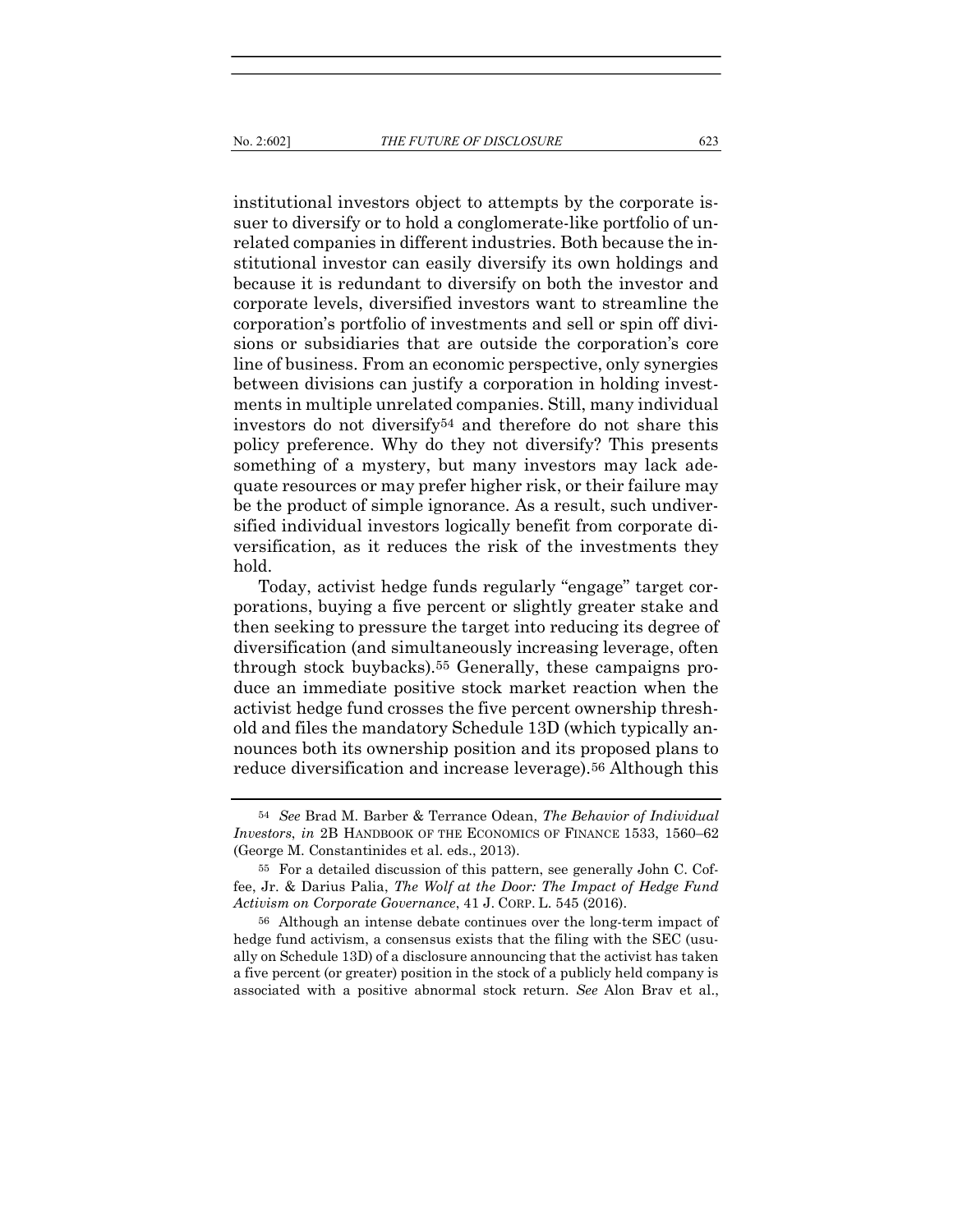stock price reaction suggests that shareholders as a group are made better off by these campaigns, undiversified investors may still be made worse off. As "buy and hold" investors,57 individual retail investors are unlikely to sell and probably will continue to hold stocks that are now subject to higher risk at the corporate level because of reduced diversification. Does the increase in expected return justify this increased risk? No simple conclusion is warranted here.58

Because the CAPM assumes that the market price of a widely traded stock is determined by the interaction of large, fully diversified institutional investors,<sup>59</sup> the small retail investor will not have much impact on the stock price (even if some such investors do sell). Because the stock price is thus unlikely to decline (as institutional investors are happy with this new trade-off of risk and return), these individual investors need disclosure that makes clear to them that they may now be subject to greater risk. Arguably, if the SEC continues its traditional policy of protecting retail investors, the SEC should mandate disclosures that warn these investors of this increased risk. Effectively, the SEC should use this opportunity to prod investors toward greater diversification.

58 The taste for risk is subjective and individuals differ. Thus, although a hypothetical five percent stock market gain might induce some (or even most) investors to accept the increased risk associated with increased leverage or reduced diversification, it may not please all shareholders. Also, the increased risk may not be evident to many retail shareholders (who see only the increased stock price). This conclusion will be regarded as heresy by neoclassical economists who assume that all shareholders favor policies that increase the share price. See, e.g., FRANK H. EASTERBROOK & DANIEL R. FISCHEL, THE ECONOMIC STRUCTURE OF CORPORATE LAW 69–71 (1991). This, however, ignores that rational investors will focus on the risk-return ratio and vary in their reactions.

59 See supra Part II.

Hedge Fund Activism, Corporate Governance, and Firm Performance, 63 J. FIN. 1729, 1736–37, 1756–60 (2008). Beyond that point, empirical conclusions are contested.

<sup>57</sup> Retail investors tend to be "buy and hold" investors (who do not trade actively), John C. Coffee, Jr., Reforming the Securities Class Action: An Essay on Deterrence and Its Implementation, 106 COLUM. L. REV. 1534, 1559 (2006), probably because they face higher trading costs than institutional investors who, because they trade in volume, receive quantity discounts.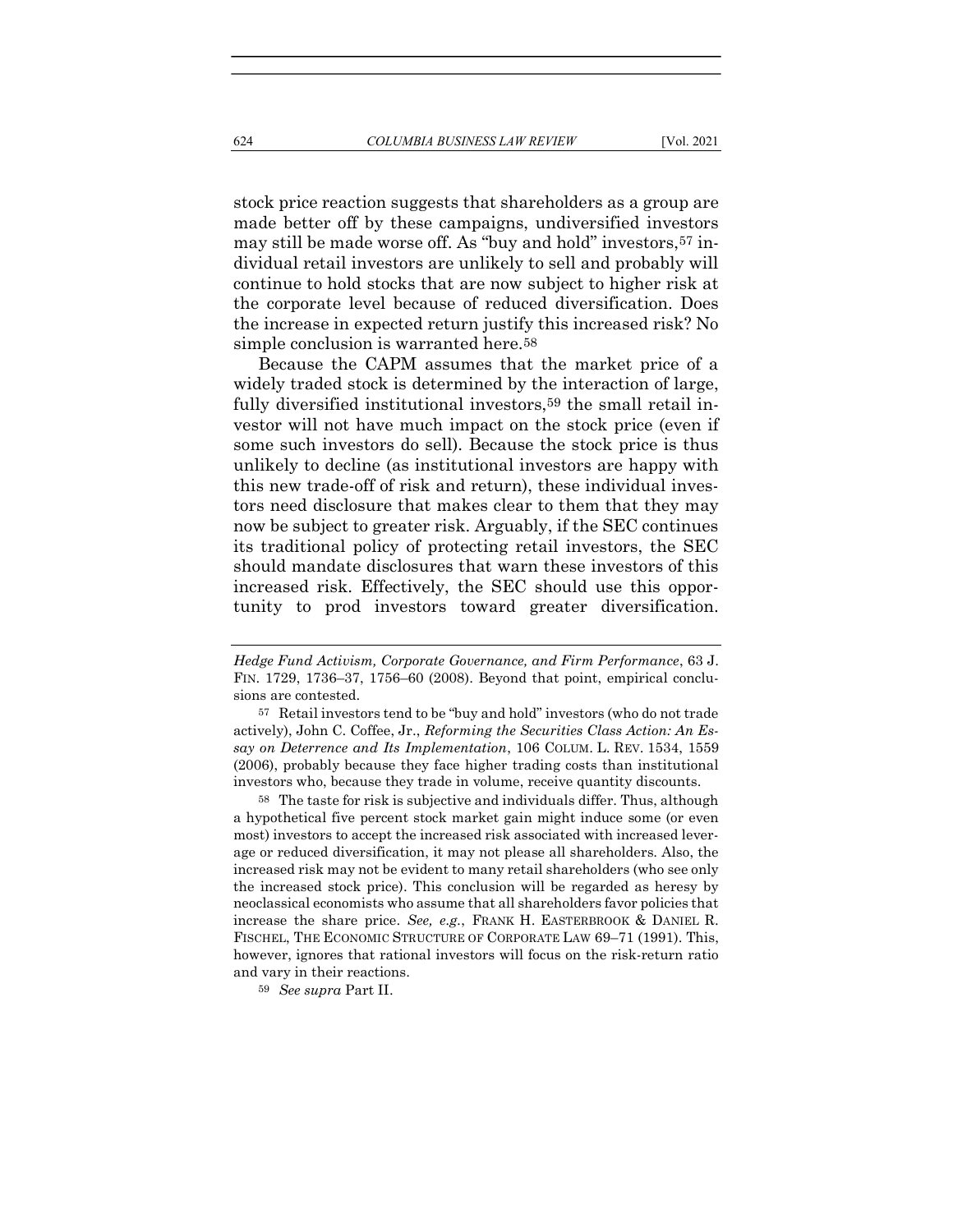Nothing in existing disclosure rules provides for anything resembling such disclosure or such advice.

This point about the increased risk associated with hedge fund activism needs to be generalized. The famous (and Nobel Prize-winning) work of Fischer Black and Myron Scholes on option pricing theory begins from their insight that, once a public company takes on significant debt, its common stock can be modeled (and is best understood) as an option on the corporation's assets.60 That is, the common stockholders collectively hold an option, which, on the maturity of the debt, allows them either to let the corporation default on its debt (which is the equivalent of letting their option expire) or to pay the debt off (which is the equivalent of exercising their option). In this view, the "real" owners of the corporation are its debt holders, who have no choice (because the shareholders have limited liability and cannot be held personally liable if the firm defaults on its debt). Unlike the debtholders, the stockholders do have the choice of (1) allowing the company to default (and thus turning the company over to the creditors) or (2) paying off the debt (and in effect exercising the option). Presumably, they will make the choice that maximizes their own interests (possibly at the expense of creditors and other stakeholders).

The immediate relevance of this point involves the incentive effects on the option holders (i.e., the common shareholders). As option holders, they can be expected to act rationally so as to maximize the value of their option. What does that imply? Under the Black/Scholes model, the most important factor in determining the value of an option is the variance in the value of the underlying asset (here, the corporation's assets).<sup>61</sup> In short, the greater the variance in expected corporate returns, the greater the value of the option. This may seem counter-intuitive, because greater variance in expected returns is unattractive to debtholders and reduces the value

<sup>60</sup> Fischer Black & Myron Scholes, The Pricing of Options and Corporate Liabilities, 81 J. POL. ECON. 637, 649–50 (1973). For an accessible explanation of option pricing, see RONALD J. GILSON & BERNARD S. BLACK, (SOME OF) THE ESSENTIALS OF FINANCE AND INVESTMENT 245–57 (1993).

<sup>61</sup> See Black & Scholes, supra note 60, at 650–52.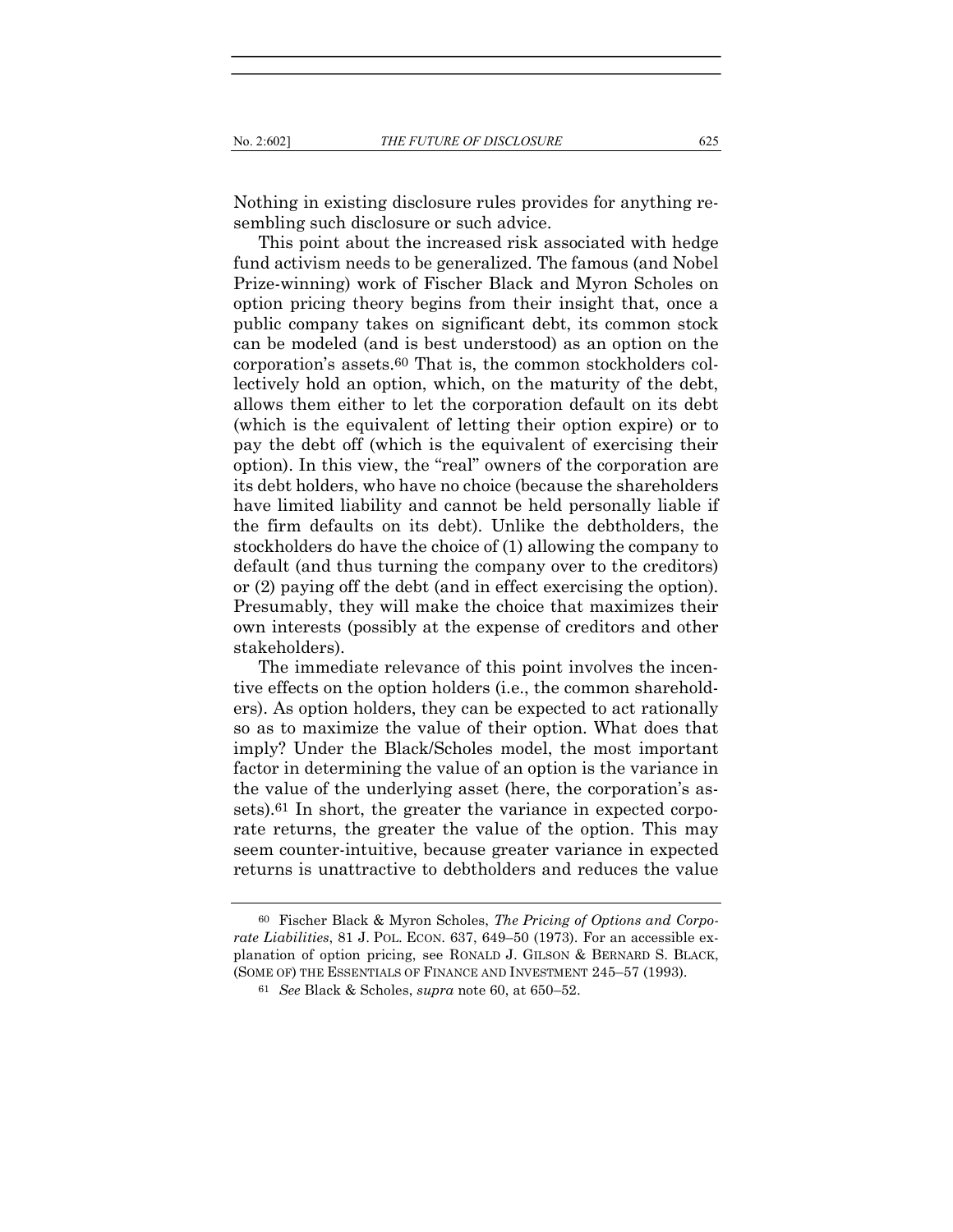of the corporation's assets in their hands. Still, a critical insight of the option pricing model is that the common stockholders, as the holders of an option, can increase the value of their option by increasing the variance associated with the corporation's assets and investments. More bluntly, this means that by increasing the riskiness of the corporation's investments, they benefit themselves (as the option holders) at the expense of the corporation's creditors and other stakeholders.

Thus, we now have a scenario for opportunism by the shareholders: if they take on riskier investments or leverage up the company, they gain and the creditors lose. Of course, creditors can resist by insisting on protective covenants in loan agreements and bond indentures, but these are in declining use.62 Even if creditors could negotiate contractual protections against increased leverage, it is much harder to prevent their corporate borrower from otherwise taking on riskier investments or making higher-risk bets. Such restrictions would be hard to draft and would be resisted intensely by corporate managers because these restrictions would tie their hands, denying them needed flexibility over an extended period.

From the standpoint of the Black/Scholes model, the behavior of activist hedge funds in seeking to reduce corporate diversification and increase leverage (or otherwise withdraw funds from the firm) makes perfect sense. The hedge funds are essentially seeking to increase risk to benefit the majority of shareholders at the expense of creditors and other stakeholders. Although the hedge funds are not themselves diversified, they know that they will be rewarded by an immediate share price increase if they propose an action (such as increasing leverage or reducing diversification) that will benefit the diversified shareholders that they are serving.

<sup>62</sup> Debt covenants became disfavored in the 1980s, and empirical surveys found that large public corporations had successfully avoided them. See Morey W. McDaniel, Bondholders and Corporate Governance, 41 BUS. LAW. 413, 426 (1986); William W. Bratton, Jr., Corporate Debt Relationships: Legal Theory in a Time of Restructuring, 1989 DUKE L.J. 92, 140–42.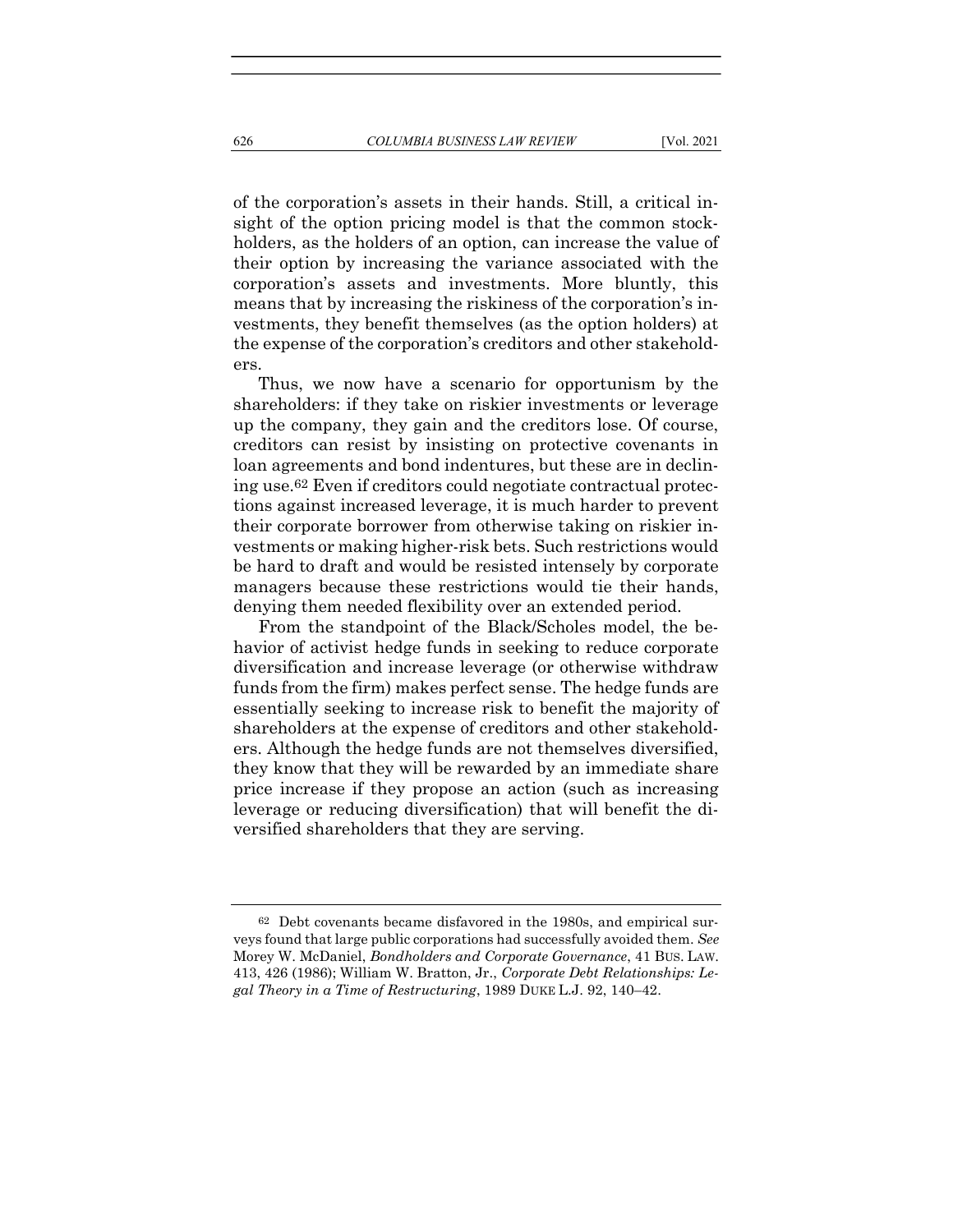Although there has been a voluminous and heated debate over the practices and ethics of activist hedge funds,<sup>63</sup> this debate has usually been framed in terms of whether hedge funds have a "short-term" perspective that contrasts with the allegedly "long-term" perspective of the target corporation's managers. This misses the larger point. Without denying that there could be differences in the time frames favored by activist shareholders and managers,64 it is simpler (and theoretically more elegant) to focus instead on the enhanced value to the option held by the shareholders as the result of accepting increased risk.

Possibly, some will respond: If this desire to increase the risk level is so obvious, why didn't the target management do this themselves and profit from accepting increased risk and lesser diversification? Why have only activist hedge funds proposed this? Here, there is a simple answer: corporate managers have firm-specific human capital invested in the firm, which they cannot easily hedge. Put more simply, shareholders hold multiple stocks, but managers have only one job. Managers will rationally resist the risk of increased leverage or diminished diversification because it exposes them to potential bankruptcy and the loss of their human capital. Thus, shareholders make superior risk bearers.

Today, activist hedge funds have learned that if they propose a specific scenario for increasing risk (such as by

<sup>63</sup> For representative positions, see generally Lucian A. Bebchuk, Alon Brav & Wei Jiang, The Long-Term Effects of Hedge Fund Activism, 115 COLUM. L. REV. 1085 (2015); Coffee & Palia, supra note 55; Leo E. Strine, Jr., Who Bleeds When the Wolves Bite?: A Flesh-and-Blood Perspective on Hedge Fund Activism and Our Strange Corporate Governance System, 126 YALE L.J. 1870 (2017).

<sup>64</sup> Standard compensation formulas in the hedge fund industry (which typically annually award hedge fund managers twenty percent or more of the fund's gains) do give hedge fund managers considerable reason to focus on the short run. See Michal Barzuza & Eric Talley, Long-Term Bias, 2020 COLUM. BUS. L. REV. 104, 133–34. Moreover, hedge fund managers are aware that their investor clients can easily move funds to another hedge fund if they do not deliver immediate gains. In contrast, corporate managers are conventionally assumed to have a longer term (and more risk-averse) perspective because of their locked-in human capital.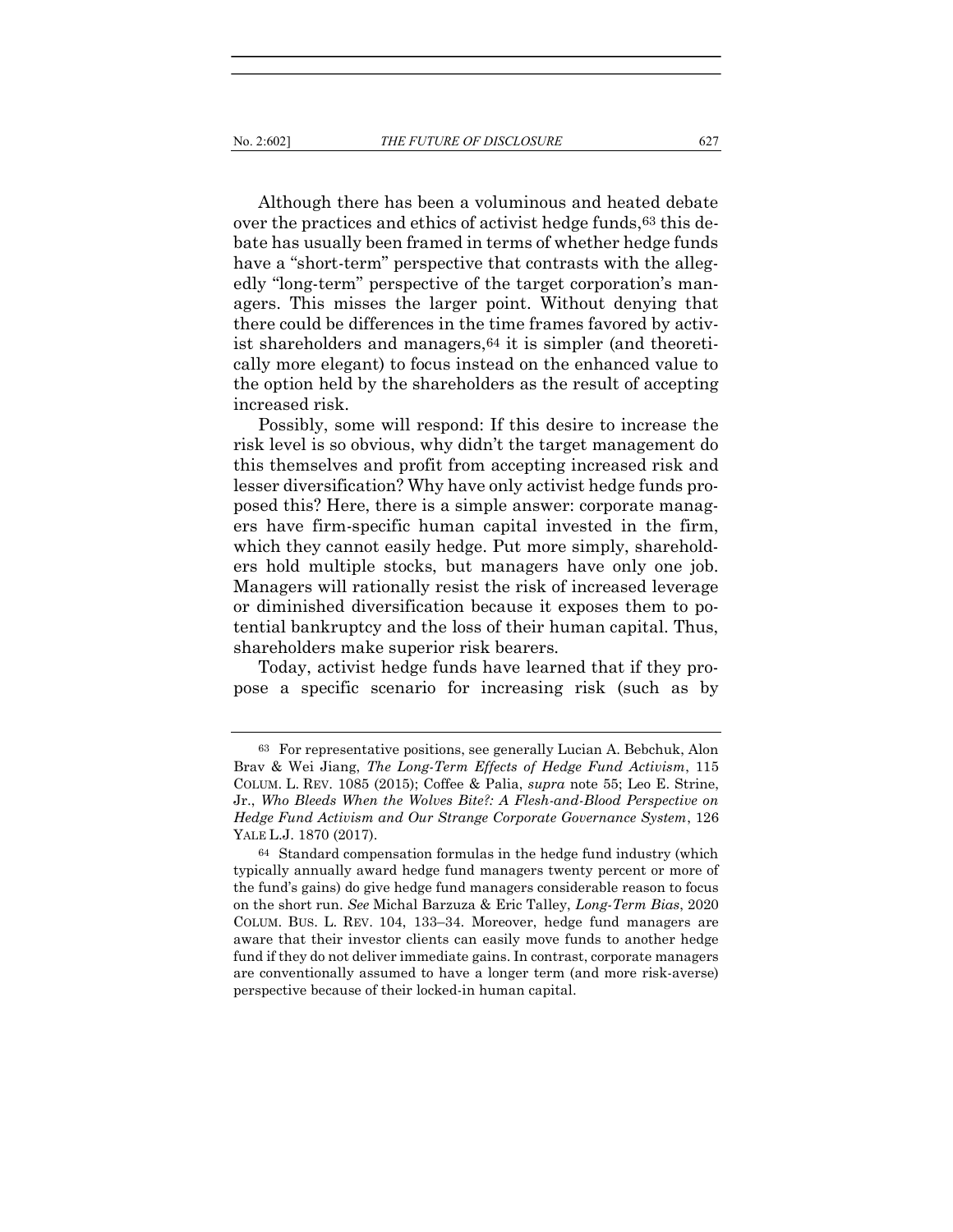following a riskier investment policy, selling off corporate assets that mainly provide unneeded diversification, or increasing leverage, buybacks, and dividends), they will find it easy to sell this policy to institutional shareholders. This motivation to increase risk and reduce diversification did not begin with activist hedge funds. "Bust-up" takeover bidders did the same thing in the late 1980s.<sup>65</sup> But these bidders were chilled by the poison pill, state takeover laws, and judicial developments.66 The evidence is clear that activist hedge funds can today compel target managements to negotiate their demands and place the hedge fund's agents on the target's board.67 More importantly, the activist fund spends far less, fares far better, and achieves results far more quickly than the traditional hostile bidder.68 As a result, the activist hedge fund has largely replaced the hostile bidder, but the implications for the undiversified retail investor remain the same: increased risk is generally contrary to their preferences.

Although the clear winners here are diversified shareholders and activist funds, the clear losers are not only creditors, managers and stakeholders. In addition, the undiversified retail investor is a bystander whose fate is less easily summed up. This shareholder may sometimes win and sometimes lose, depending upon how much risk the shareholder is willing to

<sup>65</sup> For a contemporary discussion of these takeovers, see generally John C. Coffee, Jr., Shareholders Versus Managers: The Strain in the Corporate Web, 85 MICH. L. REV. 1 (1986).

<sup>66</sup> During the 1980s, the Delaware Supreme Court upheld the validity of the poison pill in Moran v. Household International, Inc., 500 A.2d 1346 (Del. 1985), and after Paramount Communications, Inc. v. Time Inc., 571 A.2d 1140 (Del. 1990) it seemed (at least for a time) that the "just say no defense" would be upheld in Delaware. Possibly as a consequence, hostile takeovers declined following 1990, and other techniques (including hedge fund engagement) grew. See Coffee & Palia, supra note 55, at 553, 554 & n.24, 555–57 (tracing the rise of hedge fund activism).

<sup>67</sup> For a fuller discussion of the tactics and success of hedge fund campaigns, see John C. Coffee, Jr., Robert J. Jackson, Jr., Joshua R. Mitts & Robert E. Bishop, Activist Directors and Agency Costs: What Happens When an Activist Director Goes on the Board?, 104 CORNELL L. REV. 381, 395–408 (2019).

<sup>68</sup> See id. (noting that the costs of activist campaigns "are growing" but also that activists can extract private benefits from target firms).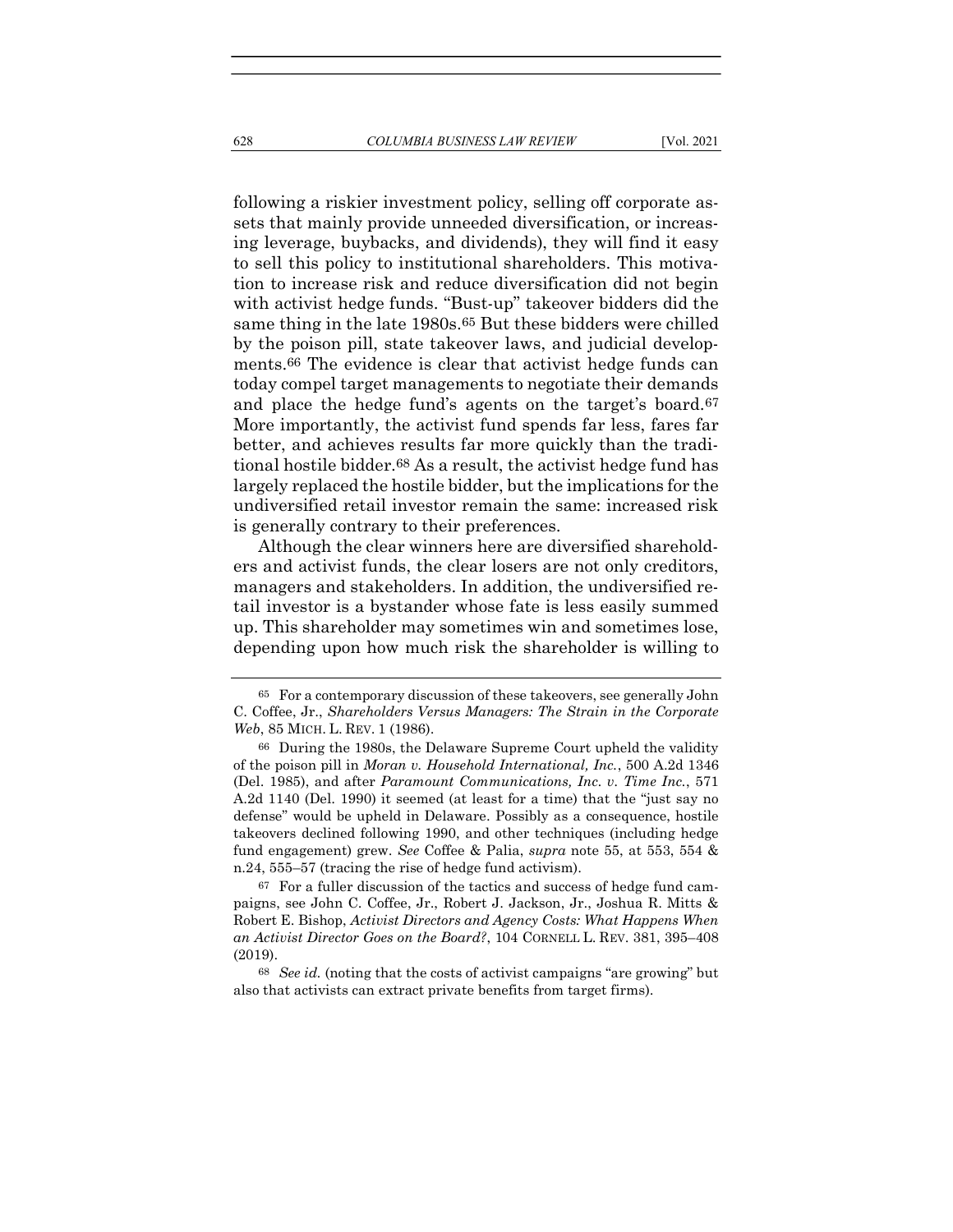accept. The bottom line then is that retail shareholders are affected much more than they realize, and they may bear more risk than they understand or want.

How (if at all) should the SEC protect these investors? The long-term answer may be that retail investors should be prodded (or at least encouraged) by the SEC to diversify. But the SEC's ability at investor education is open to doubt.69 The public does not respond well to the government's paternalistic advice. To the extent that investor education falls short (as I expect it will), the second-best policy may be to require greater disclosure that alerts the individual investor to the risk and dangers associated with hedge fund campaigns, reduced diversification, and increased leverage. This policy, of course, can only be pursued on a case-by-case basis, but the end goal should be to encourage greater diversification by retail investors.

# B. Common Ownership and the Undiversified Retail Investor

As noted earlier, BlackRock has announced that it will push all its portfolio companies to comply with a "net zero" emissions goal by 2050.70 For companies engaged with fossil fuels (oil, gas, or coal), this will be a considerable challenge that could imply a period of continuing losses (or at least greatly reduced earnings). Nor will BlackRock's challenge be the only one that many companies receive with respect to climate change. Other asset managers may assert challenges on social or governance issues (including diversity). Because indexed investors must remain invested in these indexes (as they promised their investors that they would conform to them), there is little possibility that these investors will "exit"

<sup>69</sup> Unquestionably, retail investors need investor education, but it is highly questionable that the SEC can teach this course successfully. Part of the problem is that for every dollar spent by the SEC toward this end, far more will be spent by mutual funds, investment advisers, and the advocates of crowdfunding, all predicting that they can find you the next Microsoft or Apple. More likely candidates to teach the value of diversification are the private proponents of diversification, such as, most notably, Vanguard.

<sup>70</sup> See supra note 47 and accompanying text.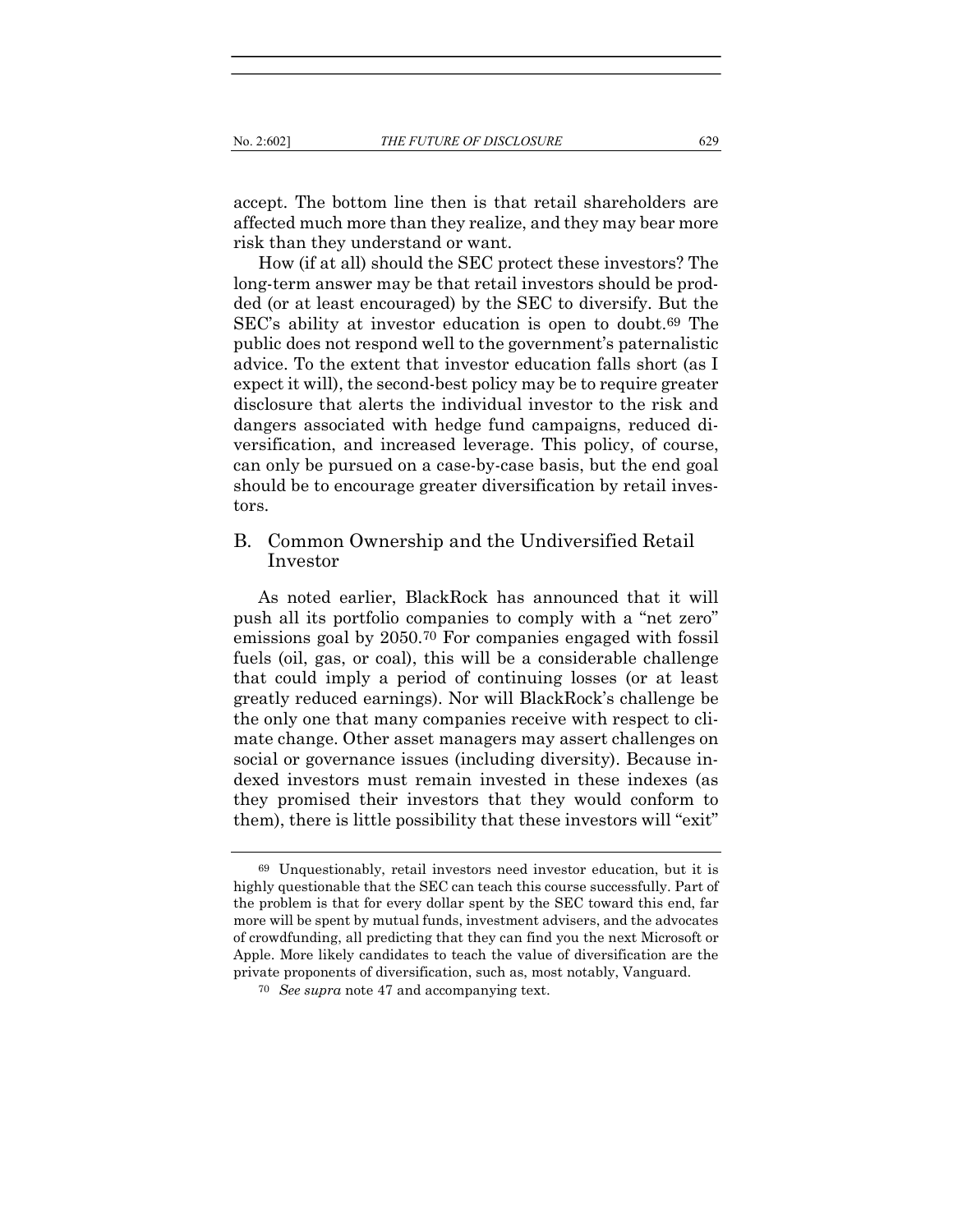and disinvest if disappointed with the portfolio company's response. By definition, indexed investors are there to stay, although increasingly they may have a hostile relationship with management.

Ideally, these policies will prove profitable for the asset managers who are asserting them, but there is every reason to believe that undiversified retail investors will be caught between the rock and the hard place. To such investors, BlackRock's challenge is essentially a threat. Although political and even legal challenges to BlackRock's strategy are possible, the immediate need is for disclosure that explains the impact of its policy to retail investors. How much will it cost shareholders to reduce the company's emissions level to zero? What actions might a BlackRock or other asset manager take to enforce its position or discipline deviant firms?71

The SEC does not yet seem to have thought through the kinds of disclosures that are necessary or desirable from both sides once such an adversarial relationship develops.

# IV. THE SPECIAL CASE OF ESG DISCLOSURES: CAN FIDUCIARIES LAWFULLY USE THIS INFORMATION?

Although the term "ESG" is of fairly recent vintage, the concept has been around for forty years or longer.72 Still, a paradox remains: Even if investors want ESG information, can their fiduciaries, acting for them, make decisions based on such criteria with regard to either investing or voting? The problem is that some fiduciaries are legally barred from relying on ethical considerations, except under special circumstances. Conservatives have long argued that fiduciaries (and particularly trustees subject to ERISA or common-law standards) are not permitted to rely on ethical or moral judgments (or socially desirable goals) unless they can conclude, based on

<sup>71</sup> Here it should be recognized that even passive asset managers, such as BlackRock, also run actively managed firms that could exit from a noncomplying portfolio firm, thereby driving down its stock price even further.

<sup>72</sup> For a good history of the rise of ESG investing, see Schanzenbach & Sitkoff, supra note 14, at 395–99.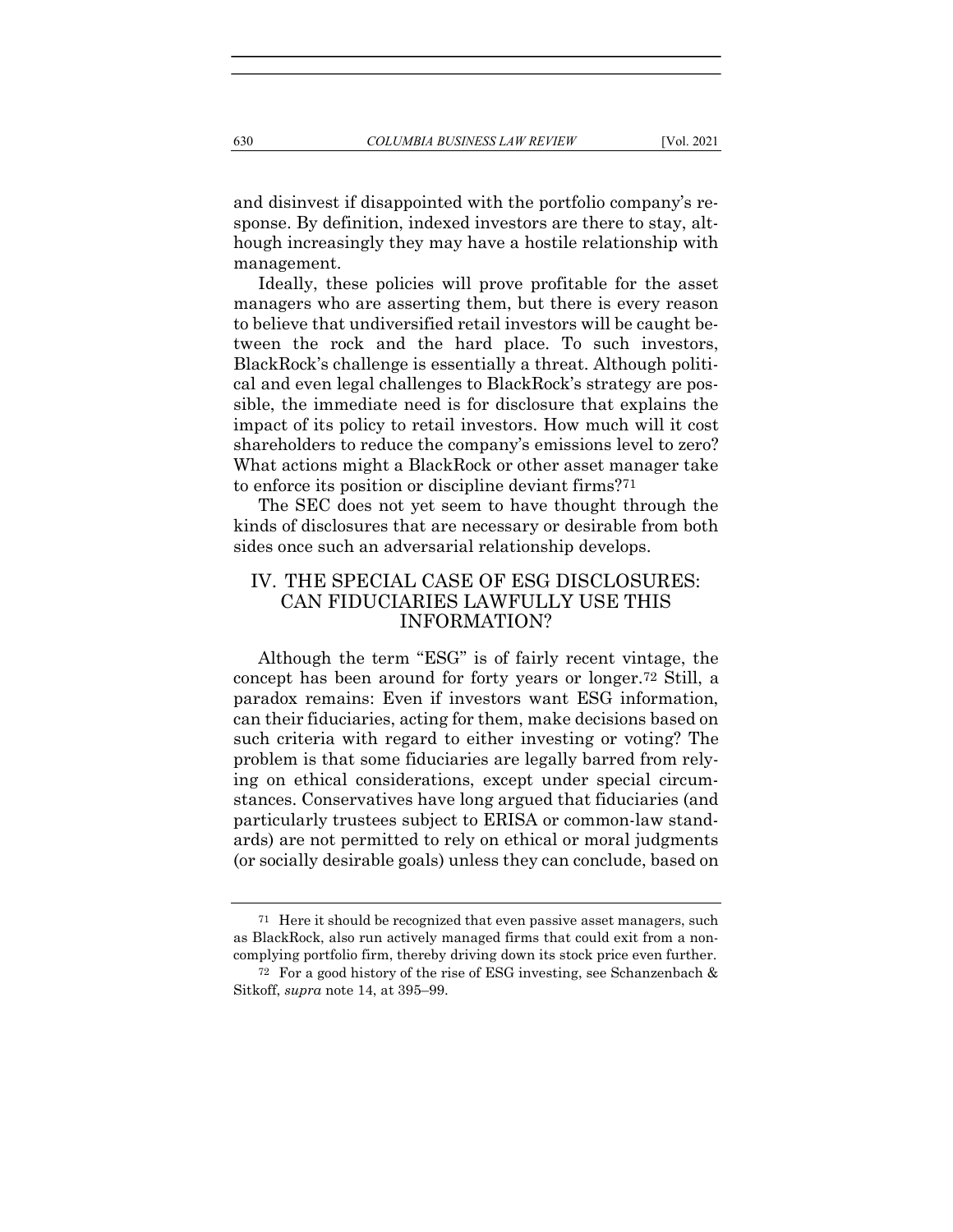clear evidence, that pursuit of such goals will work to the financial advantage of their beneficiaries.73 From this perspective, ESG data can be considered by fiduciaries only if they can reasonably find that it satisfies a risk-return test that enables them to improve their portfolio's overall risk-adjusted return.74 But this is a more complex exercise than it initially appears. This Part will argue that the SEC can play a useful role in resolving this dilemma.

#### A. A Brief History of ESG

The idea that investors should consider the social behavior and impact of the companies in which they invest has a long history, and some trace it back as far as the sermons of John Wesley, the founder of the Methodist Church, who advised his followers that they could not ethically invest in companies that profited from the slave trade.75 Similarly, some mutual funds have long employed a social screen to winnow out those companies that make anti-social products. The first such U.S. fund, Pioneer Investments, dates to 1928 and remains in business today, continually stressing its commitment to Christian values.76 The broader concept of socially responsible investing (or "SRI") flowered in the 1980s, when the issue of South African apartheid provoked a crisis and caused ethical investors to seek to disinvest from companies that were active in South Africa.77

Such ethical investing was always in tension with trust fiduciary law, which requires a trustee to consider only the

<sup>73</sup> This debate can be easily traced back to the 1980s, when the key issue involved divestment campaigns aimed at South Africa's apartheid policies. For the conservative view that social investing was illegitimate, see generally John H. Langbein & Richard A. Posner, Social Investing and the Law of Trusts, 79 MICH. L. REV. 72 (1980). Professors Schanzenbach and Sitkoff appear to be following in this tradition (with some modifications). See Schanzenbach & Sitkoff, supra note 14, at 448–53.

<sup>74</sup> This is essentially the position of Professors Schanzenbach and Sitkoff. See Schanzenbach & Sitkoff, supra note 14, at 453.

<sup>75</sup> Id. at 392.

<sup>76</sup> Id. at 392–93.

<sup>77</sup> Id. at 393–95.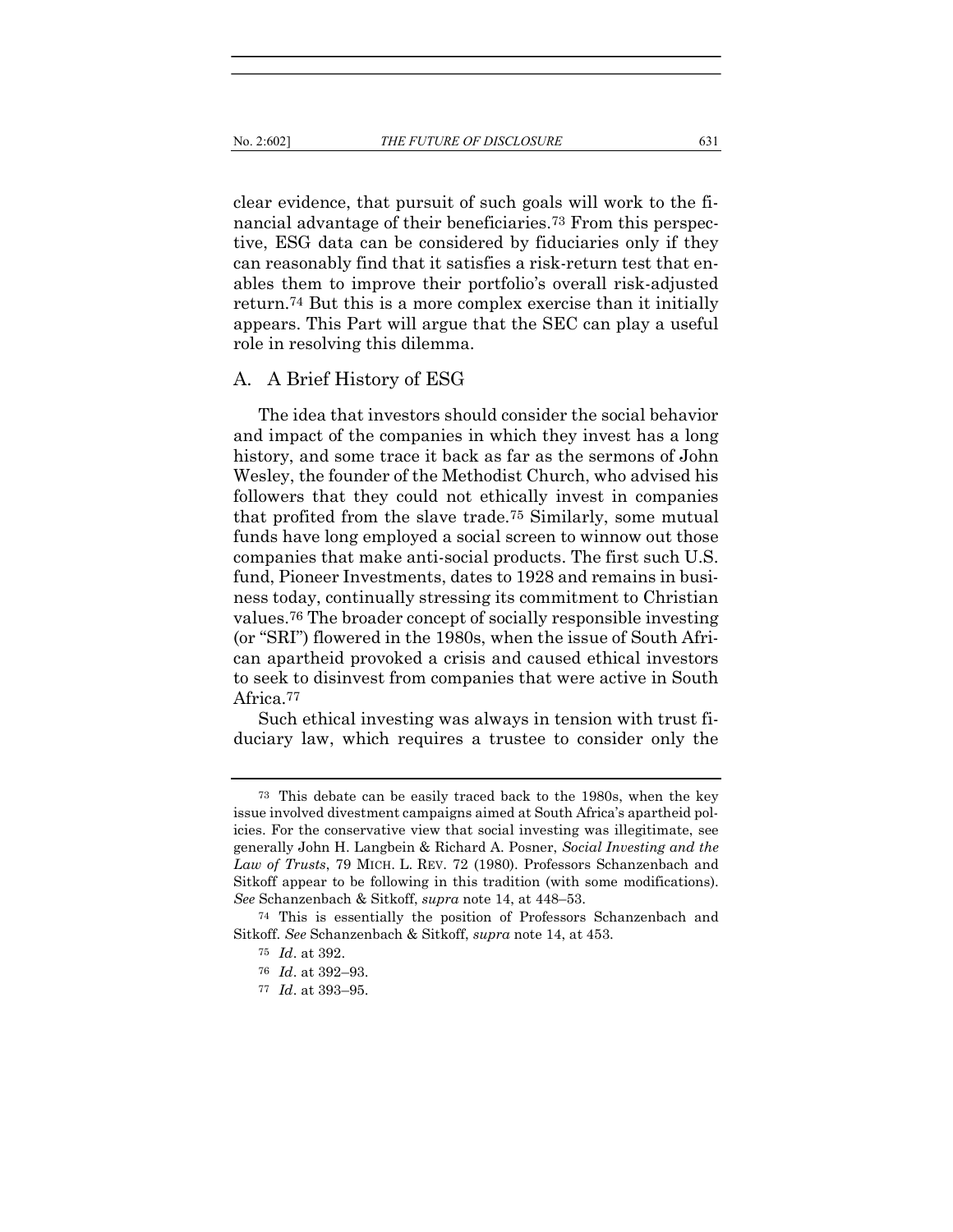interests of the beneficiary.<sup>78</sup> This "sole interest" rule is intended to protect beneficiaries from fiduciaries who might subordinate the beneficiaries' financial interests to those of political or social groups with whom the fiduciary sympathizes. Legally, the "sole interest" rule implied that the trustee had to prefer investments with superior risk-adjusted returns regardless of the social impact of the investment. Nervous that they might run afoul of the law, many risk-

To bring SRI investing into the mainstream, something had to be done, and clever lawyers predictably devised an answer. Conceptually, they "rebranded" SRI investing and converted it into ESG investing by asserting that consideration of the "governance factors" associated with public corporations would enable the fiduciary to identify superior investments and enhance risk-adjusted return.80 By adding governance to

averse fiduciaries shied away from SRI investing.79

<sup>78</sup> Under what is known as the "sole interest" rule, a trustee must "administer the trust solely in the interest of the beneficiaries." RESTATEMENT (THIRD) OF TRS. § 78(1) (AM. L. INST. 2007). Under a comment to this section, the Restatement adds that "the trustee has a duty to the beneficiaries not to be influenced by the interests of any third person or by motives other than the accomplishment of the purposes of the trust." Id.  $\S 78(1)$  cmt. f; see also UNIF. TR. CODE § 802(a) (UNIF. L. COMM'N 2003). If the trustee acts based on mixed motives, "an irrebuttable presumption of wrongdoing" arises. Daniel Fischel & John H. Langbein, ERISA's Fundamental Contradiction: The Exclusive Benefit Rule, 55 U. CHI. L. REV. 1105, 1114–15 (1988). However, a plaintiff will still have to prove damages, which can be a considerable hurdle.

<sup>79</sup> One recent study surveying 310 fiduciaries found that forty-seven percent believed that the use of ESG criteria either conflicted or might conflict with their fiduciary duty. See FI360, ESG SURVEY FOR FI360 DESIGNEES 2 (2019). For other recent studies, see Schanzenbach & Sitkoff, supra note 14, at 385 n.7.

<sup>80</sup> I borrow the term "rebranding" from Schanzenbach and& Sitkoff, supra note 14, at 388. A key moment in this semantic transition from SRI to ESG came in 2005 with the release of a report sponsored by a UN working group and prepared by the international law firm of Freshfields Bruckhaus Deringer, which asserted that ESG investing was not only consistent with the trustee's fiduciary duties, but was "arguably required in all jurisdictions." UNITED NATIONS ENV'T PROGRAMME FIN. INITIATIVE, A LEGAL FRAME-WORK FOR THE INTEGRATION OF ENVIRONMENTAL, SOCIAL AND GOVERNANCE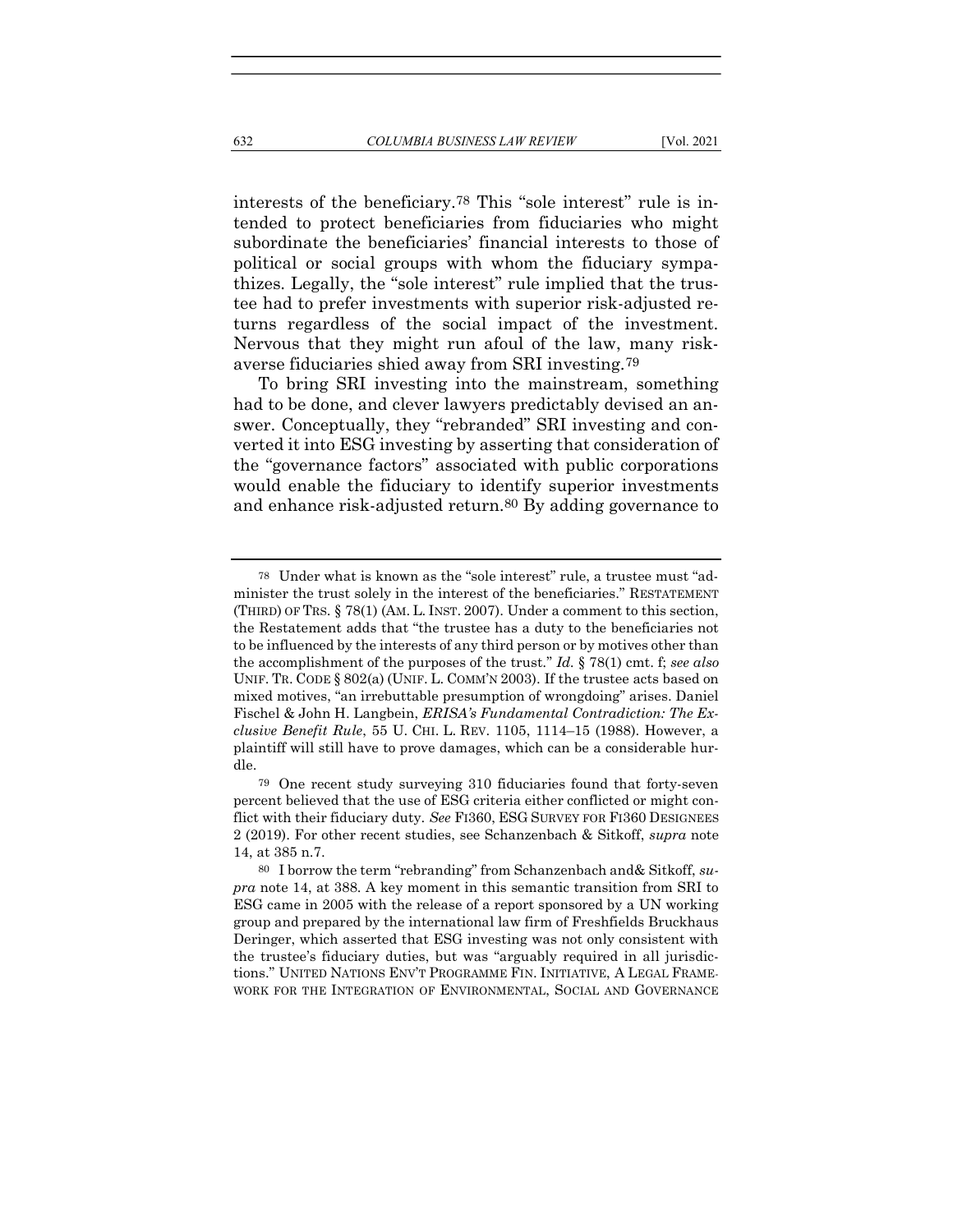the mix, they argued, one not only did good (ethically), but one also did better (financially).81 This in turn enabled law firms to opine to their clients that ESG investing was fully compatible with the trustee's fiduciary obligations.82 A few went even further and suggested that consideration of ESG factors might be mandatory.83

Necessity is often the mother of invention, and the modest claim here advanced is merely that the need to calm the fears of risk-averse trustees best explains the addition of "governance" factors to environmental and social ones in order to convert SRI into ESG. Whatever the motive, this rebranding seems to have worked and has rapidly brought ESG into the investment mainstream. As of late 2019, some 1,900 asset managers (including some of the world's largest) have signed the Principles of Responsible Investment (PRI) endorsing ESG investing;84 hundreds of ESG indexes have been published that provide ESG ratings on individual companies;<sup>85</sup> and Delaware and Oregon have amended their trust law to

ISSUES INTO INSTITUTIONAL INVESTMENT 13 (2005); see also Schanzenbach & Sitkoff, supra note 14, at 389.

<sup>81</sup> An influential study in 2003 by Paul Gompers, Joy Ishii, and Andrew Metrick gave considerable credibility to the claim that governance factors did influence firm performance. Paul Gompers, Joy Ishiii & Andrew Metrick, Corporate Governance and Equity Prices, 118 Q.J. ECON. 107, 114–29 (2003); see also Lucian Bebchuk, Alma Cohen & Allen Ferrell, What Matters in Corporate Governance?, 22 REV. FIN. STUD. 783, 785 (2009) (constructing an "entrenchment index" and finding that increases in this index of six governance features were associated with significant reductions in firm value). The debate over indexes has continued and been robust, but both sides believe governance matters.

<sup>82</sup> The Freshfields opinion noted earlier is one example. UNITED NA-TIONS ENV'T PROGRAMME FIN. INITIATIVE, supra note 80, at 13.

<sup>83</sup> See id.; Susan N. Gary, Best Interests in the Long Term: Fiduciary Duties and ESG Integration, 90 U. COLO. L. REV. 731, 734–36 (2019).

<sup>84</sup> Schanzenbach & Sitkoff, supra note 14, at 387 (citing Signatory Directory, PRINCIPLES FOR RESPONSIBLE INV., [https://perma.cc/R66R-72LU] (last visited Dec. 22, 2019) (click "View/Download File")). Of these 1,900, the majority were European asset managers, showing the greater acceptance of ESG investing in Europe. See id. at 387 n.15.

<sup>85</sup> Id. at 387.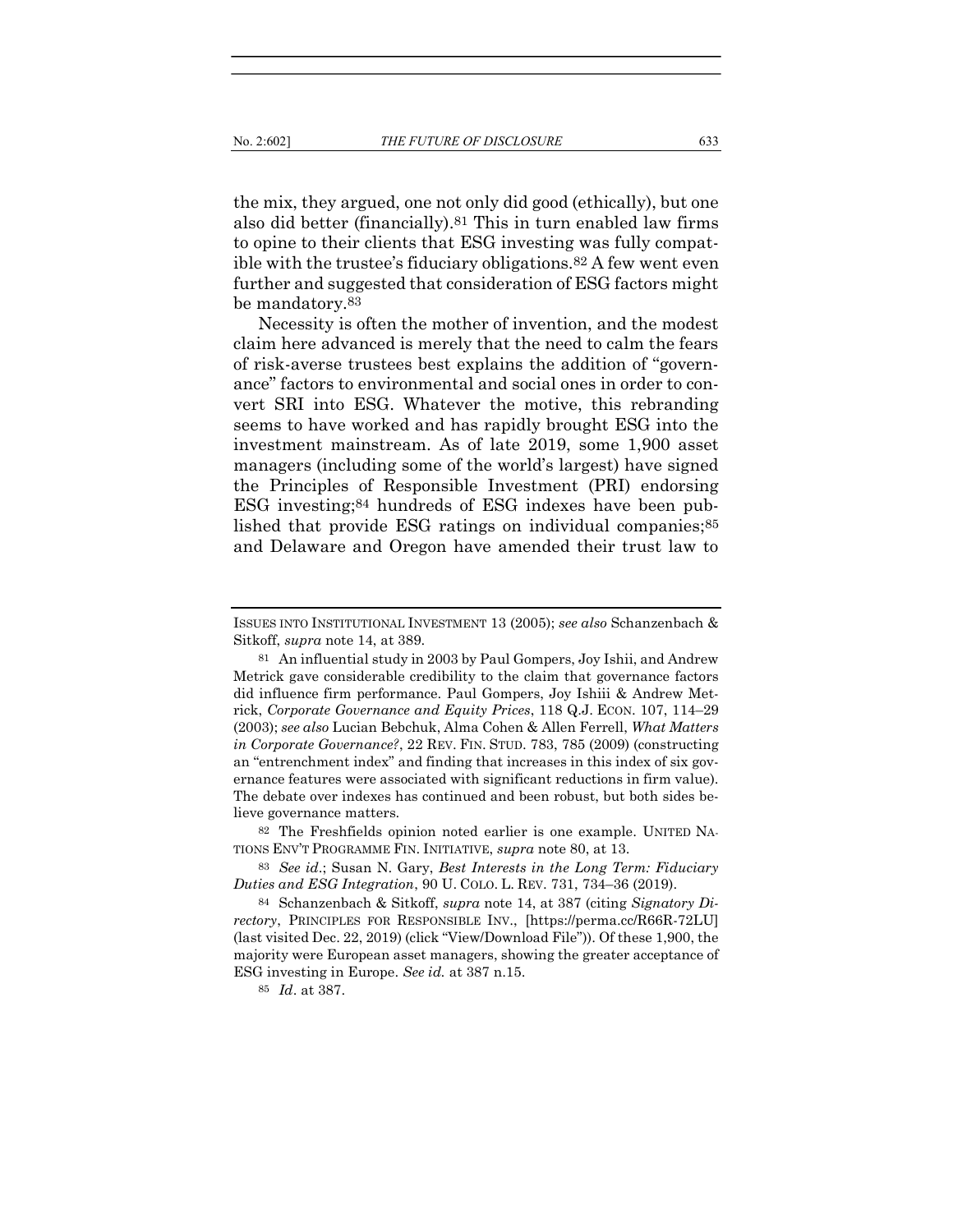specifically address and facilitate ESG investing.86 Even the major index funds, including BlackRock and Vanguard, which ordinarily ignore firm-specific factors as "indexed investors," are now actively focused on some ESG issues (such as climate change) and seeking to impose changes on firms in their portfolio.87

#### B. The Remaining Legal Uncertainty

Still, problems persist. Although the law in Europe has been sufficiently revised and clarified to make ESG investing appear safe for even the most risk-averse trustee,  $88 \text{ U.S.}$  fiduciary law in most states still imposes a "sole interest" rule that instructs the fiduciary to consider only the interests of the beneficiary (and thus not to give weight to the interest of others, including, the billions who may be affected by adverse climate change).89 Of course, the "rebranding" of ESG some fifteen years ago was designed to show that ESG, as revised, could improve risk-adjusted returns, thus satisfying a hardnosed economic test even without giving weight to collateral benefits to others. Some scholars buy this argument and

[https://perma.cc/M3YG-TFT3] (urging national regulatory authorities within the EU to "encourage pension funds to consider the impact of their long-term investment decisions and activities on ESG factors"); see also Schanzenbach & Sitkoff, supra note 14, at 387.

89 The "sole interest" rule applies to fiduciaries under private trusts, at ERISA plans, and at charitable foundations, but does not normally apply to the directors or officers of mutual funds or hedge funds (unless they are serving as advisors to an ERISA plan). See Schanzenbach & Sitkoff, supra note 14, at 400–01.

<sup>86</sup> In 2018, Delaware amended its trust law to authorize ESG investing if it is authorized in the trust instrument. See DEL. CODE ANN. tit. 12, § 3303(a)(4) (2021); see also OR. REV. STAT. §§ 130.020(2), 130.755(3)(i) (2021).

<sup>87</sup> See Schanzenbach & Sitkoff, supra note 14, at 387–88. For example, BlackRock's Larry Fink's letter to corporate CEOs asking for "net zero" emissions by 2050 is an example of a strong intervention by a diversified investor. See Fink, supra note 47.

<sup>88</sup> European regulators have generally accepted and encouraged ESG investing. See Press Release, Eur. Ins. & Occupational Pensions Auth., EI-OPA Issues Opinions on Governance and Risk Management of Pension Funds (July 10, 2019), https://www.eiopa.europa.eu/content/eiopa-issuesopinions-governance-and-risk-management-pension-funds\_en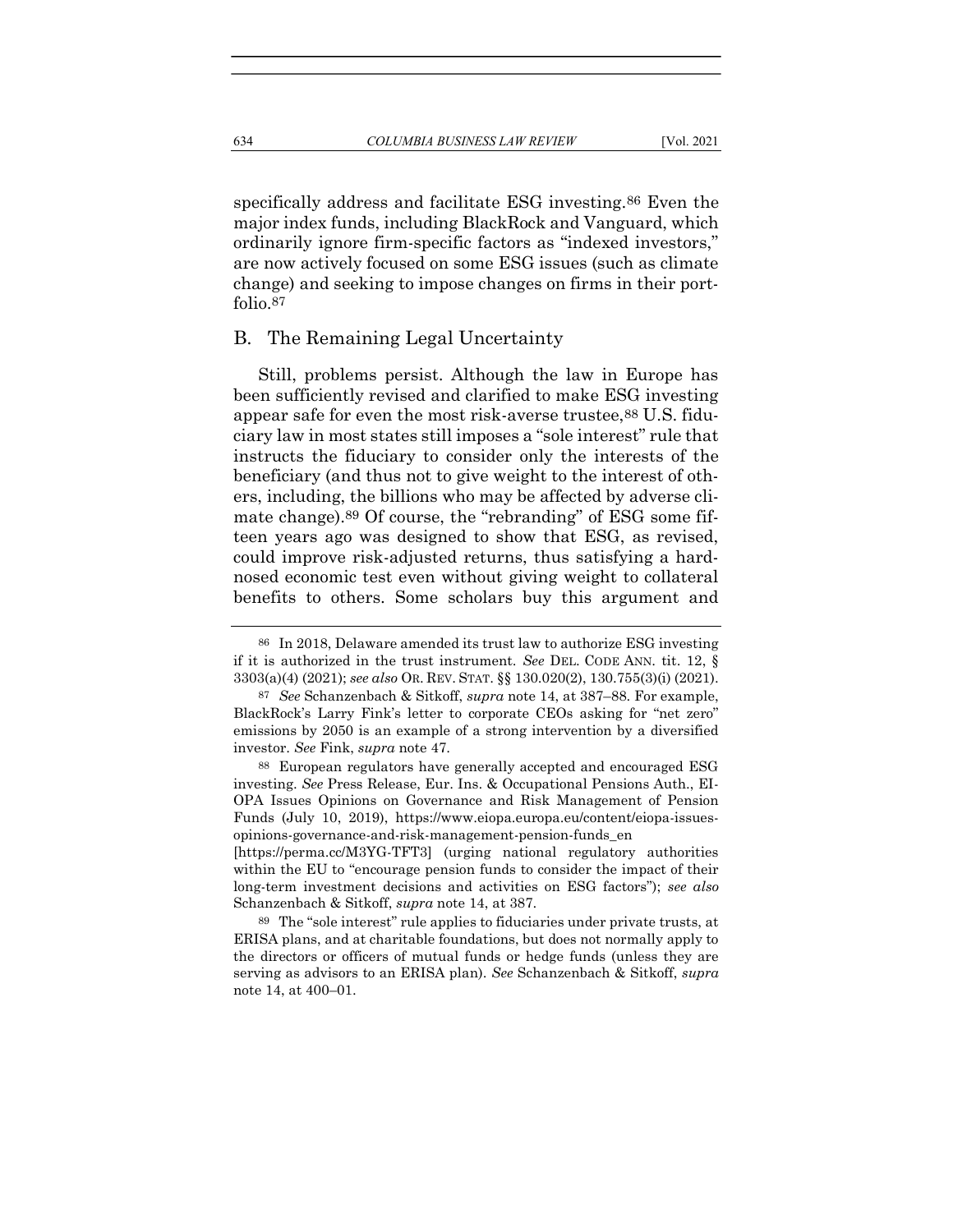consider ESG to no longer be controversial,90 but others continue to have doubts. Most notably, Professors Max M. Schanzenbach and Robert H. Sitkoff have drawn a sharp distinction between (1) ESG investing based on moral or ethical reasons or to achieve various collateral benefits (such as, I suppose, saving the Earth), and (2) ESG investing intended to improve risk-adjusted returns.91

This distinction between (in their words) "collateral benefit" ESG investing and "risk-return" ESG investing92 seemingly makes everything depend on the fiduciary's motive. Realists will, of course, recognize that, once risk-averse fiduciaries are properly advised as to the law, they likely will express the legally proper motive and deny the legally improper motive. (Hey folks, isn't that what lawyers are for?) Thus, under this approach, the practical risk of fiduciary liability seems relatively small.

Still, the test proposed by Schanzenbach and Sitkoff would actually require considerably more than just a proper motive. They would require the prudent trustee to conclude, before investing based on any special ESG factor, that the "capital markets consistently misprice the factor in a predictable manner that can be exploited net of any trading and diversification costs."93 Although this test purports to permit ESG investing, it may well be a wolf in sheep's clothing. Its very demanding standard about mispricing may be much harder for ERISA fiduciaries to satisfy. In effect, the fiduciary must determine, first, that ESG factors relate to firm performance in the case of a specific company and, second, that this factor has been

<sup>90</sup> See Gary, supra note 83, at 799–800. Professor Gary served as the Reporter for the Uniform Prudent Management of Institutional Funds Act, which alone makes her a significant voice in this field. The Principles for Responsible Investment represents probably the leading statement of the necessity for fiduciaries to adopt ESG factors into their investment analysis. It has obtained over 1,900 asset manager endorsements of its statement of principles. See supra note 84.

<sup>91</sup> See Schanzenbach & Sitkoff, supra note 14, at 385–86.

 $92$  For their use of this terminology, see id. at 389.

<sup>93</sup> Id. at 451.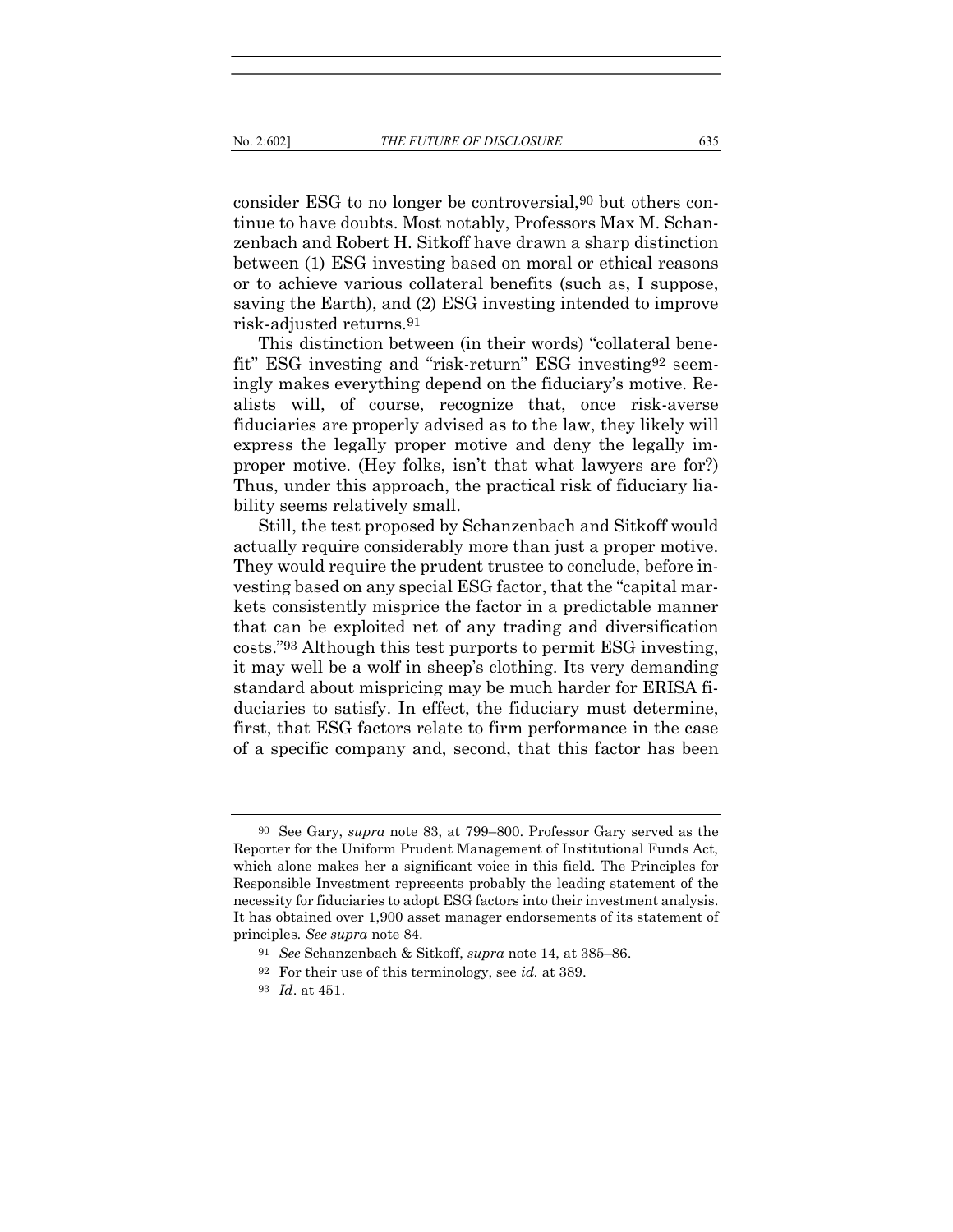sufficiently mispriced so that the fiduciary can exploit this mispricing (net of trading and diversification costs).94

Although I agree with them that ESG investing is not mandatory and that prudent trustees can reasonably conclude that they cannot outperform the market (as the Supreme Court has also observed in a relevant recent decision),95 the possibility still seems remote that any court, either state or federal, would second guess and hold liable trustees who do decide to engage in ESG investing in the belief that it will enable them to achieve a superior portfolio. Courts are not suspicious of professional trustees, and, absent a personal selfinterest on the part of the fiduciary, they have little reason to apply any enhanced scrutiny standard. Nor is there any clear history of courts intervening in this private world to impose liability.

In fairness, the "sole interest" rule regulates only some institutional investors (principally ERISA plans, common-law trusts, and charitable foundations) and does not apply to mutual funds or hedge funds, which are subject to SEC regulation. Still, pension funds account for nearly half of the assets held by institutional investors,  $96$  and asset managers, including BlackRock, advise them. Thus, the "sole interest" rule (and particularly a Department of Labor rule extending it)97 may reduce the size of the coalitions that can form to take collective action on ESG issues.

#### C. The Impact of a Portfolio-Wide Perspective

What is the best way out of this quandary? Here, we need to recognize that the key development is the new high level of

<sup>94</sup> Id. at 390–91, 450–53.

<sup>95</sup> See Fifth Third Bancorp v. Dudenhoeffer, 573 U.S. 409, 426–27 (2014).

<sup>96</sup> In 2018, U.S. pension funds held about \$22.7 trillion in assets, approximately forty-one percent of all assets held by U.S. investment funds, pension funds, and insurance companies. See ORG. FOR ECON. COOP. & DEV., OECD INSTITUTIONAL INVESTOR STATISTICS 173 tbl.1 (2020) (on file with the Columbia Business Law Review), https://read.oecd-ilibrary.org/financeand-investment/oecd-institutional-investors-statistics-2020\_9a827fb7-en.

<sup>97</sup> See infra Section IV.D.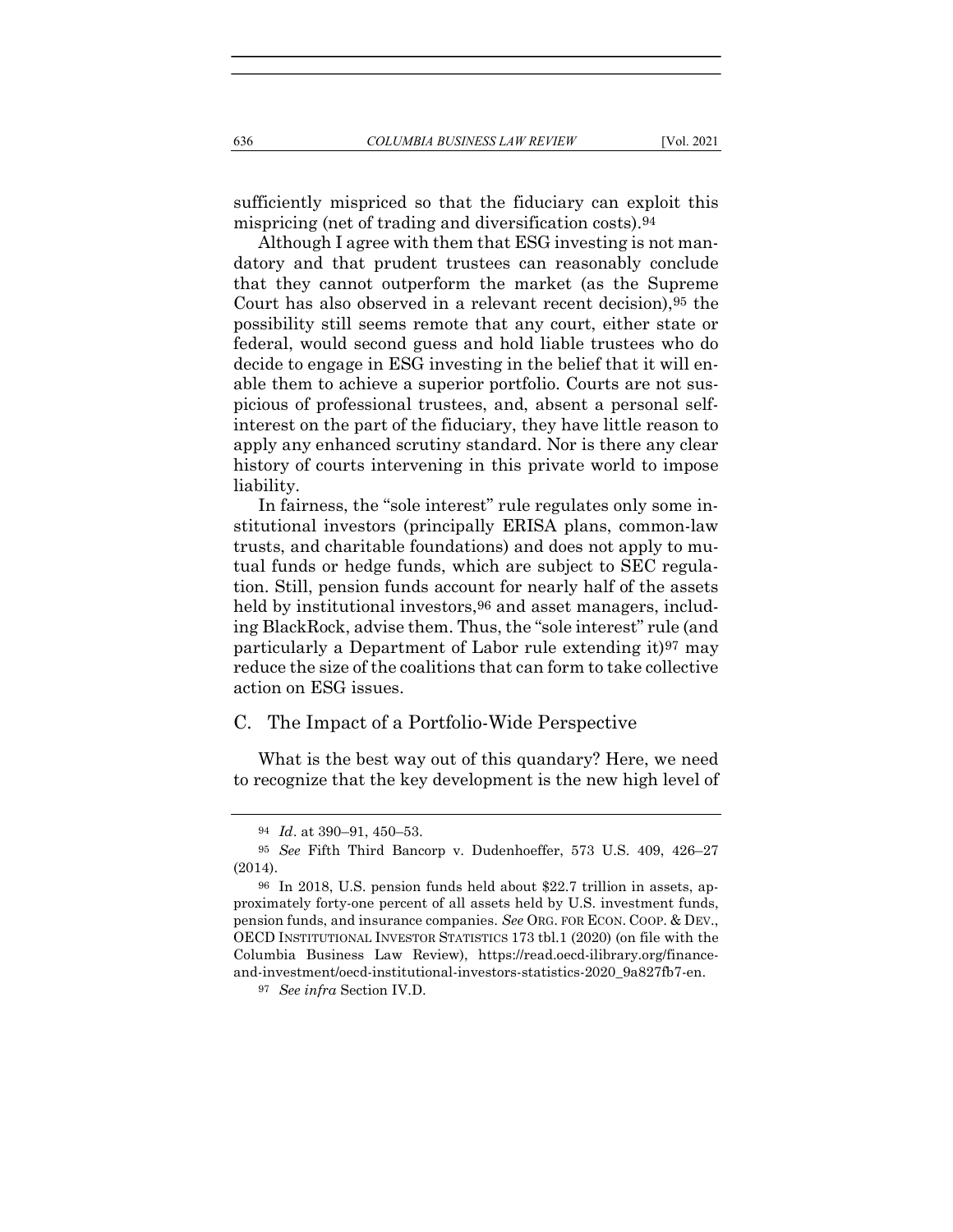common ownership that enables diversified institutional investors to take collective action on a portfolio-wide basis. Professors Schanzenbach and Sitkoff do not discuss this possibility, but fiduciaries should be able to engage in ESG investing on a portfolio-wide basis in full compliance with the "sole interest" rule so long as they make a finding that their collective strategy should raise returns or lower risks. For example, suppose that ERISA plans were to join both mutual funds and hedge funds in a joint effort to push the major energy companies to adopt tighter standards on emissions and to advance the date on which they become carbon neutral. Their justification might be that, although this would reduce the financial returns for some portfolio companies (i.e., coal companies), it would benefit other companies (i.e., those who produced solar power, wind power or nuclear power). Such pressure was in fact successfully applied to Royal Dutch Shell and others in 2018.98 Economically, such interventions would make sense if the losses to the traditional energy companies were outweighed by gains to the other firms in the portfolio. As Madison Condon has framed it: "A rational owner would use his power to internalize externalities so long as its share of the costs to the externality-creating firms are lower than the benefits that accrue to the entire portfolio from the elimination of the externality."99

<sup>98</sup> In late 2018, Royal Dutch Shell was pressured by a coalition of institutional investors to set emission reduction targets to reduce its carbon footprint by twenty percent by 2035 and fifty percent by 2050. See Condon, supra note 8, at 2. It had previously opposed these targets and described them as "onerous and cumbersome," but once approached by this institutional coalition, it yielded quickly.  $Id$ . (internal quotation marks omitted) (quoting Sarah Kent, Shell to Link Carbon Emissions Targets to Executive Pay, WALL ST. J. (Dec. 3, 2018) (on file with the Columbia Business Law Review), https://www.wsj.com/articles/shell-to-link-carbon-emissions-targets-to-executives-pay-1543843441). Thereafter, this same coalition next approached ExxonMobil, Chevron, and BP. Id. at 3.

<sup>99</sup> Id. at 6. Professor Condon provides us with a well-reasoned hypothetical. Assume, she argues, that BlackRock believed it could cause Exxon and Chevron to reduce their carbon emissions by forty percent at the cost of a twenty percent decline in each of their stock prices. Id. at 45. On this assumption, she calculates that the stock price decline to BlackRock at these two companies would total \$6.3 billion, but that the gain for the rest of their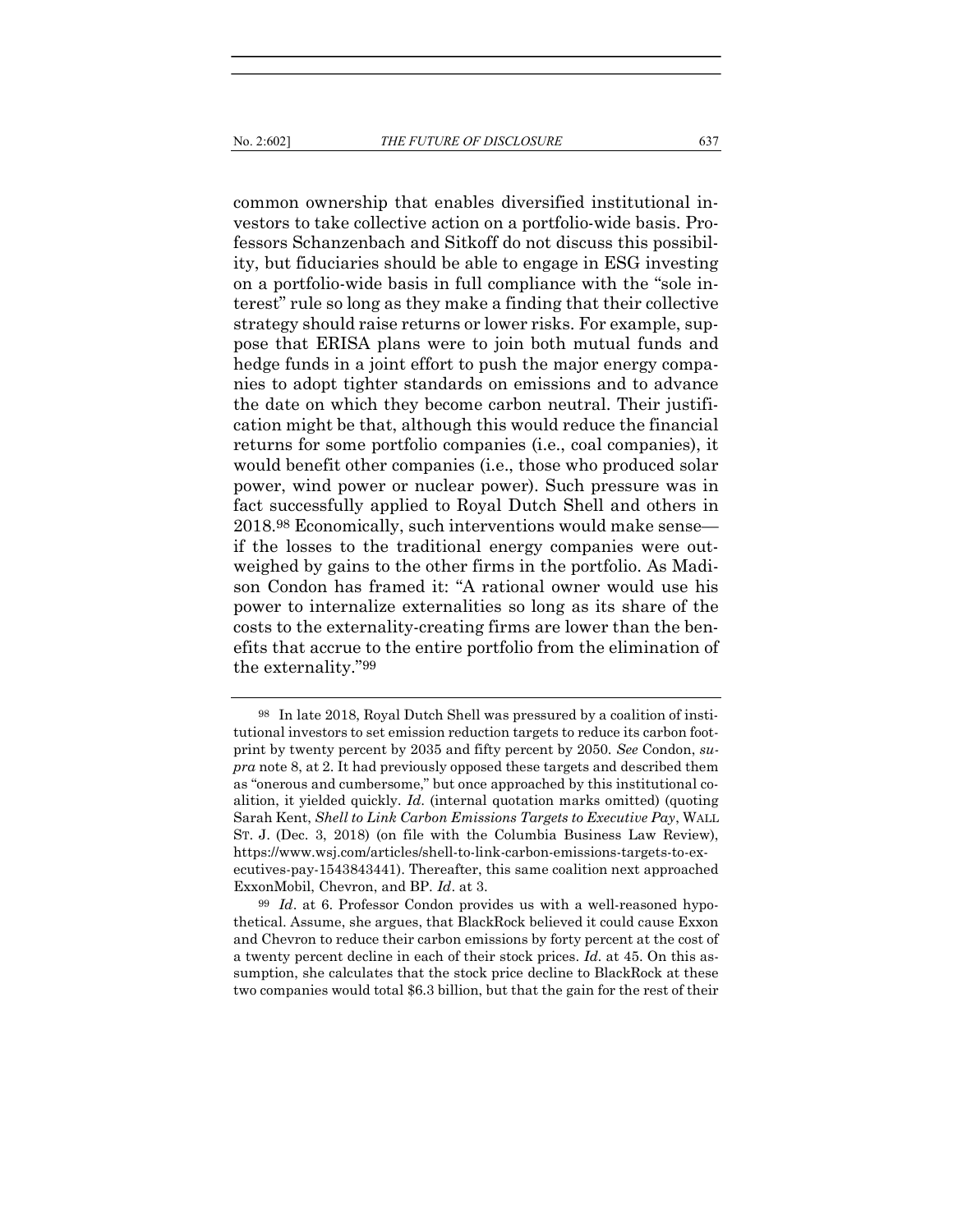In the past, even a large institutional investor could not hope to cause a shift in corporate policy at a portfolio firm.<sup>100</sup> But in the new age, where the Big Three usually represents twenty-five percent of the shares voted just by themselves<sup>101</sup> (and can reach out to their fellow institutions for more support), they seem able to enforce their will effectively. Moreover, the firm managers that they will seek to pressure are typically risk-averse and probably reluctant to jeopardize their careers by engaging in a contested proxy fight with these powerful institutions.

Of course, fiduciaries at an ERISA plan would have to make an informed judgment and compare the costs and benefits from recommended action to their portfolio. But this is exactly where consultants will predictably be hired to perform such an analysis.102 Possibly my cynicism is showing, but these consultants will usually be able to justify the requisite findings that their clients want. Indeed, this could become a

portfolios would be \$9.7 billion, thus producing a substantial net gain. Id. at 45–47. If institutional investors are satisfied with her calculations, they should eagerly pursue such a policy.

<sup>100</sup> As Professors Bebchuk and Hirst record, institutional ownership and its concentration have increased rapidly in recent decades. See Bebchuk & Hirst, supra note 8, at 724–27.

<sup>101</sup> Id. at 724.

<sup>102</sup> For example, an environmental consulting firm, an accounting firm, or a proxy advisor might compare the loss to a major oil company (such as Royal Dutch Shell in our earlier example) from reducing its emissions or carbon footprint by a specified percentage to the benefits to other companies in its portfolio from achieving reduced pollution and postponing adverse climate change. Some asset managers appear to be making these estimates already. Schroders, a major asset manager, has calculated that a four degree increase (Centigrade) would produce "global economic losses" of \$23 trillion over an eighty-year period. See Condon, supra note 8, at 6 (quoting Schroders Climate Dashboard Points to Four Degree Rise—Despite Increase in Carbon Prices, SCHRODERS (Oct. 19, 2018), https://www.schroders.com/en/au/institutions/insights/investment-insights/schroders-climate-dashboard-points-to-four-degree-rise—despite-increase-in-carbon-prices/ [https://perma.cc/NE73-78JJ]). Because this is a short Article, it will simply assert (and not demonstrate) that such calculations are difficult and tend to be error-prone.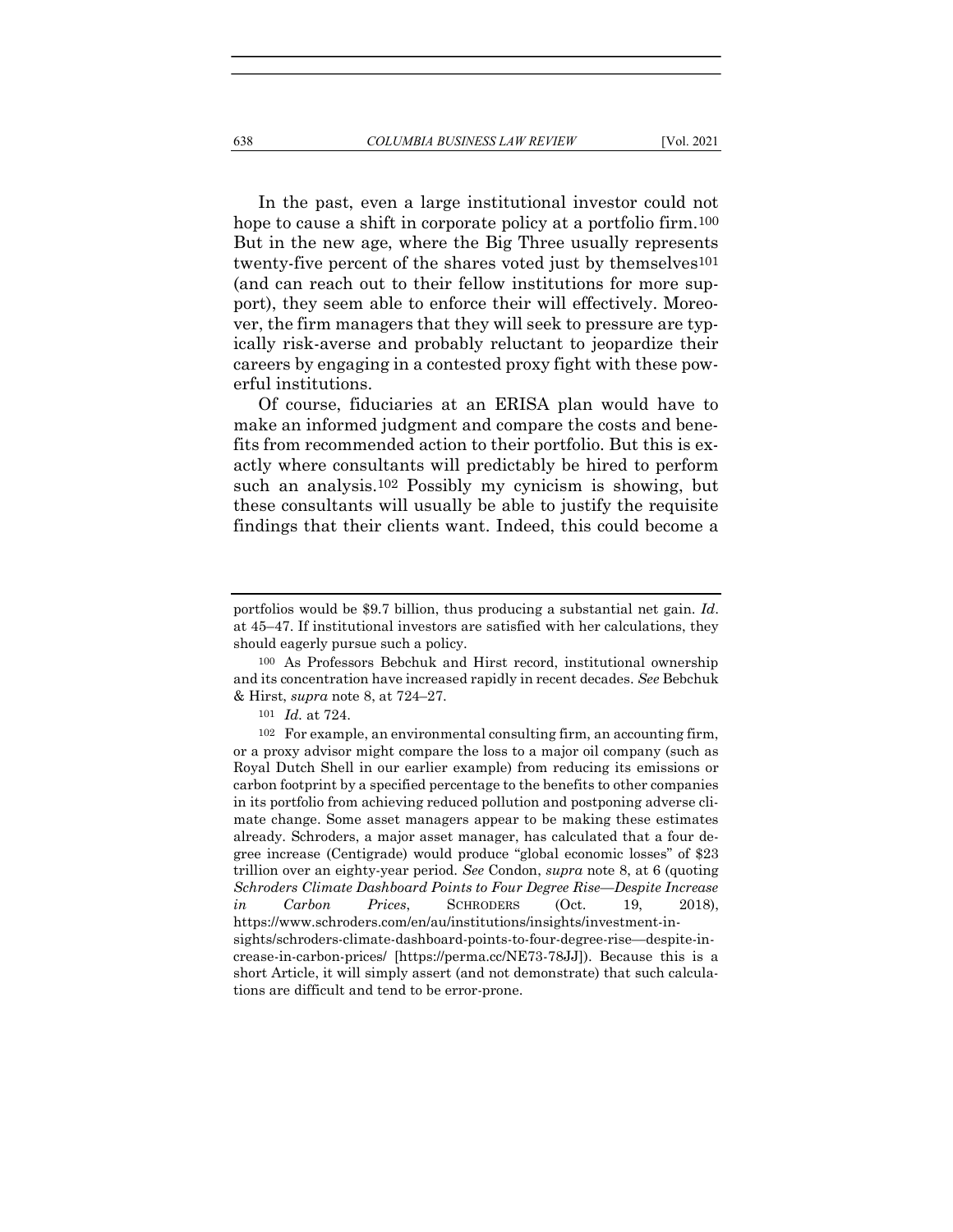burgeoning growth business for accounting firms, proxy advisory firms, and other consultants.

This is also the juncture where the SEC could play a useful role. The SEC could require corporate managers to disclose data that they possess about the costs of change (for example, the costs of reaching carbon neutrality by a given date). Such data (which increasingly exist at many large public companies) could be required to be disclosed in the firm's Management Discussion & Analysis (MD&A).103 This would not be an aggressive step for the SEC, as it would only be requiring the disclosure of data in management's possession and not mandating any position on ESG investing.

Conceivably, one could go even a step further: fiduciaries might also calculate the benefits to their beneficiaries, as individuals, from reducing pollution or slowing climate change.104 Although under ERISA fiduciaries may be legally

104 This idea that fiduciaries could serve the best interests of their beneficiaries by considering more than simply the impact of their actions on the individual stocks before them will worry some, as it could quickly lead down a slippery slope to very subjective judgments. For example, one could look even beyond the financial interest of the beneficiaries and add into the calculation their personal interests as well: reducing pollution may enable the beneficiaries to live longer or better lives. Heretical as this may sound, two distinguished economists have endorsed such a test, arguing that fiduciaries should maximize not stock value, but shareholder welfare. See Oliver Hart & Luigi Zingales, Companies Should Maximize Shareholder Welfare Not Market Value, 2 J.L. FIN. & ACCT. 247, 248–50 (2017). By contrast, ERISA's "sole interest" rule appears to require fiduciaries to focus solely on

<sup>103</sup> "Reporting companies," which include most exchange-listed companies, must comply with SEC Regulation S-K, 17 C.F.R. §§ 229.1–.1406 (2020), by filing certain mandatory periodic disclosures with the SEC. Item 303 of Regulation S-K ("Management's Discussion and Analysis of Financial Condition and Results of Operations") requires such a reporting company to "[i]dentify any known trends or any known demands, commitments, events or uncertainties . . . that are reasonably likely" to produce material changes in the issuer's liquidity, capital resources, or results of operations. Id. §  $229.303(b)(1)(i)$ . If there were even "uncertainties" about the costs of reaching environmental targets and those costs could have a material impact on liquidity, capital resources, or results of operations, then disclosure would be required. The point here is that the SEC could clarify that such disclosure was required as to major ESG topics, such as climate change, and this would inform and motivate fiduciaries at the major institutional investors.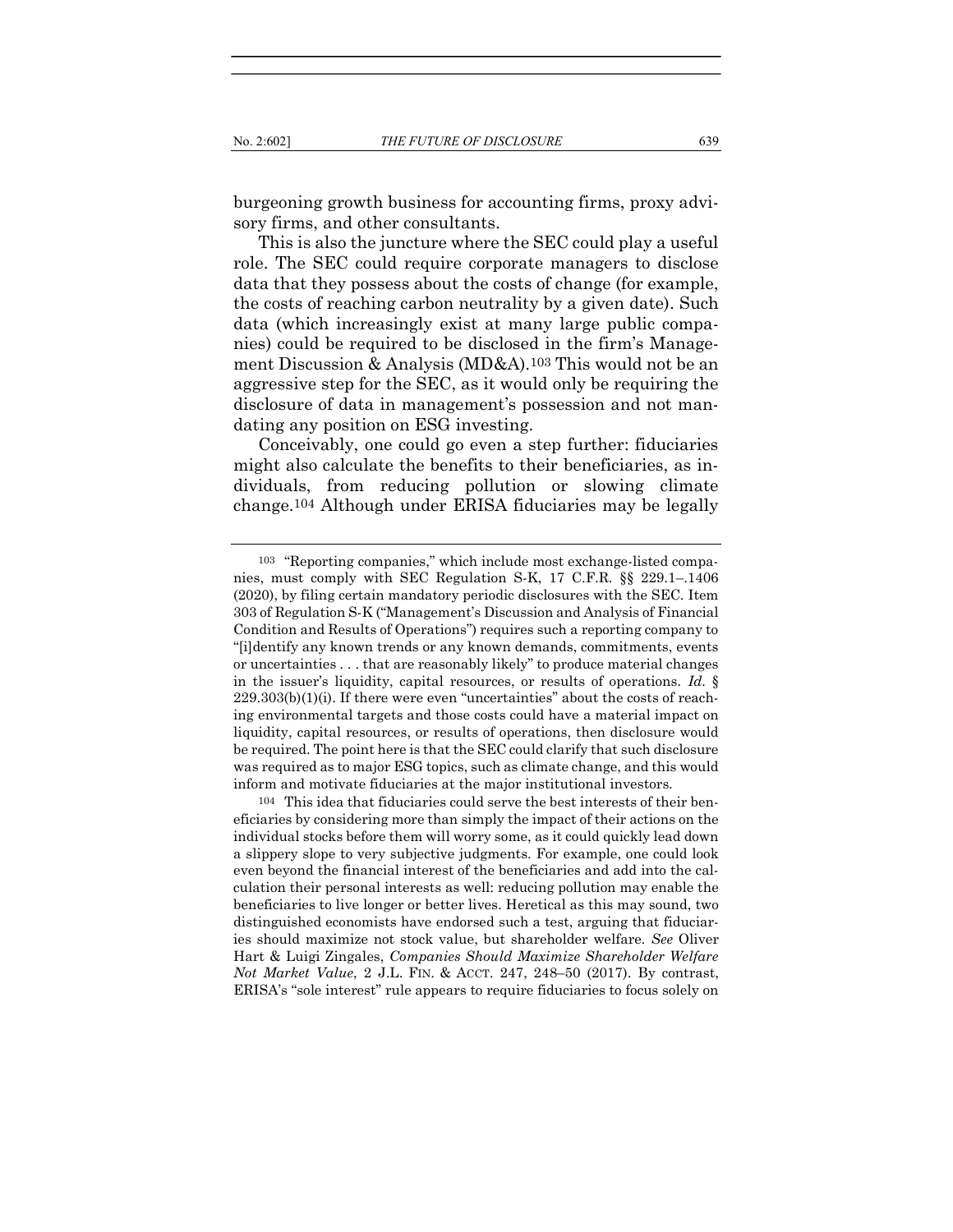required to focus on the financial benefits to their beneficiaries, it may be possible to quantify those financial benefits on a portfolio-wide basis. Considering the personal financial benefits to investors (i.e., benefits unrelated to the stock price, such as reduced health care costs) would be much more controversial, but the Department of Labor's rule could be modified to permit fiduciaries more discretion and still comply with ERISA's statutory language. Again, consultants could give fiduciaries detailed estimates based on legitimate studies.

The bottom line here is that trustees who reach a careful, informed position based on legitimate data are unlikely to face any serious risk of liability. What such prudent trustees most need is more information—in particular, information that enables them to make comparisons between companies. To illustrate, suppose the SEC encouraged companies to express information in terms of estimated benchmarks. For example, by what date did the company believe it would become "carbon neutral"? At what cost? Many companies have already released projected dates (2040, 2050, etc.)105 Other companies have remained silent, but if a hypothetical company were to have such an estimated date (which it had never publicly disclosed), the SEC should make clear that this information is in its view presumptively material (as would be any similar estimate of the costs involved in meeting this target date). If such disclosure of internally generated estimates were required in the MD&A,106 this information would also carry very little risk of liability under federal securities laws.107

<sup>&</sup>quot;financial benefits" (not personal benefits) to the beneficiaries. See Fifth Third Bancorp v. Dudenhoeffer, 573 U.S. 409, 420–21 (2014) (quoting 29 U.S.C. § 1104(a)(1)(A)(i)–(ii) (2014)). Still, outside of ERISA, a broader calculation of the benefit that combines financial and personal benefits might be possible.

<sup>105</sup> General Motors, for example, expects to be carbon neutral by 2040. See Neal E. Boudette & Coral Davenport, G.M. Phasing out Cars and Trucks Using Gas by 2035, N.Y. TIMES, Jan. 29, 2021, at A1.

<sup>106</sup> Again, this is Item 303 of Regulation S-K, 17 C.F.R. § 229.303, which is usually referred to as the "MD&A."

<sup>107</sup> The Securities Exchange Act of 1934 provides in its section 21E ("Application of Safe Harbor for Forward-Looking Statements") that reporting companies (with some modest exclusions) do not have liability for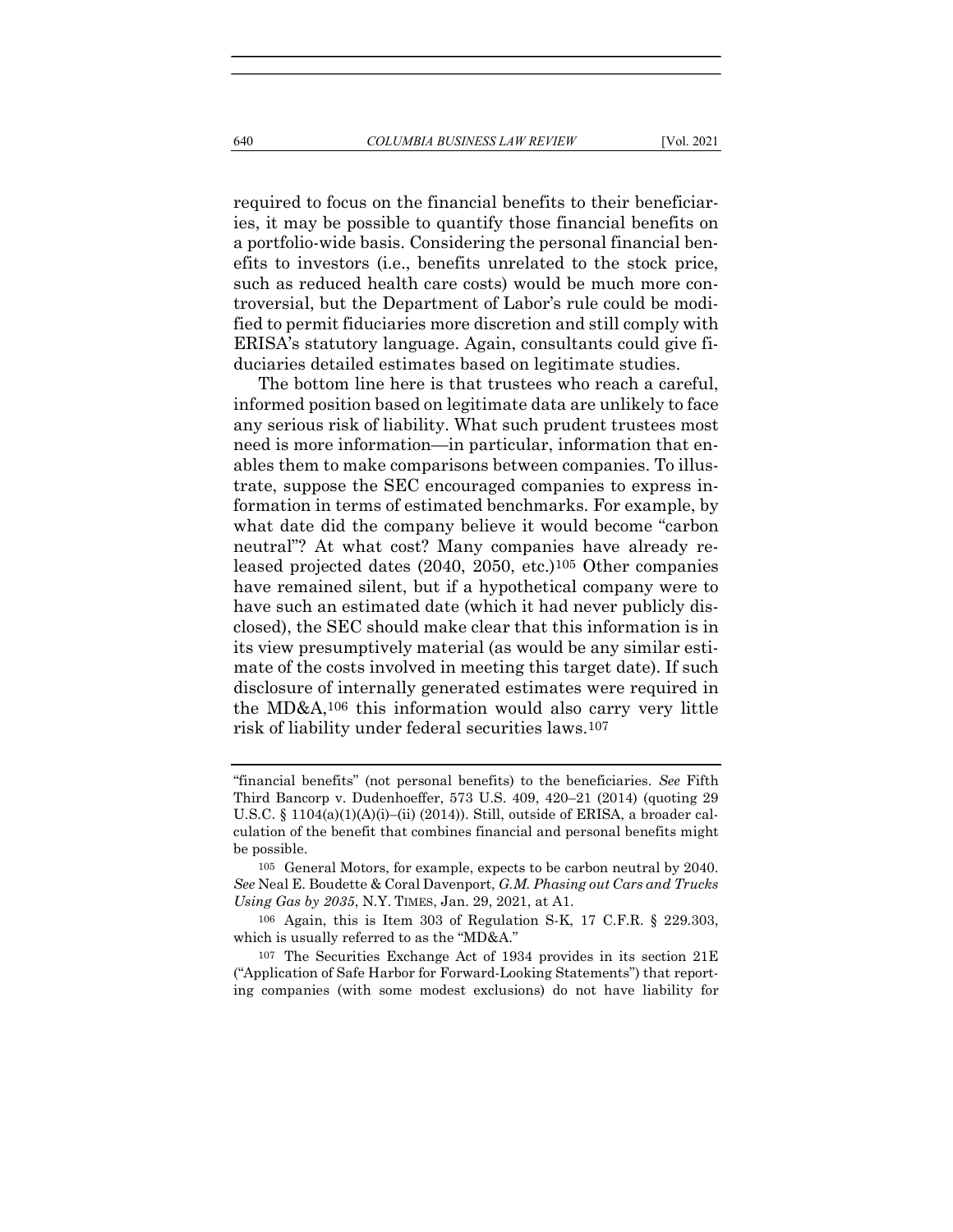Already, many securities analysts prepare rankings of public companies in terms of ESG criteria. The problem with such rankings is a familiar one: "Garbage In, Garbage Out" the "GIGO Effect." Today, ESG disclosure is incomplete and unstandardized, with rankings that are dubious and inconsistent.108 Public disclosure of ESG data would, at a minimum, improve the quality of such rankings and ratings and give trustees greater confidence in relying on such data. The bottom line here is that more ESG data will likely produce more decisions based on ESG criteria—and also greater attention to systematic risk.

#### D. Investment Versus Voting Decisions

Proponents of the "sole interest" rule tend to overlook the differences between voting and investment decisions. Historically, they have been viewed differently by both ERISA and the SEC. Although the "sole interest" rule may apply to both, a critical difference is that both the Department of Labor and the SEC have long required fiduciaries to vote the shares held by their funds, on the theory that voting rights are an asset belonging to the fund and should not be wasted.109 Both

forward-looking statements that prove false if the statement is "accompanied by meaningful cautionary statements" that explain some of the "factors that could cause actual results to differ materially from those in the forward-looking statement." 15 U.S.C. § 78u-5(c) (2019).

<sup>108</sup> ESG ratings often disagree, and mutual funds that emphasize their focus on ESG often score below non-ESG funds when subjected to objective review based on their own criteria. See Schanzenbach & Sitkoff, supra note 14, at 431.

<sup>109</sup> The position of the Department of Labor (which administers ERISA) dates back to the famous "Avon Letter" of 1988. See Letter from Alan D. Lebowitz, Deputy Assistant Sec'y, U.S. Dep't of Lab., to Helmuth Fandl, Chairman, Ret. Bd., Avon Prods., 1988 WL 897696 (Feb. 23, 1988). This letter expressed the Labor Department's view that fiduciaries had to exercise their voting powers and vote shares; it was later codified in a 1994 Interpretive Bulletin issued by the Department of Labor. 29 C.F.R. § 2509.94- 2(3) (2008). This bulletin expressed the view that "[a]ctive monitoring and communication" with corporate management "is consistent with a fiduciary's obligations under ERISA where the responsible fiduciary concludes that there is a reasonable expectation that such [activities] . . . [are] likely to enhance the value of the plan's investment in the corporation, after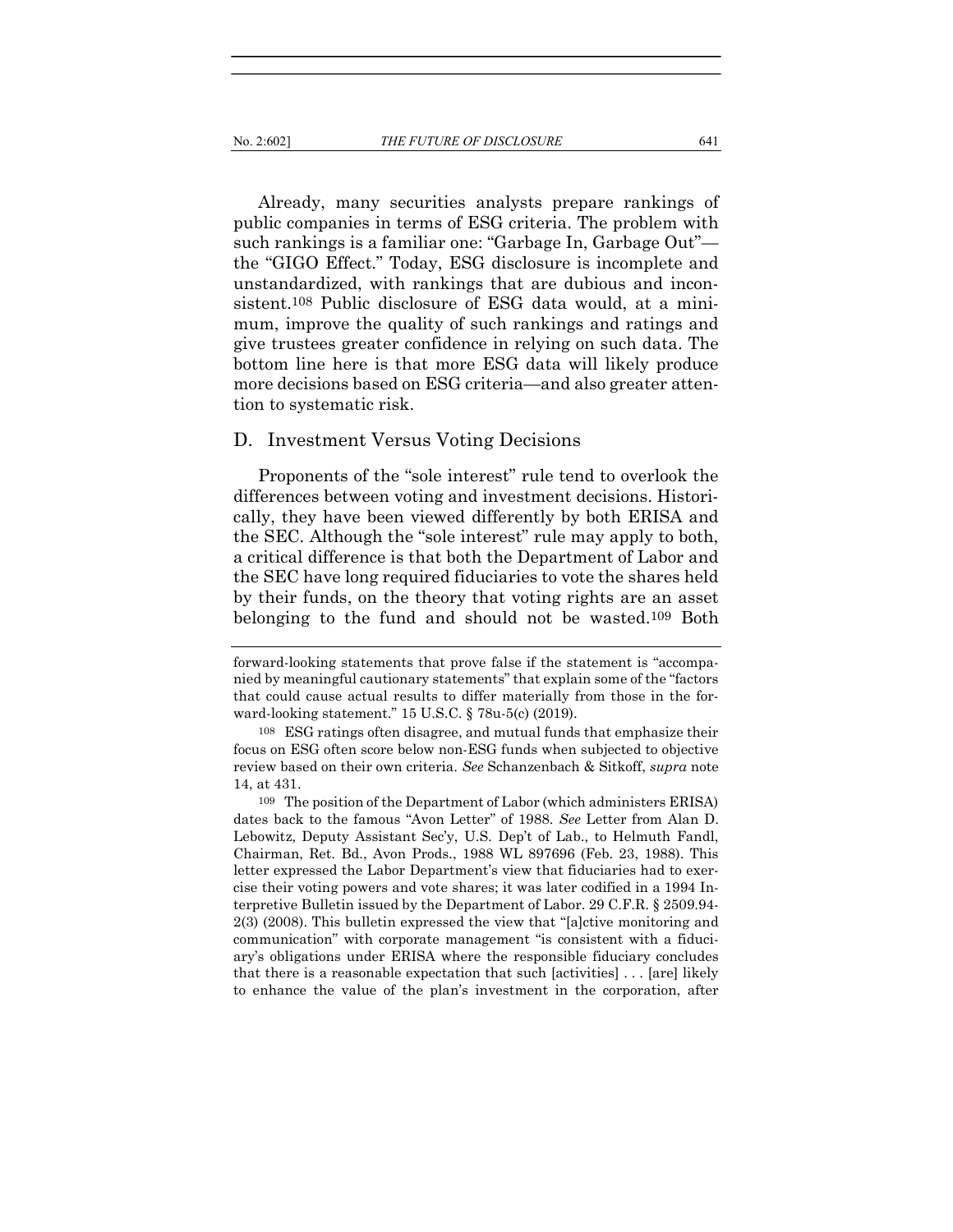agencies also recognized that voting has low costs (in contrast to investment decisions)110 and that fiduciaries must constantly make voting decisions across their portfolios. As a result, both favored a rule of reason with regard to voting and shareholder activism for many years.<sup>111</sup>

Then, in December 2020, in the concluding days of the Trump Administration, the Department of Labor dropped a bombshell, reversing its prior approach to shareholder activism. No longer endorsing mandatory voting of shares and dropping the prior "reasonable expectation" test, it proposed a rule under which a fiduciary subject to ERISA "must not vote

 The SEC followed several years later and similarly endorsed the duty of a fiduciary or investment advisor to vote the shares held by a mutual fund or other investment company. See Proxy Voting by Investment Advisers, Investment Advisers Act Release No. 2,106, 2003 WL 215467, at \*2 (Jan. 31, 2003). To sum up, both agencies agree that fiduciaries must vote their shares and must do so with the objective of increasing the value of the fund to their beneficiaries.

110 See, e.g., Interpretive Bulletin Relating to the Exercise of Shareholder Rights and Written Statements of Investment Policy, Including Proxy Voting Policies or Guidelines, 81 Fed. Reg. 95,879, 95,881 (Dec. 29, 2016). This revised bulletin adopted a "reasonable expectation" standard for when fiduciaries should engage in shareholder activism, with the expectation being that the plan's assets would be enhanced. Id. at 95,881, 85,884. However, in December 2020, the Department of Labor withdrew the bulletin and adopted a new final rule that significantly changed the standard for voting decisions to require that an ERISA fiduciary believe that voting shares in a particular case would enhance firm value. See infra at notes 111–112 and accompanying text.

111 Even under President Trump, the Department of Labor continued to use a "reasonable expectation" standard until the final days of the Trump Administration. Although it cautioned that the objective of shareholder activism must be the enhancement of the plan's value (meaning that the fiduciary may not be pursuing political or social preferences), it did not alter significantly prior Department of Labor positions. See Memorandum from John J. Canary, Dir. of Reguls. & Interpretations, Emp. Benefits Sec. Admin., U.S. Dep't of Lab., to Mabel Capolongo, Dir. of Enf't, U.S. Dep't of Lab. & Reg'l Dirs. 4–5 (Apr. 23, 2018). However, this position changed dramatically in December 2020, as explained in the text and infra note 112.

taking into account the costs involved." *Id.*; see also Paul Rissman & Diana Kearney, Rise of the Shadow ESG Regulators: Investment Advisers, Sustainability Accounting, and Their Effects on Corporate Social Responsibility, 49 ENV'T L. REP. 10155, 10168 (2019).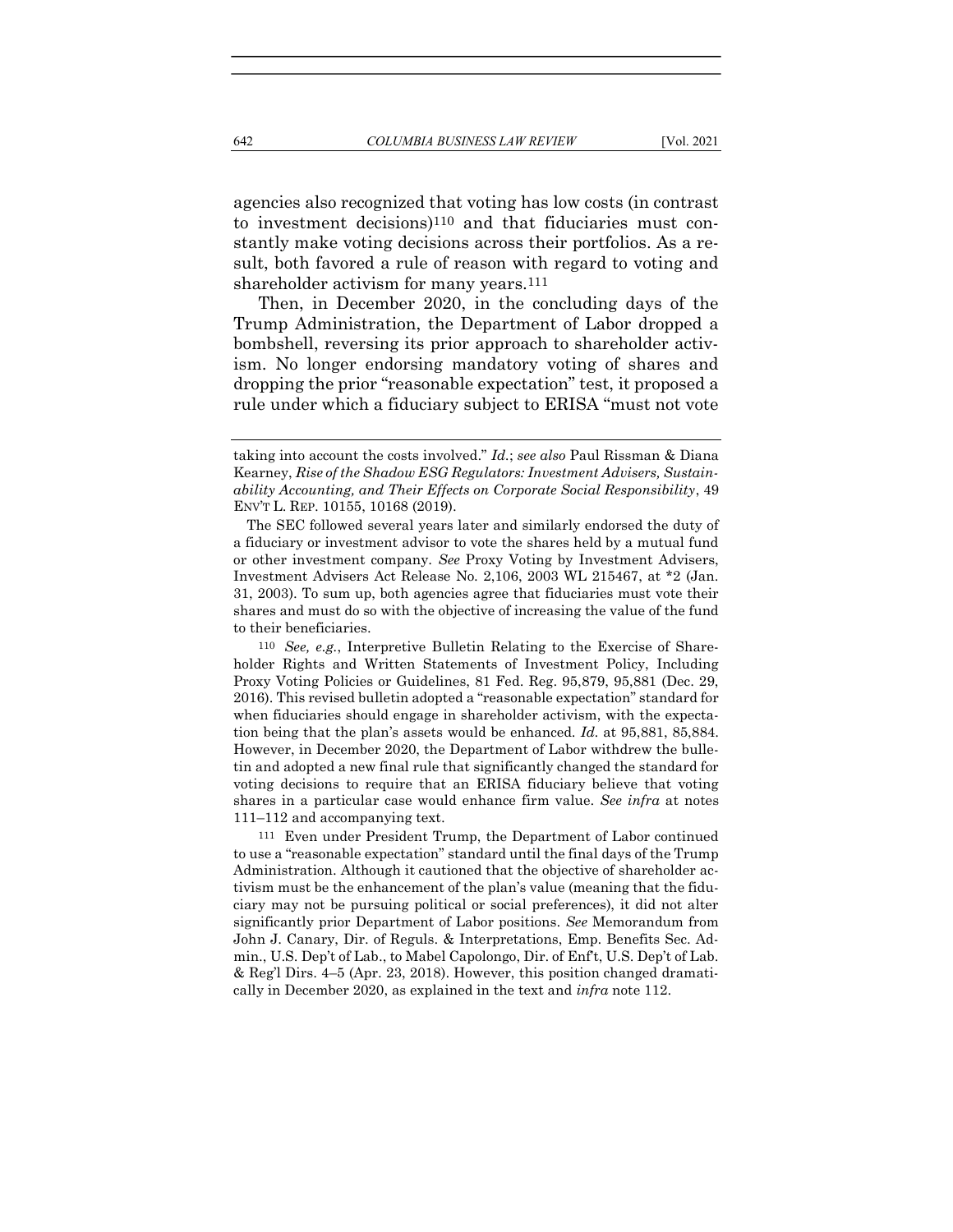any proxy unless the fiduciary prudently determines that the matter being voted upon would have an economic impact on the plan."112 Ultimately, it watered down this position slightly by permitting fiduciaries to use a "principles-based" approach that allowed them to consider the general tendencies of a particular type of vote (i.e., did it generally increase share value, without the need for individualized determination).<sup>113</sup> Nonetheless, this still implied that a prerequisite to voting by an ERISA fiduciary was a prior determination (whether individualized or generalized) by the fiduciary that the vote would have a positive economic impact on the plan; a "no impact" determination still implied that the shares should not be voted.114 This is a rule of enforced passivity, which goes well beyond simply precluding votes based on moral or ethical considerations.

Consider what this does to ERISA plans that tend to vote affirmatively on ESG measures. Hypothetically, suppose that an ERISA plan would like to vote in favor of a shareholder proposal requiring greater diversity on the board. Assume the plan has no research or other proof that plans benefit generally from such votes. Is it now barred from voting on this

113 See Fiduciary Duties Regarding Proxy Voting and Shareholder Rights, 85 Fed. Reg. at 81,694–95.

<sup>112</sup> See Fiduciary Duties Regarding Proxy Voting and Shareholder Rights, 85 Fed. Reg. 81,658, 81,687 (to be codified at 29 C.F.R. pts. 2509, 2550) (Dec. 16, 2020). This rule became effective on January 15, 2021, just days before the end of President Trump's term. *Id.* at 81,695. Before adopting this proposal on shareholder voting under ERISA, the Department of Labor a month earlier adopted a similarly restrictive rule on investments by an ERISA plan under ERISA's "exclusive benefit" rule. See Financial Factors in Selecting Plan Investments, 85 Fed. Reg. 72,846, 72,848 (Nov. 13, 2020) (codified at 29 C.F.R. pts. 2509, 2550) (instructing fiduciaries that they "may not subordinate return or increase risks to promote non-pecuniary objectives"). This provision was somewhat less surprising than the later rule on shareholder voting because investments do involve greater costs and risks. Both may be re-examined by the Biden Administration.

<sup>114</sup> The Department of Labor eliminated the "must not vote" language from its original proposal, but its final rule is similar in effect: fiduciaries must vote or abstain from voting on the basis of financial benefit to the plan, and the safe harbor for a voting decision requires at least a generalized determination as to effect. See id. at 81,663, 81,694–95.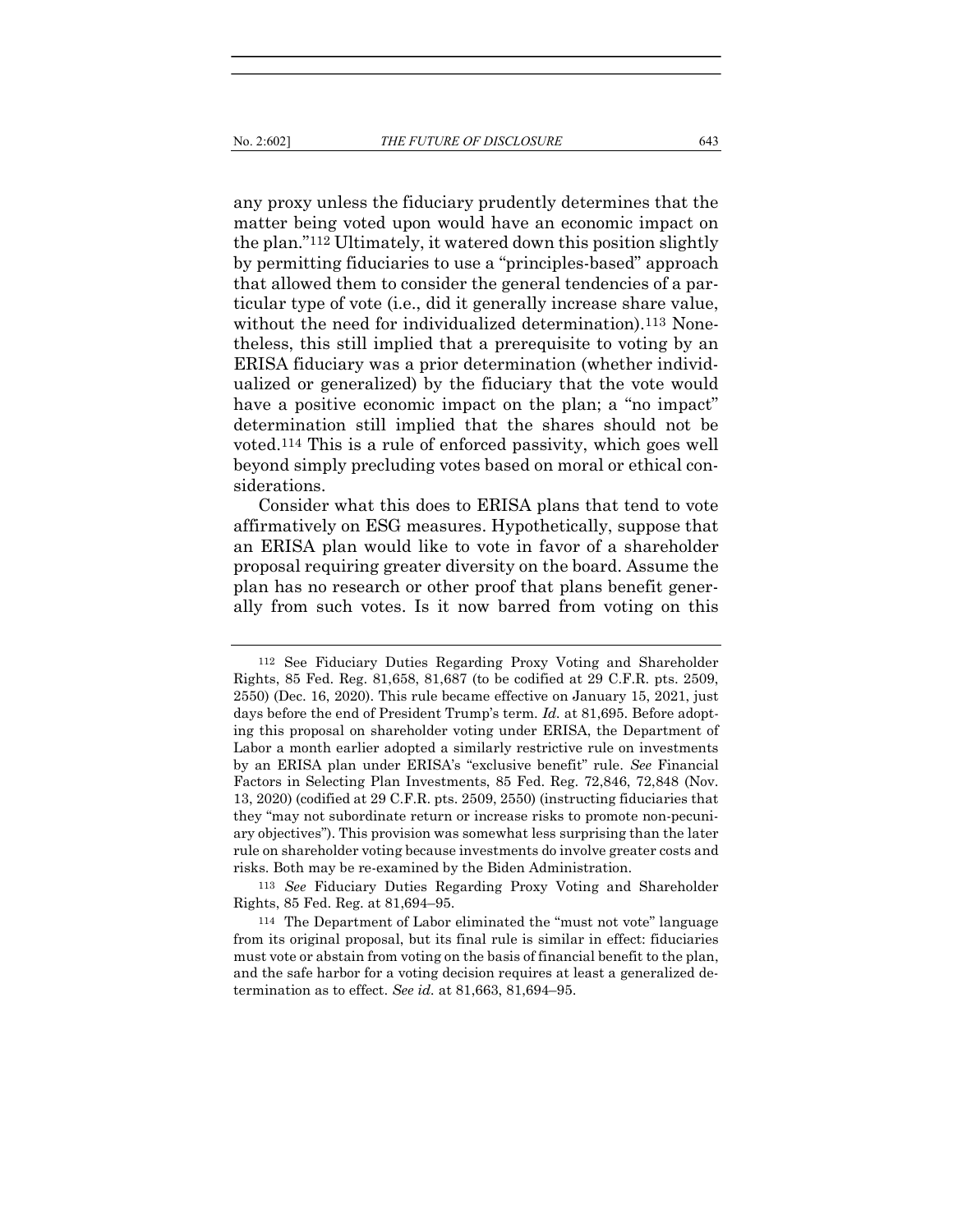precatory (and largely aspirational) measure? Must it find such evidence or conduct a potentially expensive study first (one whose outcome is not automatically obvious)? Must it show that the market has "mispriced" this special factor?<sup>115</sup> Even as revised, the Department of Labor's new rule does seem to place a costly hurdle before such votes, and it quickly attracted a firestorm of criticism.116

Three basic arguments call into question the legitimacy of this rule. First, voting is different from an investment or sales decision in that (1) loss of diversification benefits is less threatened by voting (whereas such benefits were threatened when investors sold off stocks of South Africa-based companies in the 1980s), (2) the transaction costs of a voting decision are trivial (no brokerage fee is involved and no sale proceeds have to be re-invested), and (3) the failure to vote can also result in loss to shareholders. That is, shareholders may suffer losses as much from the inability to vote as from "bad" voting decisions.

Second, an ERISA fiduciary can make a voting decision on a portfolio-wide basis, and the rule should apply differently in these cases to reflect the prospect of gain. Sometimes (as in the case of climate change votes), the fiduciary may be able to net out the gains and losses across its portfolio and find that a positive financial result from the vote is likely. Other times (such as in cases involving race or gender issues), the fiduciary may believe that a market wide shift toward board diversity

<sup>115</sup> This is the position taken by Professors Schanzenbach and Sitkoff. See supra notes notes 93–94 and accompanying text.

<sup>116</sup> See, e.g., Kurt N. Schacht, The Labor Department Is Tearing Down a Landmark of Investor Protection, BARRON'S, (Sept. 11, 2020, 7:30 AM), https://www.barrons.com/articles/the-labor-department-is-tearing-down-alandmark-of-investor-protection-51599823800 [https://perma.cc/NJV2- LQQH]; Brian Croce, Proxy Proposal Angers Institutions, PENSIONS & INVS. (Sept. 7, 2020, 12:00 AM) (on file with the Columbia Business Law Review), https://www.pionline.com/regulation/proxy-proposal-angers-institutions; Peter Rasmussen, ERISA Voting Proposal Would Limit ESG Factor Use, BLOOMBERG L. (Sept. 10, 2020, 4:38 PM) (on file with the Columbia Business Law Review), https://news.bloomberglaw.com/bloomberg-law-analysis/analysis-erisa-proxy-voting-proposal-would-limit-esg-factor-use.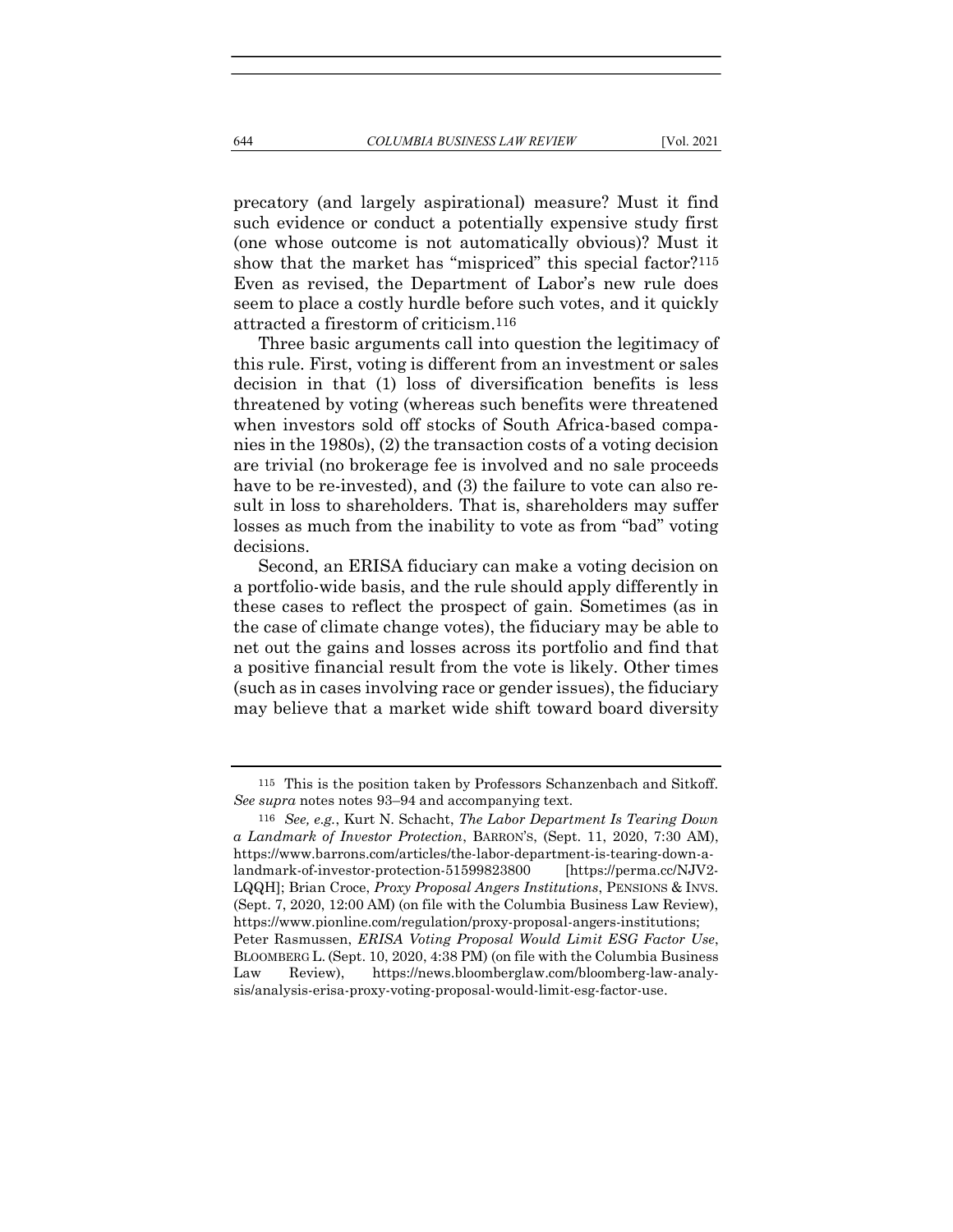would yield positive gains, but it would be too costly to conduct the requisite studies.117

Third, some states have amended their "sole interest" rules to recognize and permit ESG investing,118 but the Department of Labor's rule may now preempt such inconsistent state rules. Traditionally, federal agencies (particularly in Republican administrations) have been cautious about preempting state law in the belief that, in a federal system, states should be entitled to experiment and respond to local conditions and circumstances.<sup>119</sup>

Nonetheless, without explanation or justification, the new Department of Labor rule seems to preempt inconsistent state rules. In response, the Biden Administration moved quickly to announce in March 2021 that it would not enforce the Trump Administration's rules on ESG investing and ESG voting.120 That is a good start, but more specific guidance needs to be given.121

120 On March 10, 2021, the U.S. Department of Labor's Employee Benefits Security Administration issued an enforcement policy statement indicating that it would not enforce either the ESG investment rule or the ESG voting rule adopted in the last weeks of the Trump Administration. See Michael Albano, Mary E. Alcock, Alexander Kurtz & Francesca M. Crooks, Cleary Gottlieb Discusses DOL's Declining To Enforce Rules on ERISA Plan Investments and Proxy Voting, THE CLS BLUE SKY BLOG (Mar. 23, 2021) (summarizing a law firm memorandum).

121 Even if these rules are not enforced by the DOL, they could still have some residual effect, which might lead a court to deem them to preempt arguably inconsistent state law rules. Also, it is conceivable (but

<sup>117</sup> An elaborate literature exists concluding that investments in Corporate Social Responsibility" (or "CSR") do increase firm value modestly and do reduce systematic risk. See, e.g., Rui Albuquerque, Yrjö Koskinen & Chendi Zhang, Corporate Social Responsibility and Firm Risk: Theory and Empirical Evidence, 65 MGMT. SCI. 4451, 4457–63 (2019).

<sup>118</sup> See supra note 86 and accompanying text (discussing statutes in Delaware and Oregon).

<sup>119</sup> On conservative worries about preemption and the steady increase of preemptive laws, see generally John Kincaid, Foreword, The New Federalism Context of the New Judicial Federalism, 26 RUTGERS L.J. 913 (1995). But see Bradley W. Joondeph, The Partisan Dimensions of Federal Preemption in the United States Courts of Appeals, 2011 UTAH L. REV. 223, 225 (finding Republican judges more likely than Democratic judges to favor preemption in difficult cases).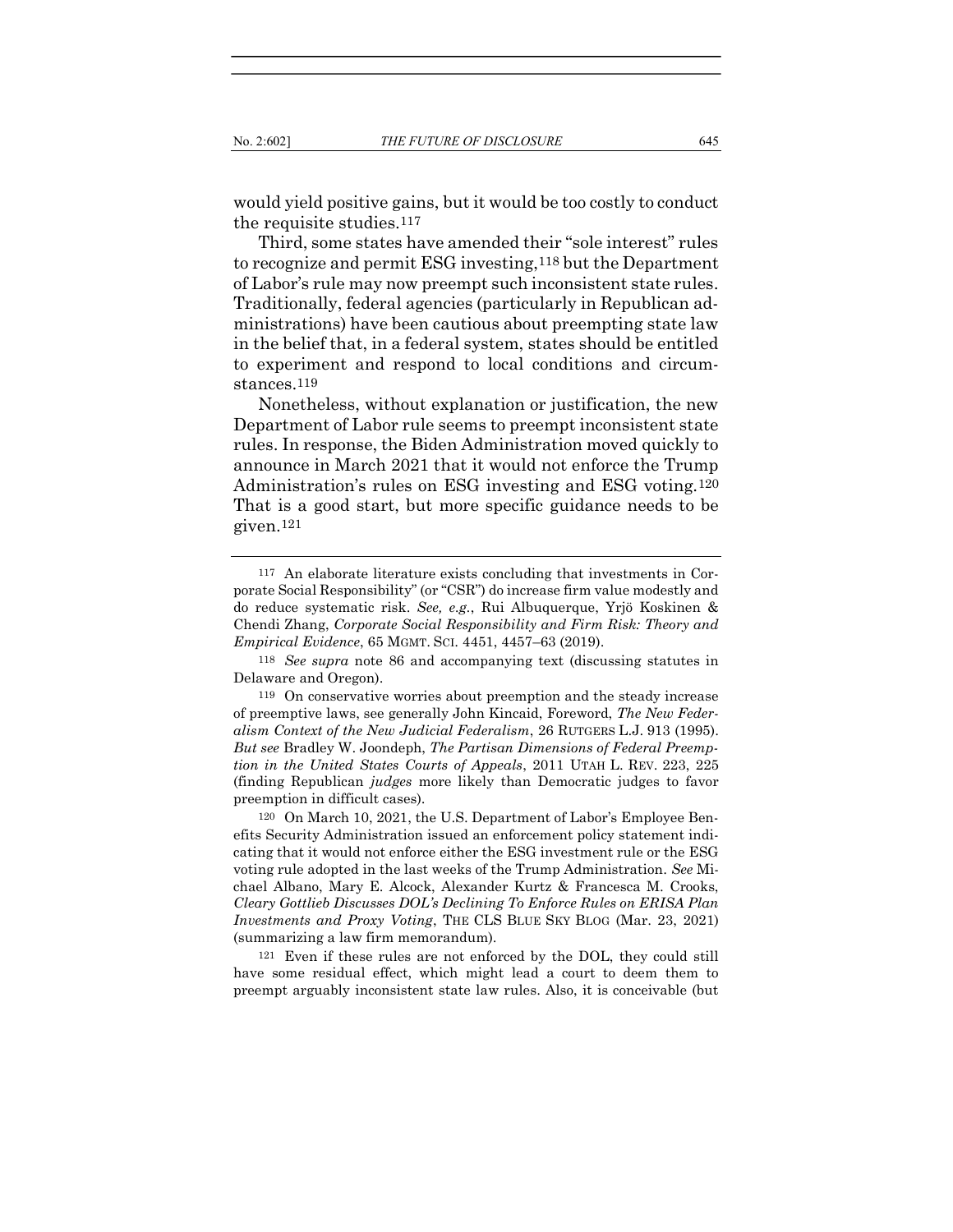#### E. The Coming Controversy over Portfolio-Wide Decisionmaking

The vision that portfolio-wide voting by institutional investors could reduce externalities has excited scholars.122 Viewed in economic terms, this is a relatively conservative idea because it does not involve fiduciaries subordinating economic returns to social welfare (as the proponents of "stakeholder capitalism" sometimes demand). Rather, fiduciaries are simply seeking to improve returns and reduce risk by responding to systematic risks that could depress the entire economy.

Nonetheless, it will likely arouse more controversy than modest concessions to stakeholders. Consider this hypothetical: five diversified index funds threaten a proxy contest to replace at least some of the directors of Smoky Coal Corp., unless it agrees to comply promptly with certain environmental restrictions. Fearing a proxy contest and their ouster, Smoky Coal's management induces its board to agree to the restrictions and to appoint a partial slate of directors nominated by the index funds. On the announcement of this decision, Smoky Coal's stock price falls ten percent, and Smoky Coal's management closes its principal mine in Kentucky, with a resulting large lay-off of miners. Employees are outraged, and a prominent senator from Kentucky schedules a senatorial committee hearing on the "arrogance" of the index funds.

Contemporaneously, the state legislature in Kentucky begins to draft legislation that would cancel the environmental

unlikely) that a private cause of action could be asserted by shareholders or others based on these rules. Affirmative guidance from DOL, not silence, is needed on ESG voting.

<sup>122</sup> This idea that common ownership will lead rational investors in a common portfolio to seek to minimize externalities probably originates with Robert G. Hansen and John R. Lott, Jr. See Robert G. Hansen & John R. Lott, Jr., Externalities and Corporate Objectives in a world With Diversified Shareholder/Consumers, 31 J. FIN. & QUANTITATIVE ANALYSIS 43, 46–49 (1996); see also Robert H. Gordon, Do Publicly-Traded Corporations Act in the Public Interest?, ADVANCES IN ECON. ANALYSIS & POL'Y, June 12, 2003, at 1, 6. But these authors wrote before the actual appearance of large-scale common ownership. Recent interest in this topic has likely been provoked by Madison Condon. See Condon, supra note 8.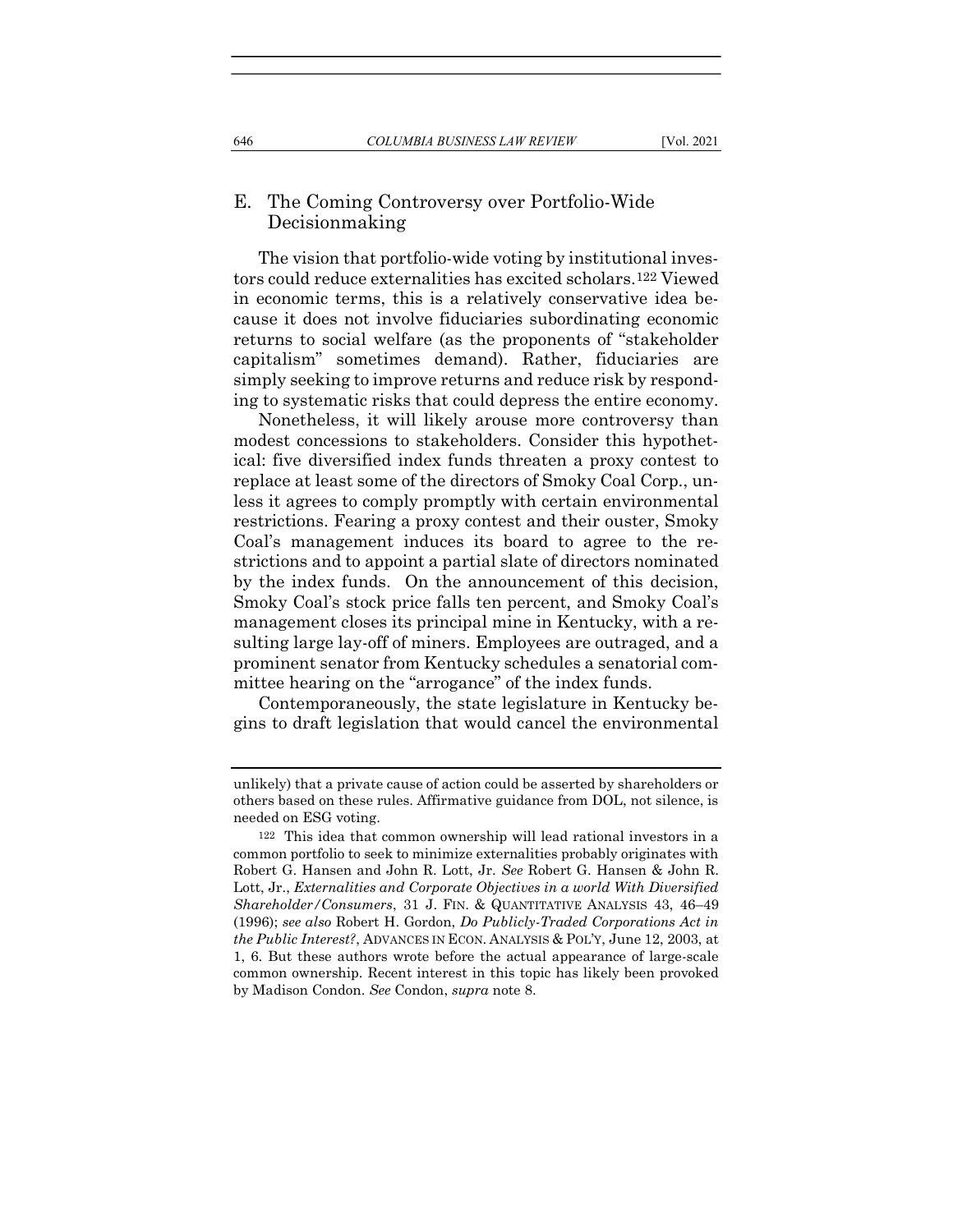changes just adopted, and corporate law firms develop a new form of poison pill that would bar the acquisition of more than ten percent of a Kentucky company's stock by any group of mutual funds that is seeking (or later seeks) to pass or support specified shareholder resolutions.

The point here is not that this reaction will succeed, but that counter-pressure is predictable. Although I suspect that the threat of such political retaliation will incline many institutional investors toward no more than reticent participation in attempts to curb externalities through collective action, time will tell. At present, the Big Three have learned to "talk the talk," but it is still unclear whether they will "walk the walk" (that is, take collective action). Collective action to maximize portfolio value requires a leader that the index funds can follow (because they are reluctant to initiate contests). In other contexts, activist hedge funds have played this role and the passive giant investors have followed, but in the context of a systematic risk campaign, hedge funds are unlikely to be able to play the same role.123

#### V. CONCLUSION

Briefly and bluntly, this Article has offered five initial conclusions:

- (1) Institutional investors logically have a greater interest in systematic risk than do undiversified investors (in part because only diversified investors with high common ownership can take effective action), and much of what ESG disclosures would provide relates primarily to systematic risk.
- (2) Individual investors (at least if undiversified) have reason to fear that portfolio-wide voting by diversified institutions may adversely affect them. Today,

<sup>123</sup> Hedge funds hold too small and undiversified a portfolio to be able to profit from campaigns seeking to curb negative externalities because they do not hold a sufficient volume of securities to incur gains that on a net basis outweigh the losses to the target firm. Basically, only index funds have the scale to profit from such netting. See supra notes  $11-13$  and accompanying text (discussing the scale of index funds).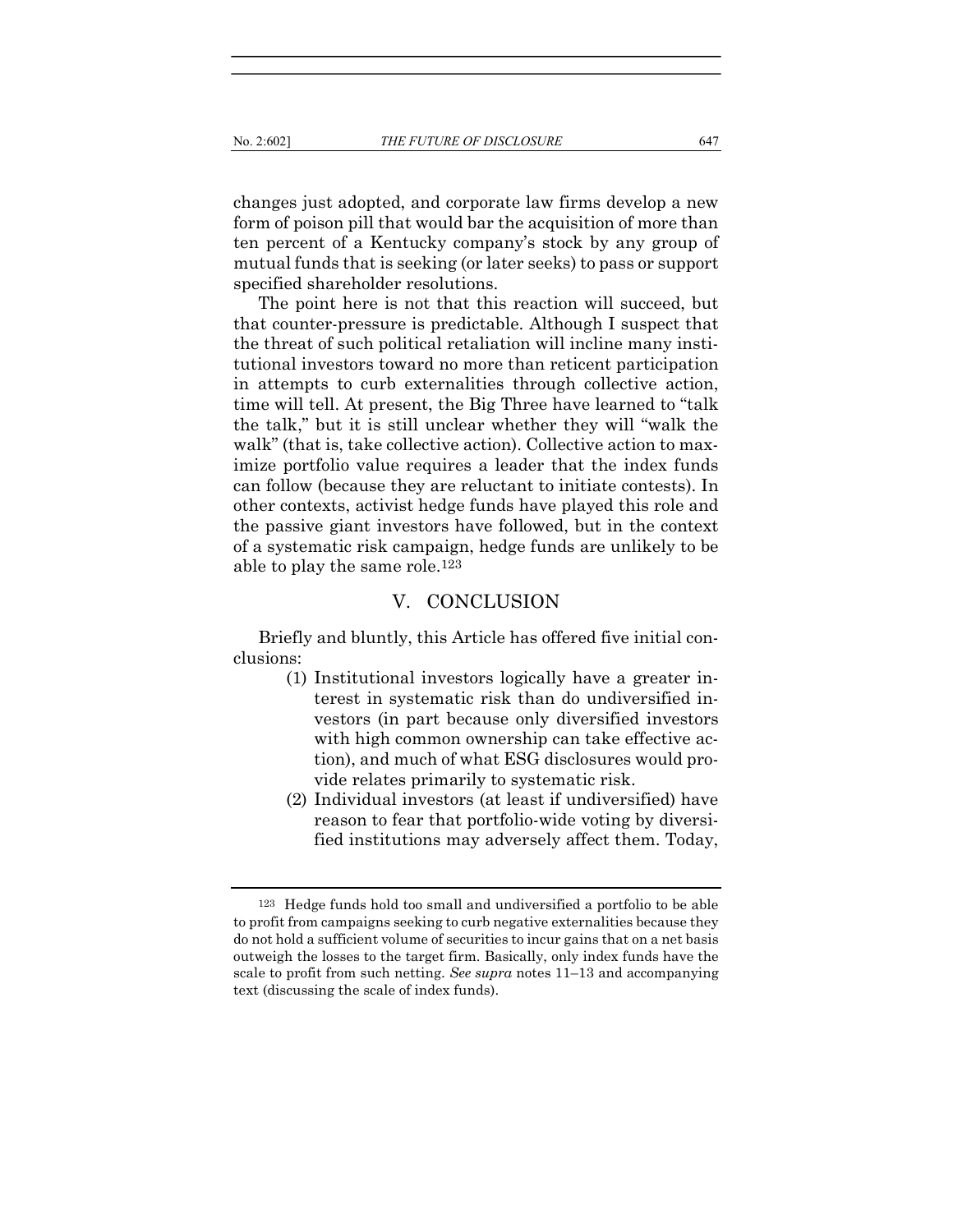they are not adequately advised about the conflicts that arise between their interests and those of both diversified institutional investors and activist hedge funds.

- (3) Because of the high level of common ownership among diversified institutional investors, these investors can potentially profit on a portfolio-wide basis by taking actions that seek to reduce externalities. But again, this aggravates the conflict between diversified and retail investors.
- (4) Because ESG disclosures and high common ownership enable diversified institutions to make decisions on a portfolio-wide basis and potentially reduce systematic risk, the advent of portfolio-wide decisionmaking (both as to investments and voting) may represent the most important contemporary change in institutional investor behavior. Although it appears to be logically consistent with the "sole interest" rule, it will provoke continuing controversy.
- (5) There is little need for a federal "sole interest" rule. No claim has been made that the states have failed to enforce their rules. Absent a showing that state law has failed or cannot be enforced, a federal rule is undesirable, as it may preempt sensible variations at the state level.

This Article has not asserted that fiduciaries must favor ESG investing. Decisions to engage or not to engage in ESG investing should both be protected. The real issues for the future are: (1) whether the Trump Administration's efforts to chill ESG voting decisions (and thus, by extension, ESG investing) should be reversed; and (2) whether institutional investors are prepared to face significant political controversy and pushback if they pursue portfolio-wide voting policies.124

<sup>124</sup> It is not just institutional investors who are under attack, nor simply the Department of Labor that is leading this campaign. In 2020, possibly in response to their activism in assisting institutional investors, proxy advisors were subjected to new and burdensome SEC rules that will slow the process by which they can advise and assist their clients. See generally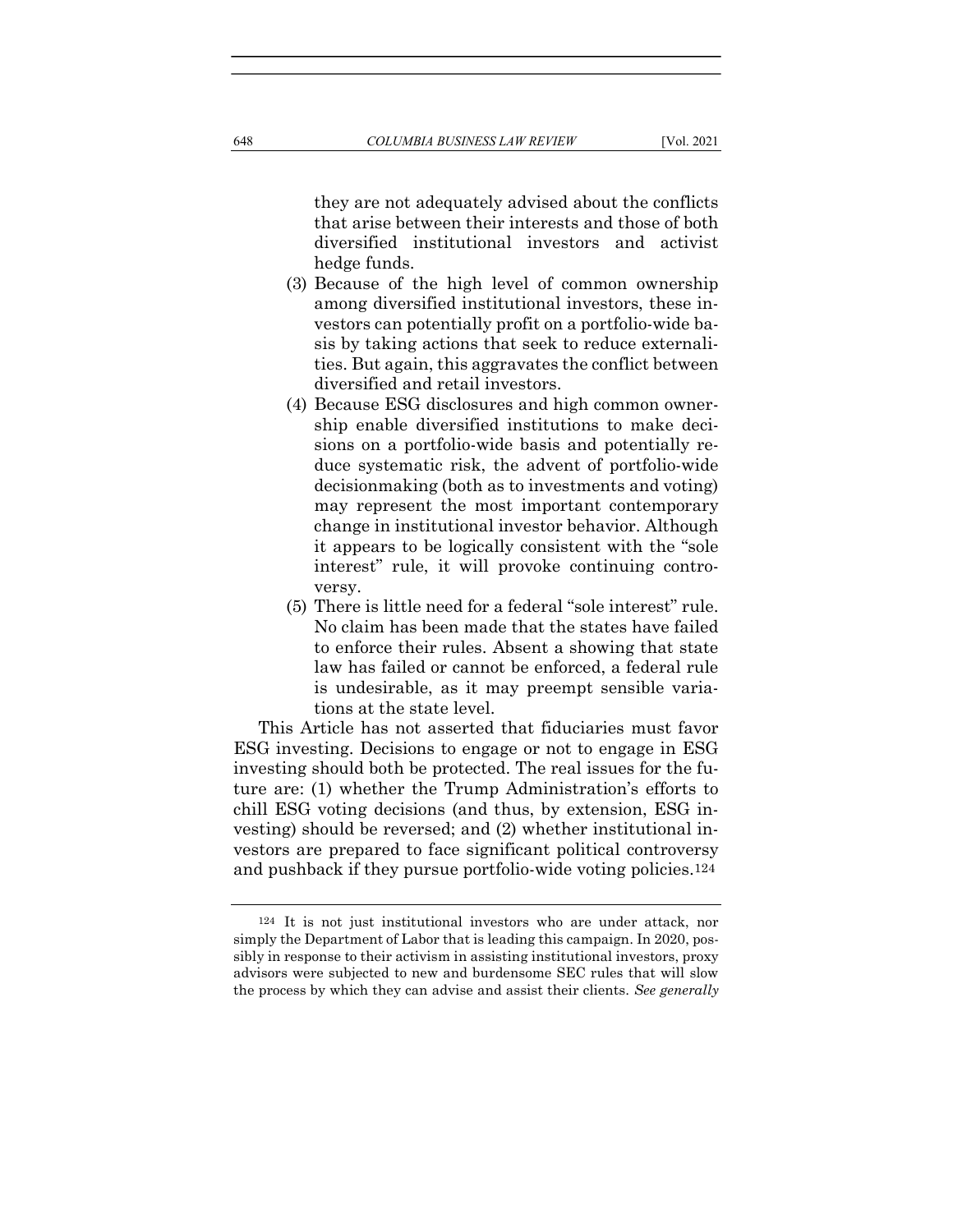For the SEC, this transition may force it to redefine itself. Since its creation, it has been an agency committed to serving "stock-picking" individual investors.125 Such investors are, however, fading from the scene. This does not mean they should be ignored, but that greater attention must be given to the majority of individual shareholders who are now diversified (and often indexed).

Common ownership has both an upside and a downside, and to date little scholarly attention has focused on the upside. Shareholders have not been regarded as the "true owners" of the corporation since Berle and Means announced the separation of ownership and control many decades ago.126 Yet today, shareholders have regained the powers of "true owners." Unlike their nineteenth century antecedents (for example, the railroad, oil and bank barons), the focus of institutional investors, as owners, will logically shift to maximizing portfolio value, not the value of individual stocks. One implication of this transition is that it may solve a problem that has frustrated legal scholars for decades. Over that period, many scholars have sought to find a strategy to make public corporations behave more virtuously.127 Despite their gallant efforts, they have not fully persuaded most of us, and more conservative scholars have responded that reducing the

Michael Cappucci, The Proxy War Against Proxy Advisors, 16 N.Y.U. J.L. & BUS. 579 (2020) (analyzing the rules). My point here is only that this example may concern and caution institutional investors, who must realize that activism can produce political retaliation in their cases as well. To be sure, the major institutional investors have much greater financial resources than the proxy advisors.

<sup>125</sup> See supra note 3 and accompanying text.

<sup>126</sup> ADOLF A. BERLE, JR. & GARDINER C. MEANS, THE MODERN CORPORA-TION AND PRIVATE PROPERTY 120 (Macmillan 1933) (1932).

<sup>127</sup> For a partial list, see, for example, generally Cynthia A. Williams, The Securities and Exchange Commission and Corporate Social Transparency, 112 HARV. L. REV. 1197 (1999); KENT GREENFIELD, THE FAILURE OF CORPORATE LAW: FUNDAMENTAL FLAWS AND PROGRESSIVE POSSIBILITIES (2006); LYNN STOUT, THE SHAREHOLDER VALUE MYTH (2012); Einer Elhauge, Sacrificing Corporate Profits in the Public Interest, 80 N.Y.U. L. REV. 733 (2005); William W. Bratton & Michael L. Wachtler, The Case Against Shareholder Empowerment, 158 U. PA. L. REV. 653 (2010). This list is far from exhaustive but includes books and articles that I considered highly original.